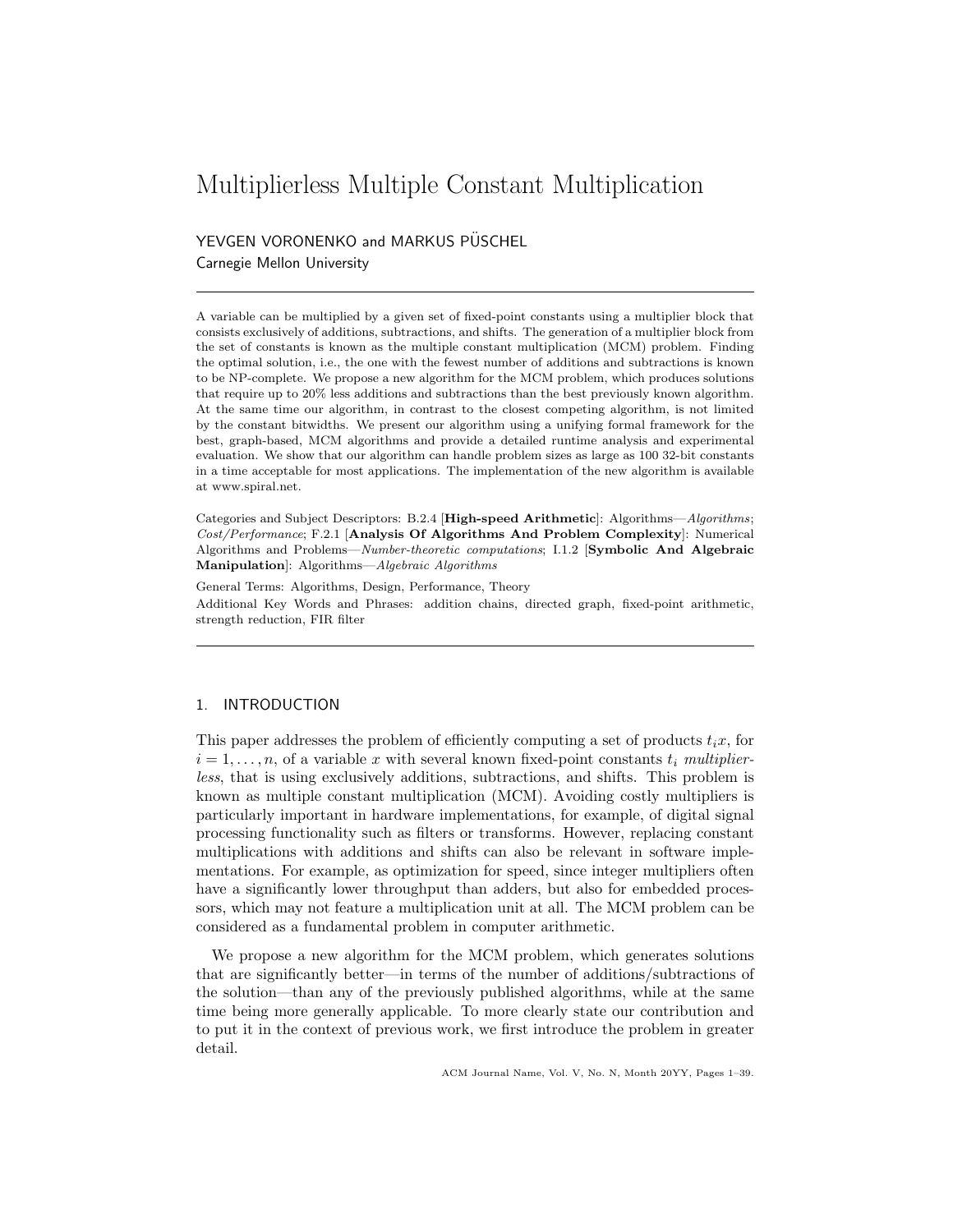## 1.1 Single Constant Multiplication (SCM)

The multiplication  $y = tx$  of a variable x by a known integer or fixed-point constant  $t$  can be decomposed into additions (adds), subtractions (subtracts), and binary shifts. The problem of finding the decomposition with the least number of operations is known as single constant multiplication (SCM) problem, and it is NP-complete as shown in [Cappello and Steiglitz 1984]. Without loss of generality we will assume that the constants are integers, since a fixed-point multiplication is equivalent to a multiplication by an integer followed by a right shift. The SCM problem is related to, but different from the addition chain problem [Knuth 1969], which multiplies by a constant using additions only. The permission of shifts fundamentally alters the problem and the strategies for its solution.

The straightforward method for decomposing the multiplication into adds and shifts translates 1's in the binary representation of the constant  $t$  into shifts, and adds up the shifted inputs. For example, for  $t = 71$ ,

$$
71x = 1000111_2 x = x \ll 6 + x \ll 2 + x \ll 1 + x,
$$

which requires 3 adds. Alternatively, the multiplication can be decomposed into subtracts and shifts by translating 0's into shifts, and subtracting from the closest constant consisting of 1's only (i.e., of the form  $2<sup>n</sup> - 1$ ):

$$
71x = 1000111_2 x = (x \ll 7 - x) - x \ll 5 - x \ll 4 - x \ll 3,
$$

Taking the best of these two methods yields in the worst and in the average case a solution with  $\frac{b}{2} + O(1)$  adds/subtracts, where b is the bitwidth of t.

A better digit-based method decomposes into both adds and subtracts by recoding the number into the canonical signed digit (CSD) representation [Avizienis 1961], which allows negative digits  $\overline{1}$ . Using CSD, the previous example can be improved to use only 2 add/subtract operations:

$$
1000111_2x = 100100\overline{1}_{\text{CSD}}x = x \ll 6 + x \ll 3 - x
$$

Using CSD, the worst case cost remains  $\frac{b}{2} + O(1)$ , but the average case is now improved to  $\frac{b}{3} + O(1)$  [Wu and Hasan 1999].

The optimal decomposition in terms of add/subtract operations is in general not obtained with CSD, and its worst case and average costs are unknown. [Dempster and Macleod 1994] designed an exhaustive search algorithm to find the optimal decompositions for constants up to 12 bits. The authors also showed that using shifts no larger than  $b + 1$  is sufficient to yield the optimal solutions for 12 bit constants. Their work has been extended by [Gustafsson et al. 2002] to constants up to 19 bits, again yielding optimal results regardless of shift constraints. Although the asymptotic worst case cost of the optimal decomposition remains an open research problem, it appears to be asymptotically better than  $O(b)$  as shown in Fig. 1. The plot compares the three decomposition methods by showing the average number of adds/subtracts (y-axis) obtained for 300 uniformly distributed random constants of bitwidths from 2 to 19 (x-axis).

Consider the smallest constant for which the CSD decomposition is suboptimal, namely 45. Fig. 2 shows its CSD (3 add/subtract operations) and its optimal (2 add/subtract operations) decomposition both visualized as graphs. We observe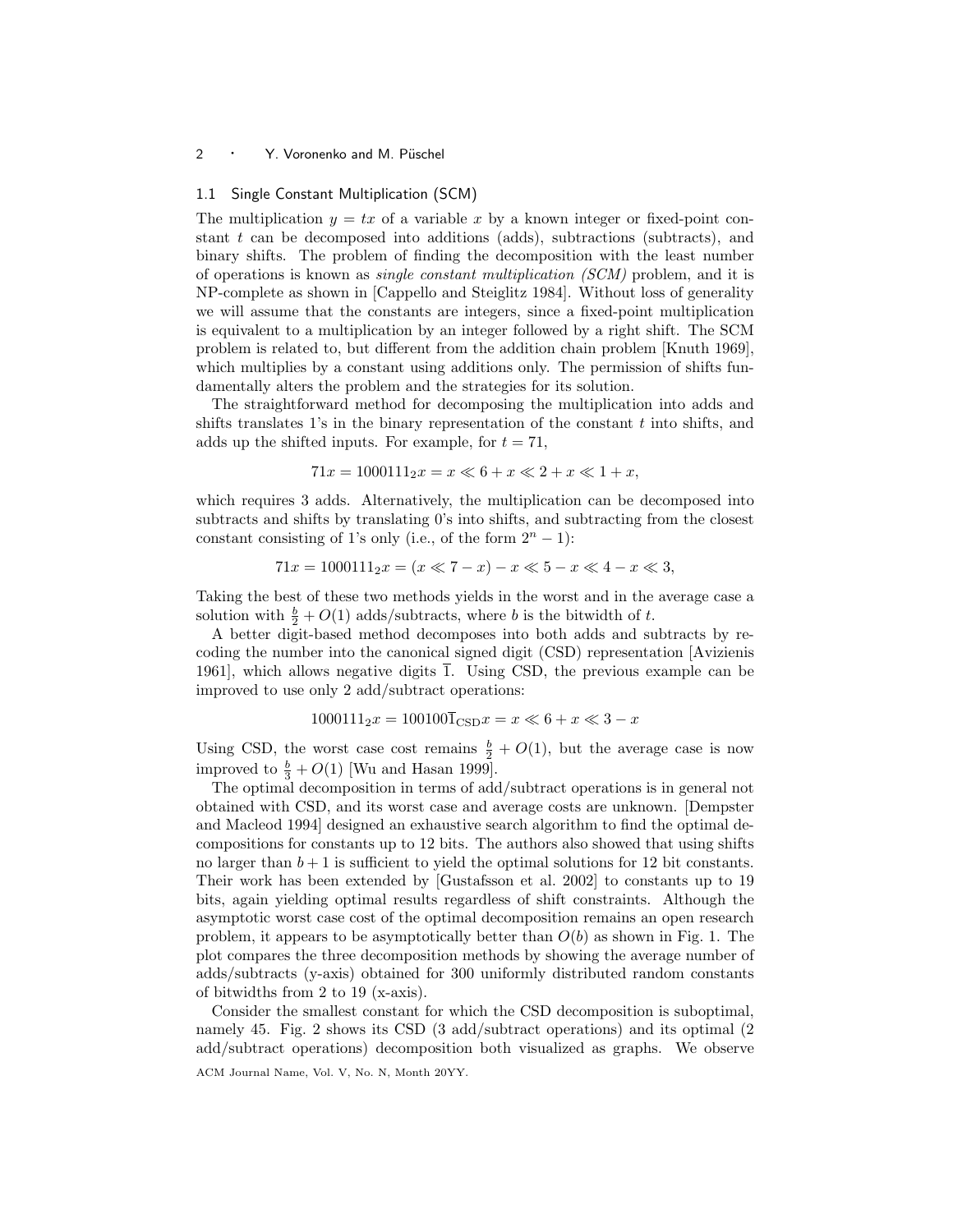

Fig. 1. Average number of add/subtract operations required for multiplying by a constant of different bitwidths.



Fig. 2. Multiplication by 45 using 3 adds/subtracts (CSD, top) and 2 adds/subtracts (optimal, bottom). The vertices represent add/subtract operations labeled with their outputs, and the edges represent shifts labeled with the corresponding scaling (a 2-power). A negative scaling indicates that a subtraction is performed.

that the optimal decomposition uses a different graph topology than the CSD decomposition. Intuitively, digit-based methods, such as CSD, produce suboptimal results, because they only consider one type of graph topology. The exhaustive search methods in [Dempster and Macleod 1994; Gustafsson et al. 2002] on the other hand consider all possible graph topologies to find optimal decompositions.

## 1.2 Multiple Constant Multiplication (MCM)

An extension of SCM is the problem of multiplying a variable  $x$  by several constants  $t_1, \ldots, t_n$  in parallel in a so-called *multiplier block* shown in Fig. 3. Since intermediate results of the constant decompositions may be shared, a multiple constant multiplier block may be decomposed into fewer operations than the sum of the single constant decompositions' operation counts. The problem of finding the decomposition with the fewest operations is known as Multiple Constant Multiplication (MCM).

The potential savings from sharing intermediate results increase with the num-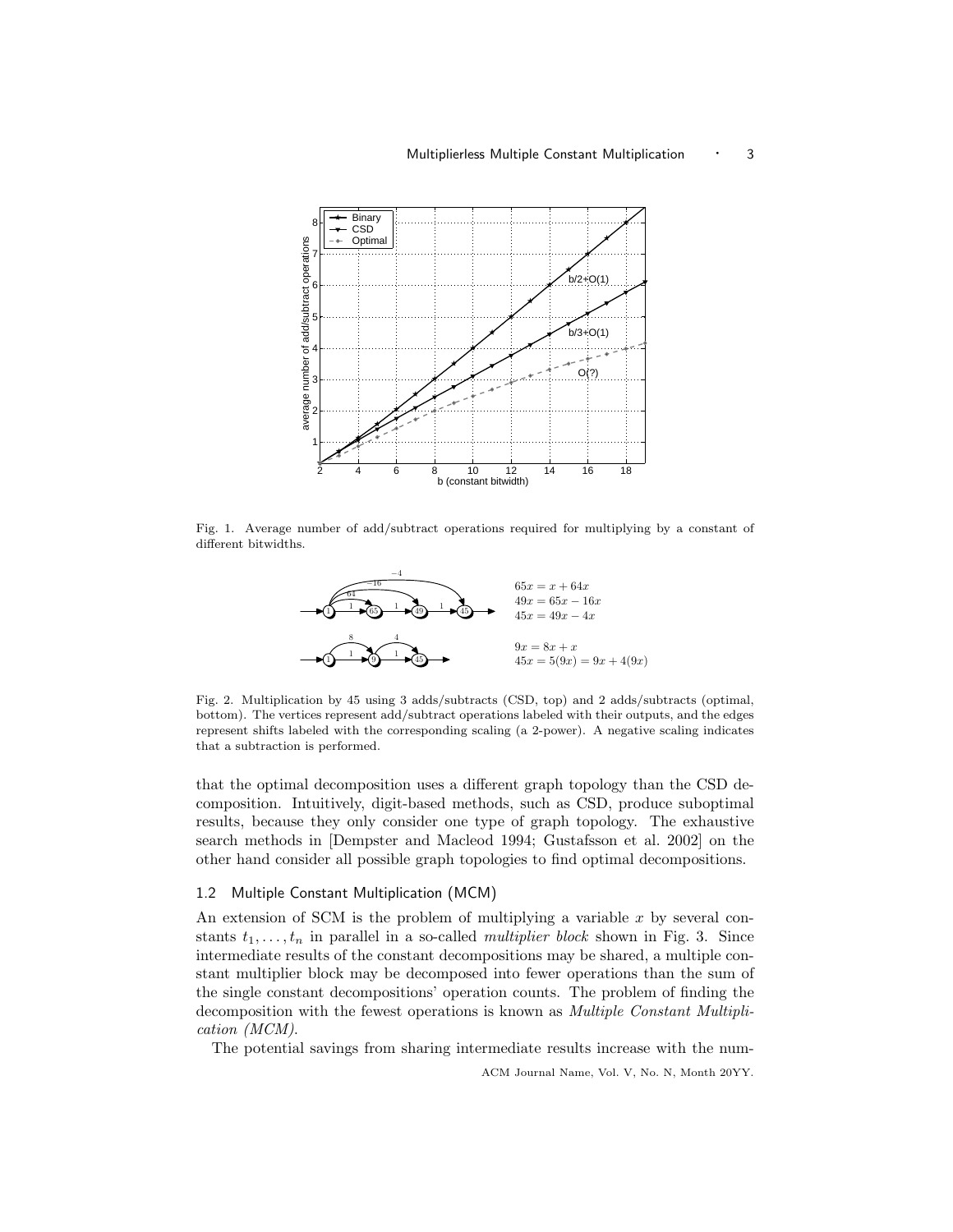

Fig. 3. (Multiple constant) Multiplier block.



Fig. 4. Average number of add/subtract operations required for multiplying by each of the 12-bit coefficients in a set of given size.

ber of constants, which is illustrated in Fig. 4. The plot compares the number of add/subtract operations (y-axis) for varying sizes  $n$  (x-axis) of sets of 12-bit constants using separate optimal SCM decompositions and using RAG-n, the heuristic MCM algorithm from [Dempster and Macleod 1995]. Since MCM is a generalization of SCM, it is also NP-complete.

The MCM problem is particularly relevant for the multiplierless implementation of digital finite impulse response (FIR) filters [Bull and Horrocks 1991], but also for matrix-vector products with a fixed matrix, which includes linear signal transforms [Püschel et al. 2004; Chen et al. 2002; Liang and Tran 2001], such as the discrete Fourier transform or the discrete cosine transform, to name a few examples. In an  $n$ -tap FIR filter, every input sample is multiplied by all  $n$  taps. Discrete Fourier and trigonometric transform algorithms, on the other hand, involve 2x2 rotations, which require the simultaneous multiplication by two constants.

Fig. 5 is an example of a multiplier block, which implements the parallel multiplication by 23 and 81 using only 3 add/subtract operations, although the separate optimal decompositions of 23 and 81 each require 2 add/subtract operations.

The different problem of multiplexed multiple constant multiplication was consid-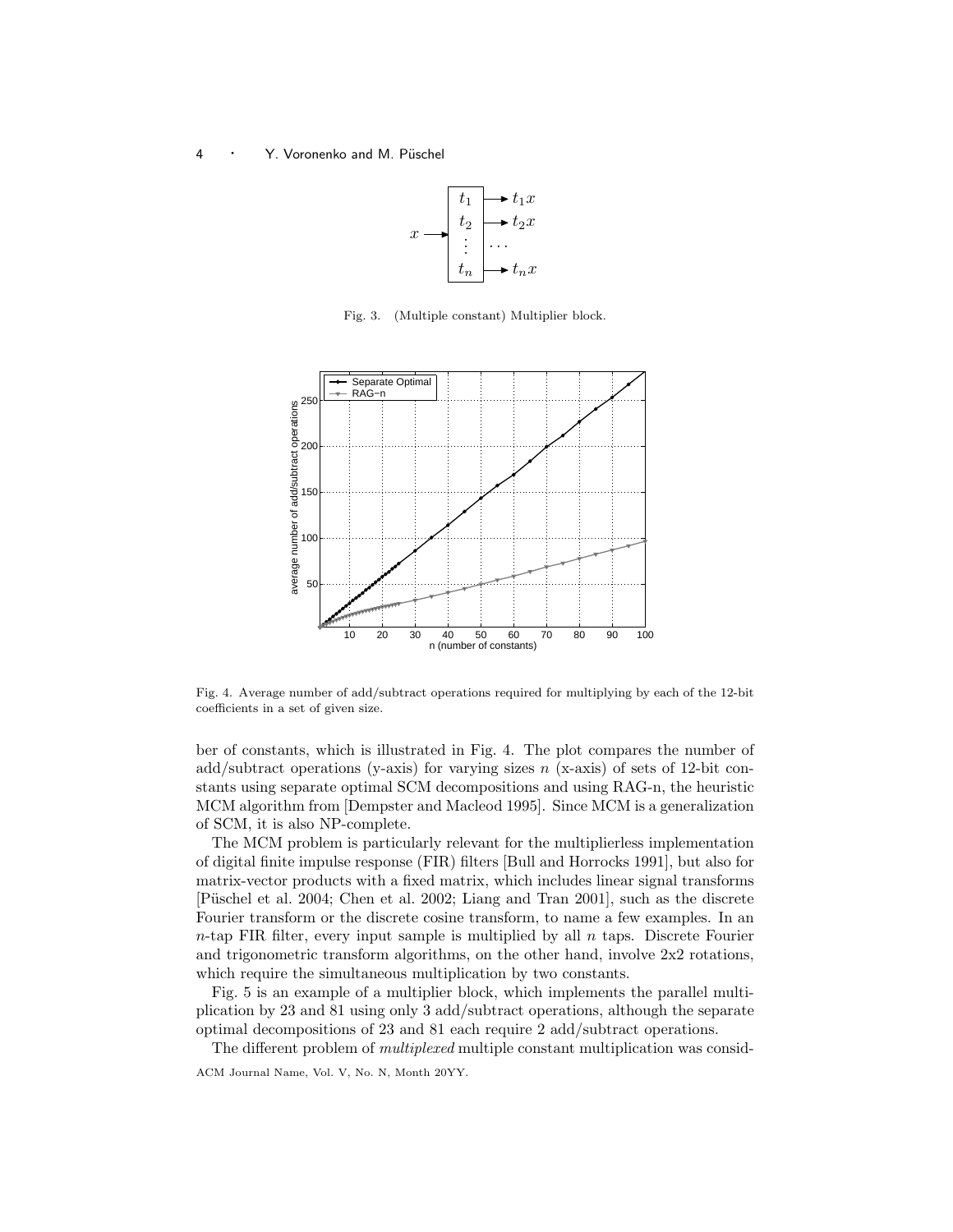

Fig. 5. Multiplier block with constants 23 and 81.

ered in [Tummeltshammer et al. 2004]. In this case, the multiplier block contains multiplexers that are switched by control logic to achieve multiplication by different constants. This way sequential multipliers can be fused. We will not consider this problem in this paper.

Existing algorithms. The existing MCM algorithms can be divided into four general classes:

- —Digit-based recoding;
- —Common subexpression elimination (CSE) algorithms;
- —Graph-based algorithms;

—Hybrid algorithms.

Digit-based recoding includes simple methods like CSD and the binary method mentioned earlier. They generate the decomposition directly from the digit representation of the constant. These methods are the fastest and the worst-performing; however, newer work by [Coleman 2001] uses different number systems to yield considerably better solutions. The main advantage of digit-based recoding is their low computational cost, typically linear in the number of bits. As a consequence, these methods can be easily applied to constants with thousands of bits.

Common subexpression elimination (CSE) algorithms are direct descendants of digit-based recoding methods. The basic idea is to find common subpatterns in the representations of the constants after the constants are converted to a convenient number system such as CSD. Examples for this method include [Pasko et al. 1999; Lefèvre 2001; Hartley 1996. The disadvantage, however, is that the performance of these algorithms depends on the number representation. Further, even though the considered CSE problem is NP-complete [Garey and Johnson 1979; Downey et al. 1980], its optimal solution does in general not provide the optimal MCM solution. More recently, [Dempster and Macleod 2004] proposes searching over alternative number representations to find considerably improved solutions using a CSE algorithm.

Graph-based algorithms are bottom-up methods that iteratively construct the graph (as in Fig. 5) representing the multiplier block. The graph construction is guided by a heuristic that determines the next graph vertex to add to the graph. Graph-based algorithms offer more degrees of freedom by not being restricted to a particular representation of the coefficients, or a predefined graph topology (as in digit-based algorithms), and typically produce solutions with the lowest number of operations. Examples of graph-based algorithms include [Bull and Horrocks 1991], RAG-n [Dempster and Macleod 1995], and [Bernstein 1986]. This paper proposes a new graph-based algorithm.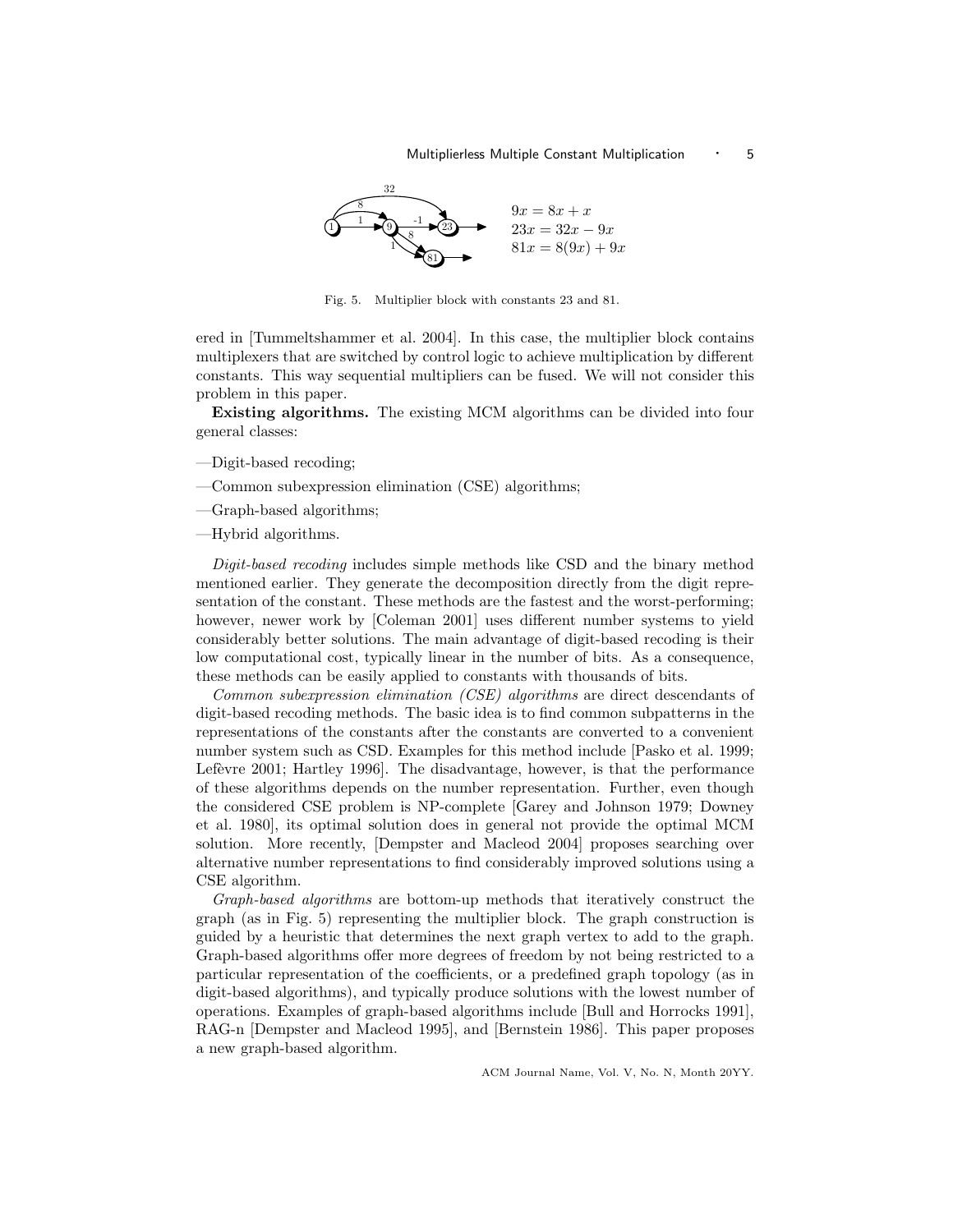Hybrid algorithms combine different algorithms, possibly from different classes. For example, [Choo et al. 2004] constructs the multiplier block graph with fixed topology to compute the so-called *differential coefficients*, and then switches to a CSE algorithm for the multiplication by the differential coefficients.

Today, to the best of our knowledge, RAG-n yields the solutions with the smallest number of add/subtract operations among all algorithms. Graph-based algorithms are expected to outperform other methods since they have fewest restrictions. However, RAG-n relies on a lookup table of optimal single constant decompositions, which is currently limited to 19 bits as mentioned before.

Contribution of this paper. This paper first presents a general formal framework that captures the common structure of graph-based MCM algorithms. A crucial component in this framework is our notion of "A-distance," an extension of the concept of adder distance introduced in [Dempster and Macleod 1995], and its exact or heuristic estimation. We use the framework to develop a new graph-based MCM algorithm that outperforms the best available algorithms with respect to the number of add/subtract operations in the obtained multiplier blocks. In particular, we achieve an up to 20% lower average operation count than the best previous algorithm RAG-n. At the same time, our new algorithm is not bitwidth limited like RAG-n, and can thus be used to generate multiplier blocks for all practically relevant bitwidths. Finally, we perform a detailed runtime analysis of our new algorithm and other graph-based algorithms used for benchmarks. This analysis was not provided in the original papers.

Other optimization metrics. Besides reducing the number of add/subtract operations, it is often desirable to optimize for other metrics, for example, the critical path of the MCM block, or the register pressure in the generated code. Examples of such work include [Dempster et al. 2002] and [Kang et al. 2001]. This paper does not consider this type of optimization; however, the structure of our algorithm enables its adaptation to other target metrics.

Organization. This paper is organized as follows. Section 2 gives the mathematical background and notation used throughout the paper. Section 3 puts the existing graph-based algorithms for the MCM problem into a framework that identifies their common structure. Our new algorithm is presented in Section 4 including a discussion of its main properties. A crucial subroutine of our algorithm estimates the so-called A-distance, which is explained in Section 5. Section 6 presents a runtime analysis of our and competing algorithms and shows various experimental results with generated MCM blocks. The results show that our algorithm outperforms the best available methods at the cost of a higher computation time. Finally, we offer conclusions in Section 7.

## 2. BACKGROUND

In this section we formally state the problem of multiple constant multiplication, describe the graphical representation of multiplier blocks, and the corresponding mathematical notation used in this paper. The notation introduced in this paper is summarized in Table I and will be used in the following sections to develop a unifying framework for the existing and our new graph-based algorithms.

A-operation. A multiplier block implements the parallel multiplication by a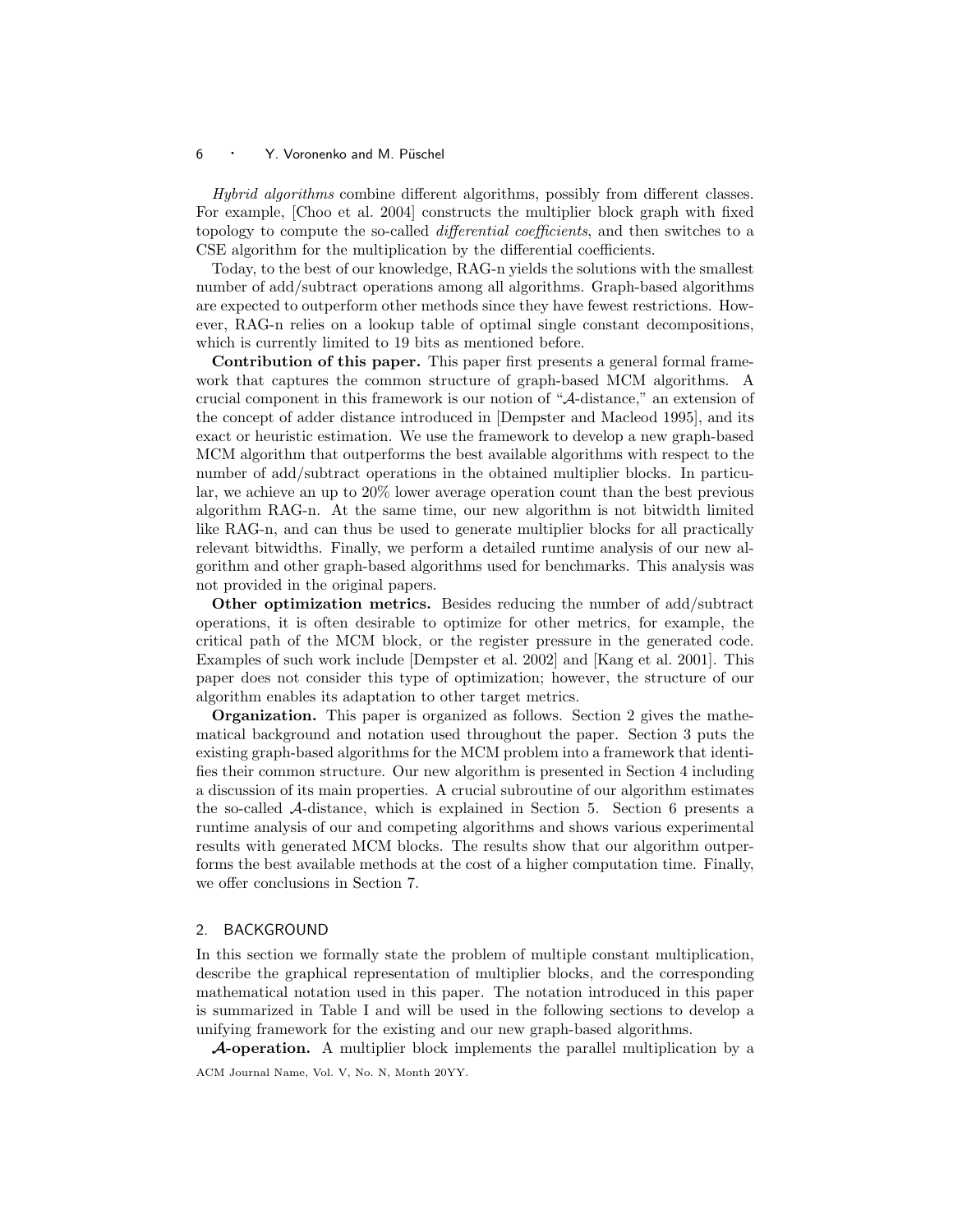| Notation                   | Meaning                                        | Defined in      |
|----------------------------|------------------------------------------------|-----------------|
| $\overline{A}$             | Upper case letters denote sets                 |                 |
| a                          | Lower case letters denote integers             |                 |
| $U \cup V$                 | Union of sets $U$ and $V$                      |                 |
| $U-V$                      | Difference of sets $U$ and $V$                 | Equation $(3)$  |
| $U-a$                      | Difference of sets U and $\{a\}$               | Equation $(3)$  |
| $U + a$                    | Union of sets U and $\{a\}$                    | Equation $(4)$  |
| $a + b$                    | Addition of two integers                       |                 |
| $a-b$                      | Subtraction of two integers                    |                 |
| UV                         | Set of all products                            | Equation $(8)$  |
| $\frac{U}{V}$              | Set of all integer quotients                   | Equation $(9)$  |
| dist(U, a)                 | A-distance of a from set $U$                   | Definition 2.4  |
| $\mathcal{C}_n$            | Set of complexity- $n$ constants               | Definition 2.3  |
| $\mathcal{A}_p(a,b)$       | $A$ -operation                                 | Definition 2.1  |
| $\mathcal{A}_*(a,b)$       | Vertex fundamental set                         | Definition 2.5  |
| $\mathcal{A}_*(U,V)$       | Vertex fundamental set                         | Definition 2.6  |
| $\mathcal{A}^{\text{odd}}$ | A-operation with odd outputs                   | Section 2       |
| $_{R}$                     | Ready set                                      | Section 3.1     |
| $\boldsymbol{S}$           | Successor set of $R$                           | Equation $(10)$ |
| $S^n$                      | Set of distance- <i>n</i> constants w.r.t. $R$ | Equation $(11)$ |
| T                          | Targets set                                    | Section 3.1     |
| B(R, s, t)                 | Benefit                                        | Equation $(15)$ |
| $\overline{B}(R,s,t)$      | Weighted benefit                               | Equation $(16)$ |
| $H_{\text{maxb}}(R, S, T)$ | Maximum benefit heuristic                      | Section 4.3     |
| $H_{\rm cub}(R, S, T)$     | Cumulative benefit heuristic                   | Section 4.3     |
| $dist(U, a) \simeq d$      | d is an estimate for $dist(U, a)$              | Section 5.6     |
| Est(z)                     | Auxiliary cost measure of a constant z         | Equation $(21)$ |
| Est(Z)                     | Minimum auxiliary cost measure for a set $Z$   | Equation $(22)$ |

Table I. Summary of the notation used in the paper.

given set of constants, which we call fundamentals following [Dempster and Macleod 1994], or simply constants. The implementation uses adds, subtracts, and shifts, but to streamline the search process we consolidate these operations into a single parameterized operation called an A-operation.

We define an A-operation as an operation on the fundamentals. An A-operation performs a single addition or a subtraction, and an arbitrary number of shifts, which do not truncate non-zero bits of the fundamental. Since two consecutive shifts can be merged, the most general definition is given below.

DEFINITION 2.1 GENERAL A-OPERATION. Let  $l_1, l_2 \geq 0$  be integers (left shifts),  $r \geq 0$  be an integer (right shift) and let  $s \in \{0,1\}$  (sign). An A-operation is an operation with two integer inputs  $u, v$  (fundamentals) and one output fundamental, defined as

$$
\mathcal{A}_p(u, v) = |(u \ll l_1) + (-1)^s (v \ll l_2)| \gg r =
$$
  
=  $|2^{l_1}u + (-1)^s 2^{l_2}v|2^{-r},$  (1)

where  $\ll$  is a left binary shift, and  $\gg$  is a right binary shift,  $p = (l_1, l_2, r, s)$  is the parameter set or the A-configuration of  $A_p$ . To preserve all significant bits of the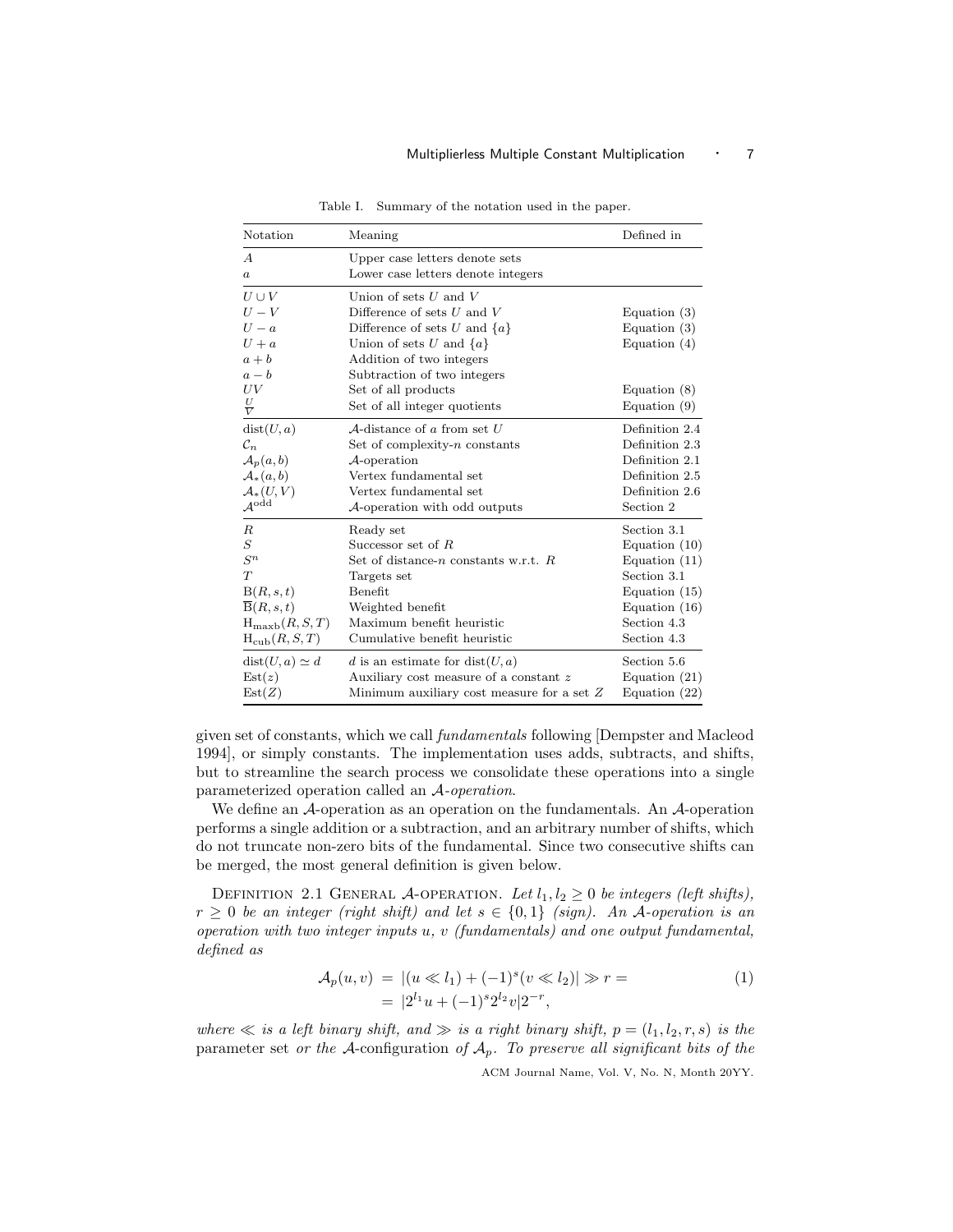

Fig. 6. A-operation: u and v are the input fundamentals and w is the output fundamental. A-operations directly connected to the input of the multiplier block have  $u = v = 1$ .

# *output*,  $2^r$  must divide  $2^{l_1}u + (-1)^s 2^{l_2}v$ .

Without loss of generality we restrict the discussion to positive fundamentals only. The absolute value in the definition of  $A$ , besides enforcing positive fundamentals, enables the subtraction to be done in only one direction, which simplifies the definition.

We represent an A-operation graphically as shown in Fig. 6. Note that the result w is written inside the node, even though the right shift by  $r$  has already been applied to  $w$ . The reason for this notation is that what matters later in the considered MCM algorithms is the unique odd fundamental at each node. Also, the final right shift by r will be fused in the full  $\mathcal{A}$ -graph with a subsequent left shift in the next  $\mathcal{A}$ -operation. Originally, the final right shift r in the  $\mathcal{A}$ -operation was not used; however, it is necessary to obtain the full range of possible outputs. For example, for odd u an v and  $l_1 = l_2 = 0$ ,  $u + v$  is even and a right shift can be applied to obtain a new odd fundamental that may not be possible to obtain otherwise with only one A-operation.

All MCM algorithms impose constraints on the A-configuration. In particular, an upper bound on the left shifts  $l_1$  and  $l_2$  is necessary to make the set of choices finite. In practice, it is sufficient to limit these shifts by the bitwidth of the target constants. Experimental results from [Dempster and Macleod 1994; Lefèvre 2003; Gustafsson et al. 2002] show that allowing larger shifts does not improve upon the optimal solutions<sup>1</sup> obtained with the former limits. However, in the general case, the smallest obtained theoretical limit on the shifts sufficient to obtain optimal multiplier blocks is larger [Dempster and Macleod 1994]. Additional insights are given in [Lef`evre 2003]. Although the authors do not compute this particular bound  $(c_{\text{inf}}$  in their notation), they prove that optimal multiplier blocks cannot have shifts larger than a certain finite value  $(c_{\text{sup}})$  in their notation). The results of [Lefèvre 2003] and [Dempster and Macleod 1994] are not directly comparable, since Lefèvre did not take into account right shifts.

Some constraints on  $p$  may lead to different problem classes. For example, if we restrict  $l_1 = l_2 = r = s = 0$ , then the SCM problem reduces to the well known problem of finding the shortest addition chain [Knuth 1969], since the A-operation in this case is an ordinary addition. However, even a lesser restriction, like  $s = 0$ , which disallows subtractions, can require major changes of the MCM algorithm. Thus, it is crucial that the A-operation and the A-configuration constraints are explicitly defined for any MCM algorithm.

 $1$  with respect to the number of add/subtract operations.

ACM Journal Name, Vol. V, No. N, Month 20YY.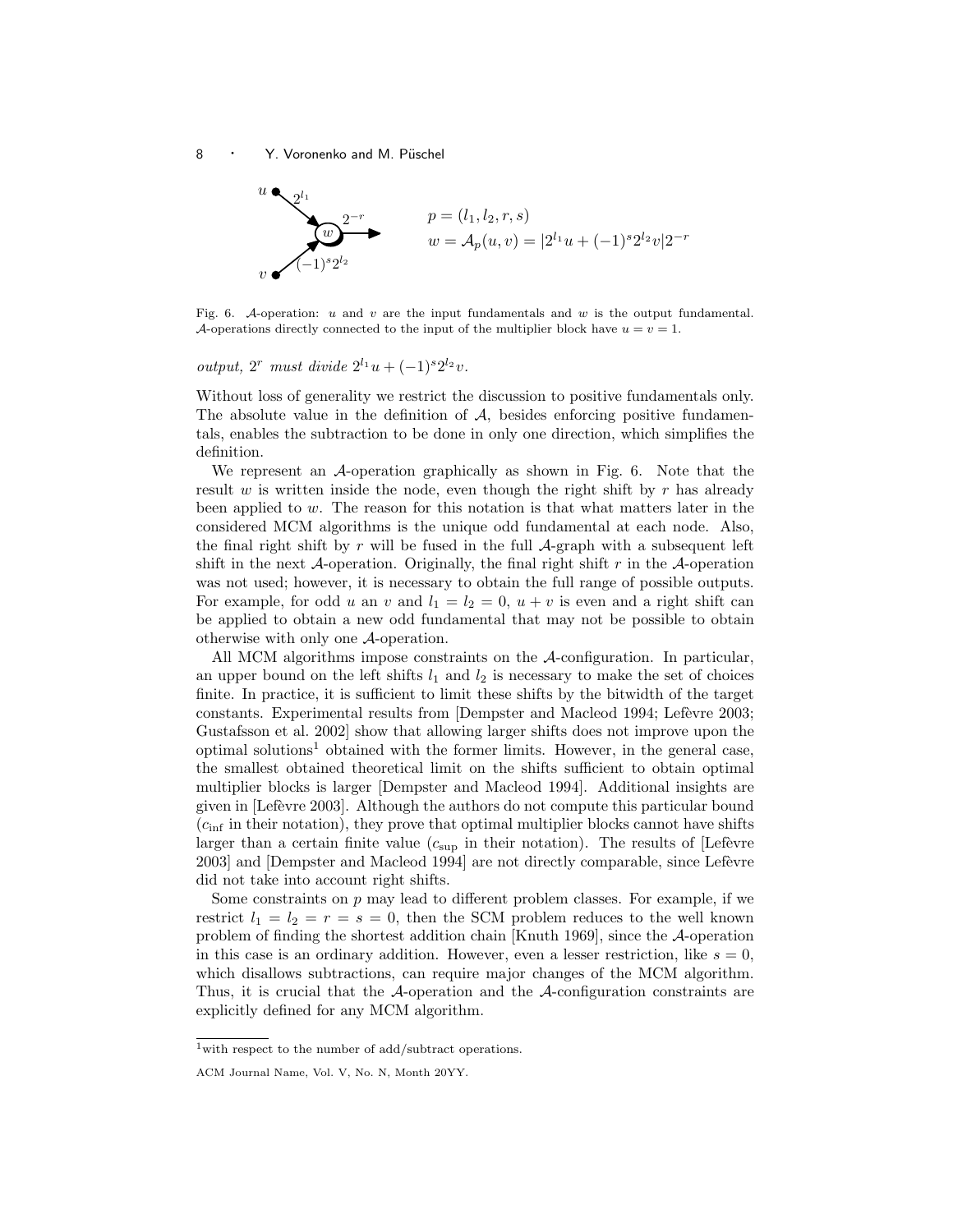Since in this paper we are only interested in reducing the number of add/subtract operations in a multiplier block, we will refer to A-operations also as add/subtract operations, although in reality they include also shifts.

The rationale for neglecting shifts is that in hardware shifts can be implemented as wires which require virtually no area, and in software, some CPUs (e.g., Intel XScale) support combined add/shift and subtract/shift instructions, which execute as fast as a single add or subtract. If desired, the minimization of the number of shifts can be incorporated as a secondary criteria in our MCM algorithm.

**A-graph.** As we have already seen in Fig. 2 and Fig. 5, the structure of a multiplier block can be represented as a directed graph. We call such graph an  $\mathcal{A}$ -graph, since it is built out of the  $\mathcal{A}$ -operations shown in Fig. 6. The vertices of an A-graph are labeled with their respective fundamentals; hence the input vertex has label 1. The edges are labeled with a 2-power scaling factor equivalent to the performed shift. Negative edge values are used to indicate subtractions at the following vertex.

Formal problem statement. Now we can formally state the problem of constructing multiplier blocks.

DEFINITION 2.2 MCM PROBLEM. Given a set of positive target constants  $T =$  $\{t_1,\ldots,t_n\} \subset \mathbb{N}$ . Find the smallest set  $R = \{r_0,r_1,\ldots,r_m\}$  with  $T \subset R$ , such that  $r_0 = 1$ , and for all  $r_k$  with  $1 \leq k \leq m$  there exist  $r_i$ ,  $r_j$  with  $0 \leq i, j < k$ , and an A-configuration  $p_k$  such that

$$
r_k = \mathcal{A}_{p_k}(r_i, r_j). \tag{2}
$$

The set of A-graph fundamentals R and the set of A-configurations  $p_k$  uniquely define an A-graph for an MCM block with  $m = |R| - 1$  add/subtract operations.

The number of  $\mathcal A$ -operations in an optimal solution for a given set T is called the A-complexity of T. If any A-graph for T is given, optimal or not, we refer to its number of required A-operations as cost of this graph.

All constants can be divided into complexity classes.

DEFINITION 2.3 COMPLEXITY-N CONSTANTS. We denote by  $C_n$  the set of all constants with complexity n, i.e. those, for which an optimal SCM solution requires exactly n A-operations. For example,  $C_0 = \{2^a \mid a \ge 0\}$ , because precisely all 2-power constants require a single left shift and no adds/subtracts.

Although the sets  $\mathcal{C}_n$  are infinite, we will always limit our discussion to constants up to certain bitwidth b, which is always explicitly stated. The set of complexity  $n$ constants obeying this constraint is then finite and, by abuse of notation, will also be denoted by  $\mathcal{C}_n$ .

Next, we introduce the notion of  $A$ -distance, the key component in our proposed algorithm.

DEFINITION 2.4 A-DISTANCE. Let  $c \in \mathbb{N}$  be a constant, and let  $R \subset \mathbb{N}$  be a set of constants (fundamentals of an  $A$ -graph). Then, the  $A$ -distance of c from the set R, denoted with  $dist(R, c)$ , is the minimum number of extra A operations required to obtain c given R.

The A-distance corresponds to the notion of "adder distance" in [Dempster and Macleod 1995].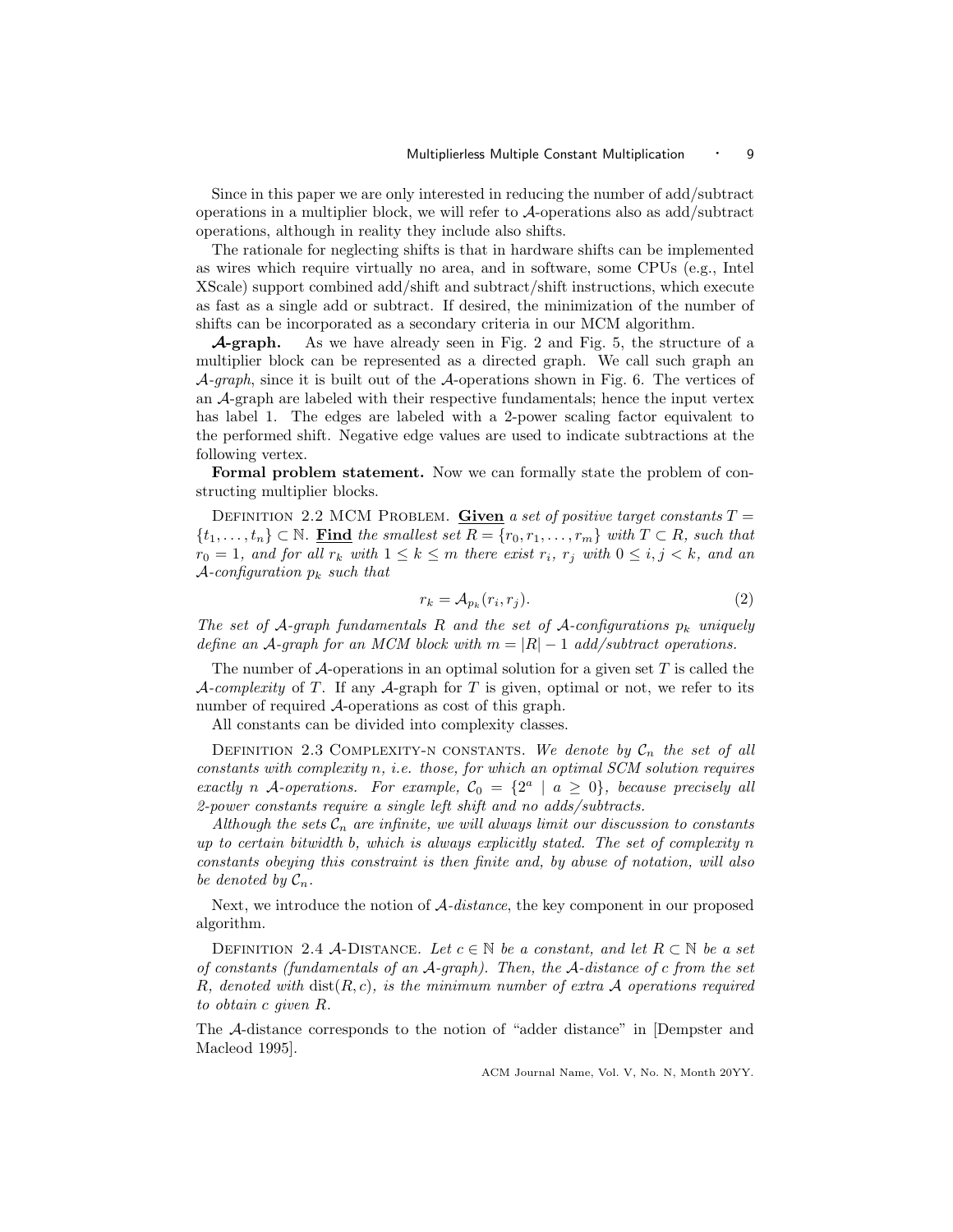For example,  $dist({1}, T)$  is equal to the complexity of T, and for all  $c \in C_n$ ,  $dist({1}, c) = n.$ 

For simplicity, we write in this paper the difference of two sets  $U$  and  $V$  as

$$
U - V = U \backslash V, \text{ and for one element } U - a = U \backslash \{a\}. \tag{3}
$$

For visual appeal we will also use  $a +$  for the union of a set with a single element, i.e.,

$$
U + a = U \cup \{a\}.\tag{4}
$$

To express the degree of freedom in the output of an A-operation when different A-configurations are chosen, we define next the vertex fundamental set.

DEFINITION 2.5 VERTEX FUNDAMENTAL SET. The set of all possible outputs (not equal to the inputs) of an  $A$ -operation with fixed inputs (u and v) under different A-configurations is called the vertex fundamental set, written as

$$
\mathcal{A}_{*}(u,v) = \{ \mathcal{A}_{p}(u,v) \mid p \text{ is a valid configuration } \} - u - v. \tag{5}
$$

The definition of *valid A*-configurations  $p$  will be introduced later for each discussed algorithm.

It is useful to extend the definition of  $A_*$  to sets of inputs.

DEFINITION 2.6. If  $U, V \subset \mathbb{N}$  are sets of fundamentals, then

$$
\mathcal{A}_*(U,V) = \bigcup_{\substack{u \in U \\ v \in V}} \mathcal{A}_*(u,v) - U - V. \tag{6}
$$

From this definition it follows that for sets  $U, V$ , and  $W$ :

$$
\mathcal{A}_*(U \cup V, W) = (\mathcal{A}_*(U, W) - V) \cup (\mathcal{A}_*(V, W) - U) = \n= \mathcal{A}_*(U, W) \cup \mathcal{A}_*(V, W) - U - V.
$$
\n(7)

Further we define the product of sets  $U, V$  in the usual way

$$
UV = \{uv \mid u \in U, v \in V\},\tag{8}
$$

and their quotient as

$$
\frac{U}{V} = \left\{ \frac{u}{v} \mid u \in U, \ v \in V, \ v \text{ divides } u \right\}.
$$
\n
$$
(9)
$$

Odd fundamental graphs. Any  $A$ -graph can be converted into an  $A$ -graph of equal cost, which has only odd fundamentals [Dempster and Macleod 1994]. Such graphs are called odd fundamental graphs. As an example, the graph in Fig. 5 is an odd fundamental graph. This reduction is possible, because any even constant can be obtained from an odd constant by a suitable shift. Odd fundamental graphs are important because they reduce the degree of freedom in choosing graph fundamentals without affecting the cost of the graph.

To obtain odd fundamental graphs, the valid A-configuration must be constrained to allow at most one non-zero left shift  $l_1$  or  $l_2$ , and if  $l_1 = l_2 = 0$  force r to be the unique right shift that produces an odd value. We will sometimes use  $\mathcal{A}^{\text{odd}}$  to indicate these constraints. For given u and v, the only free parameters in  $\mathcal{A}^{\text{odd}}$  are s and the non-zero left shift (either  $l_1$  or  $l_2$ ), in contrast to the general A-operation,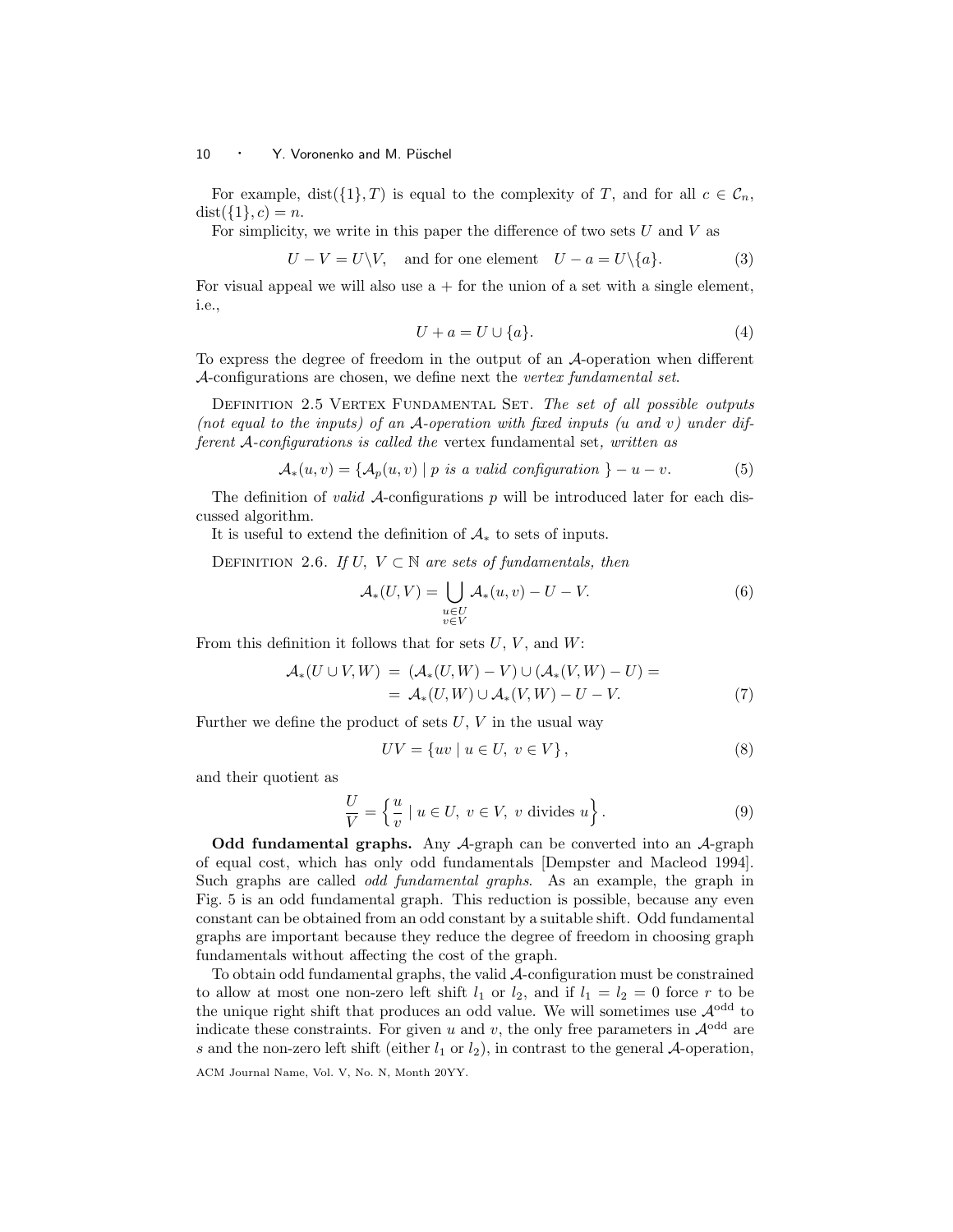Algorithm 1. High-Level Structure of Graph-Based MCM Algorithms. Given the target set of constants T. Compute (synthesize) the set  $R = \{r_1, \ldots, r_m\}$ , with  $T \subset R$ , as given in Definition 2.2.

SynthesizeMultiplierBlock(T)

1:  $R \leftarrow \{1\}$ 2: while  $T \neq \emptyset$  do 3: compute the successor set S of R 4: select  $s \in S$  based on a heuristic 5: Synthesize $(s)$ Synthesize(s)

1:  $R \leftarrow R + s$ 2:  $T \leftarrow T - s$ 

where  $l_1$ ,  $l_2$ , r, and s can vary. Thus, the space of valid A-configurations p is considerably reduced.

Algorithms that use  $\mathcal{A}^{\text{odd}}$  preprocess all target constants with a suitable right shift to make them odd.

# 3. OVERVIEW OF MCM ALGORITHMS

Using the notation introduced in the previous section, we put the existing graphical MCM algorithms into a common context and identify their common structure. Then we discuss the most important algorithms in greater detail.

## 3.1 General Framework

The existing graph-based algorithms for multiplier block synthesis share the same high-level structure, which is shown in Algorithm 1 and explained in the following. As said before, it is necessary that the notion of A-operation considered by the algorithm is precisely defined including all constraints.

The input to Algorithm 1 is the *target set*  $T$  of constants. The set  $R$  used in the algorithm is called the ready set. It is initialized in step 1 with the first fundamental 1 and iteratively augmented in the loop in step 2 with additional fundamentals. Upon termination, i.e., when  $T \subset R$ , R is output as the solution. In each iteration of the loop in step 2, an element of the *successor set*  $S$  of  $R$  is chosen as the next fundamental based on a heuristic. Formally,

$$
S = \{s \mid \text{dist}(R, s) = 1\} = \mathcal{A}_*(R, R) \tag{10}
$$

is the set of all constants of distance 1 from R. Even though  $S$  depends on  $R$  we do not write  $S_R$  or  $S(R)$  to simplify the notation. In Algorithm 1 we do not specify whether or how  $S$  is computed, which is discussed later.

Once  $s \in S$  is chosen, it is added to R, and, if  $s \in T$ , removed from T. We call this process synthesizing s. Alternatively, the algorithm may use a heuristic to choose constants s at a higher distance,

$$
s \in S^n = \{ s \mid \text{dist}(R, s) = n \}. \tag{11}
$$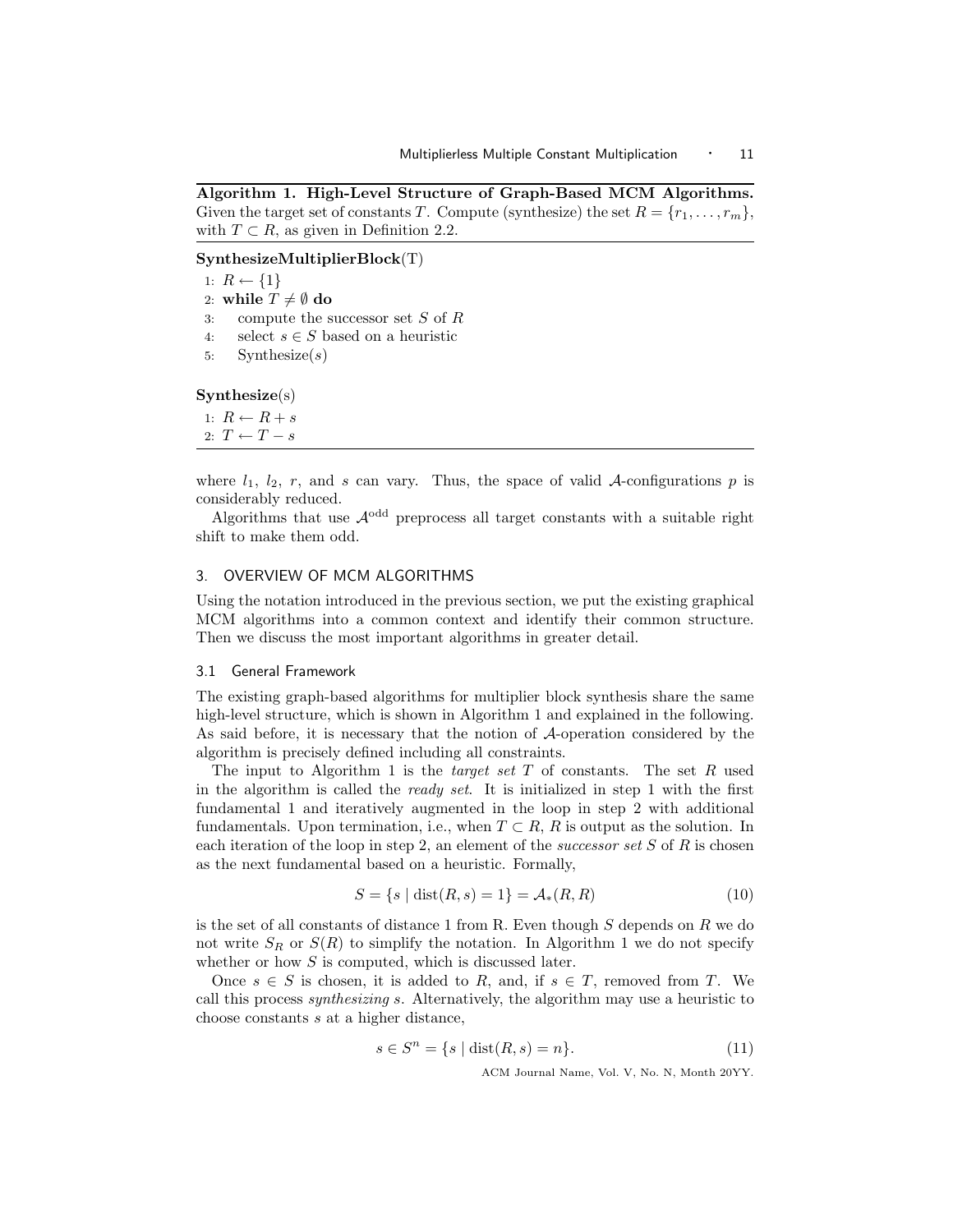In this case, all  $n-1$  intermediate fundamental have to be synthesized as well. We call  $S<sup>n</sup>$  the distance-n set (of R). Clearly,  $S<sup>1</sup> = S$ . Although S does not have to be explicitly enumerated and stored, some algorithms do so.

The procedure is repeated until the target set is empty, i.e., all of the target constants are synthesized.

The heuristic used in step 4, which determines the next fundamental or the next vertex in the  $\mathcal{A}$ -graph to be synthesized, is highly dependent on the  $\mathcal{A}$ -operation used within an MCM algorithm. Further, the heuristic is what differentiates the various algorithms and what determines their performance.

In the following we discuss the three most important graph-based MCM algorithms, each of which is an instantiation of Algorithm 1.

## 3.2 Bull-Horrocks Algorithm (BHA)

[Bull and Horrocks 1991] designed four MCM algorithms: for add, add/subtract, add/shift, and add/subtract/shift decompositions. Here we discuss the latter one, since it addresses the problem considered in this paper. We refer to this algorithm as BHA.

The A-operation considered in BHA imposes constraints on the configuration by requiring  $r = 0$ , and  $\mathcal{A}_n(u, v) \leq \min(T)$ . In words, right shifts are not allowed and as intermediate fundamentals only numbers smaller as the current  $min(T)$  are synthesized. This also imposes an implicit bound on the shifts  $l_1$  and  $l_2$  in the A-configuration.

The heuristic synthesizes targets  $T$  in ascending order. Since targets are removed from T in the synthesize step, the next target to be synthesized is always  $\min(T)$ .

The heuristic used in BHA keeps track of the so-called "error"

$$
\epsilon = \min(T) - \max(R). \tag{12}
$$

If  $\epsilon \in R$ , then the candidate target can be directly synthesized, and the algorithm proceeds. Otherwise, two successors  $s_1$  and  $s_2$  that minimize the error are synthesized, chosen as follows:

$$
s_1 = \arg\min_{s \in S, s \le \epsilon} (\epsilon - s), \text{ and}
$$

$$
s_2 = \max(R) + s_1.
$$

In particular, when  $\epsilon \in S$ , then  $s_1 = \epsilon$  and  $s_2 = \epsilon + \max(R) = \min(T)$ , i.e., the candidate target is synthesized.

The algorithm considers only the magnitude of the error, and the binary representation of the constants is not taken into account, unlike in CSE algorithms.

## 3.3 Bull-Horrocks Modified Algorithm (BHM)

[Dempster and Macleod 1995] improved BHA and called it the Bull-Horrocks Modified Algorithm (BHM).

The A-operation considered in BHM is  $\mathcal{A}^{\text{odd}}$ . Accordingly, all targets T are preprocessed by right-shifts to become odd. The A-configuration constraints are relaxed to allow fundamentals larger than constants in T, namely up to  $\mathcal{A}_p^{\text{odd}}(u, v) \leq$  $2\max(T)$ , which stimulates the use of subtractions.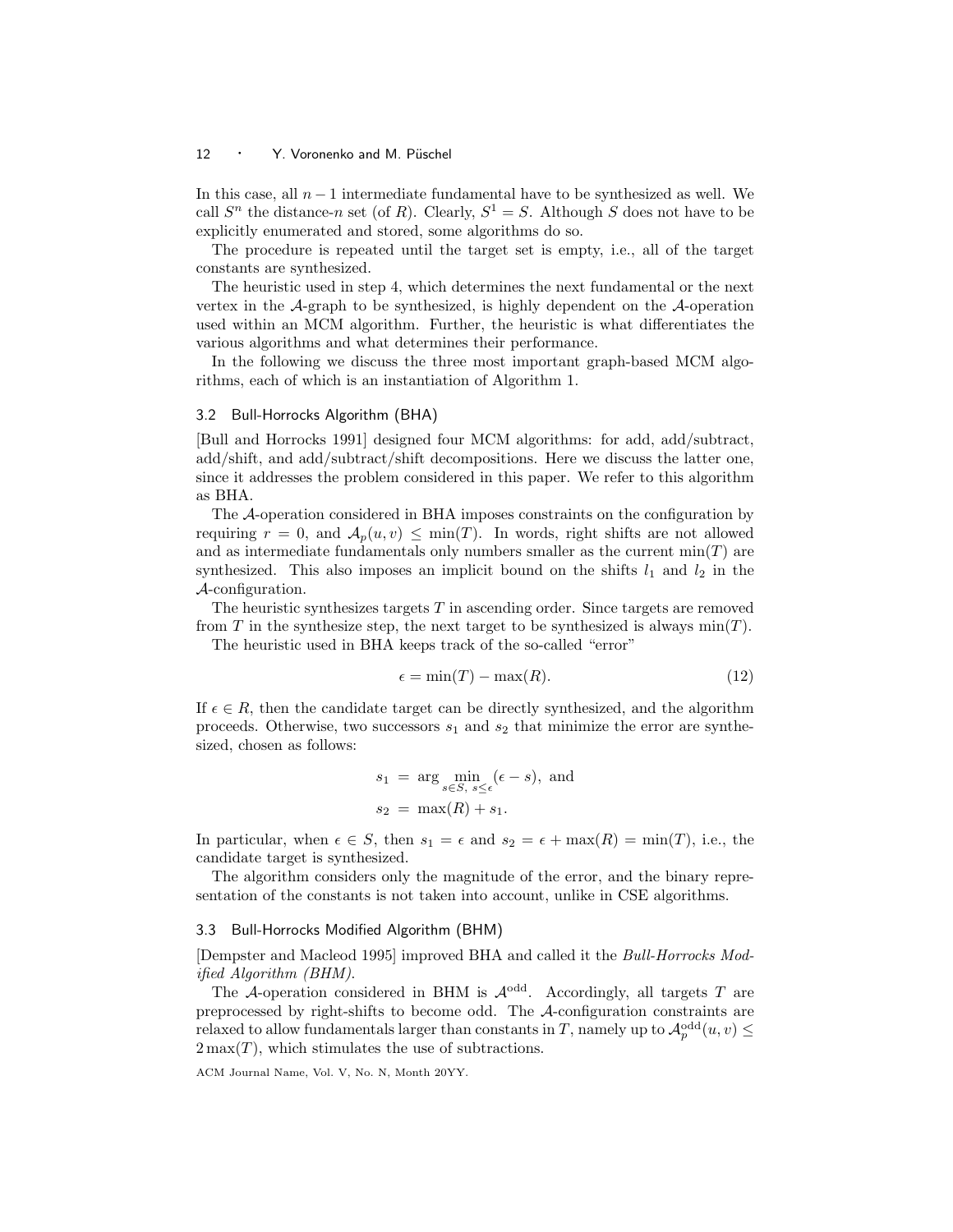#### Multiplierless Multiple Constant Multiplication • 13



Fig. 7. The three cases considered by the RAG-n heuristic. The dashed circle means that  $S^2$  is not computed explicitly.

The heuristic in BHM is changed from BHA in the following way. First, the targets are synthesized in the order of increasing A-complexity, which is obtained from a precomputed lookup table, or estimated by, e.g., the CSD cost. Second, the error in (12) is allowed to be negative. Finally, because  $\mathcal{A}^{\text{odd}}$  is used and all elements of R are odd, minimization applies left shifts to candidate successors.

Let  $\text{minc}(T)$  denote the next candidate target (target of minimal complexity or cost), and let  $r_c \in R$  denote the closest (magnitude-wise) fundamental to minc(T), i.e.  $r_c = \text{minc}(T) \pm \epsilon$ . Then the chosen successors  $s_1$  and  $s_2$  are determined as follows:

$$
(s_1, k) = \underset{0 \le k \le \lceil \log_2 \epsilon \rceil}{\arg} \underset{\substack{s \in S \\ 0 \le k \le \lceil \log_2 \epsilon \rceil}}{\min} |\epsilon - s \ll k|,
$$
\n
$$
(13)
$$
\n
$$
s_2 = r_c \pm s_1 \ll k.
$$

Just as in BHA, two successors are synthesized per iteration, unless  $\epsilon \in R$ .

Due to these modifications, BHM performs consistently better than BHA in terms of the number of  $A$ -operations in the generated  $A$ -graphs.

## 3.4 n-dimensional Reduced Adder Graph (RAG-n)

RAG-n [Dempster and Macleod 1995] is a graph-based MCM algorithm that requires a precomputed table of optimal SCM decompositions, obtained by exhaustive search using the method in [Dempster and Macleod 1994].

The target  $A$ -operation in RAG-n is  $A^{odd}$ , and as in BHM all targets T are first right-shifted to become odd. The A-configuration constraints are less restrictive than in BHM, with the only constraint being  $\mathcal{A}_p(x,y) \leq 2^{b+1}$ , where b is the maximum bitwidth of the targets. The RAG-n heuristic considers three different cases, graphically illustrated in Fig. 7, and discussed next.

- (1) Optimal Case. If  $T \cap S \neq \emptyset$ , then there is a target in the successor set, and it is synthesized. If the entire set  $T$  is synthesized this way, then the solution is optimal, since it is impossible to use less than one A-operation for each odd target. Thus, this case is called optimal.
- (2) Heuristic Case A. If  $T \cap S = \emptyset$  and  $T \cap S^2 \neq \emptyset$ , then there is a target at an A-distance of 2 from  $R$ . This target is synthesized along with the distance-1 intermediate fundamental.
- (3) Heuristic Case B. If no distance-1 or distance-2 targets are available, then RAGn synthesizes the target of least complexity using the precomputed optimal SCM table. In this case three or more constants are synthesized.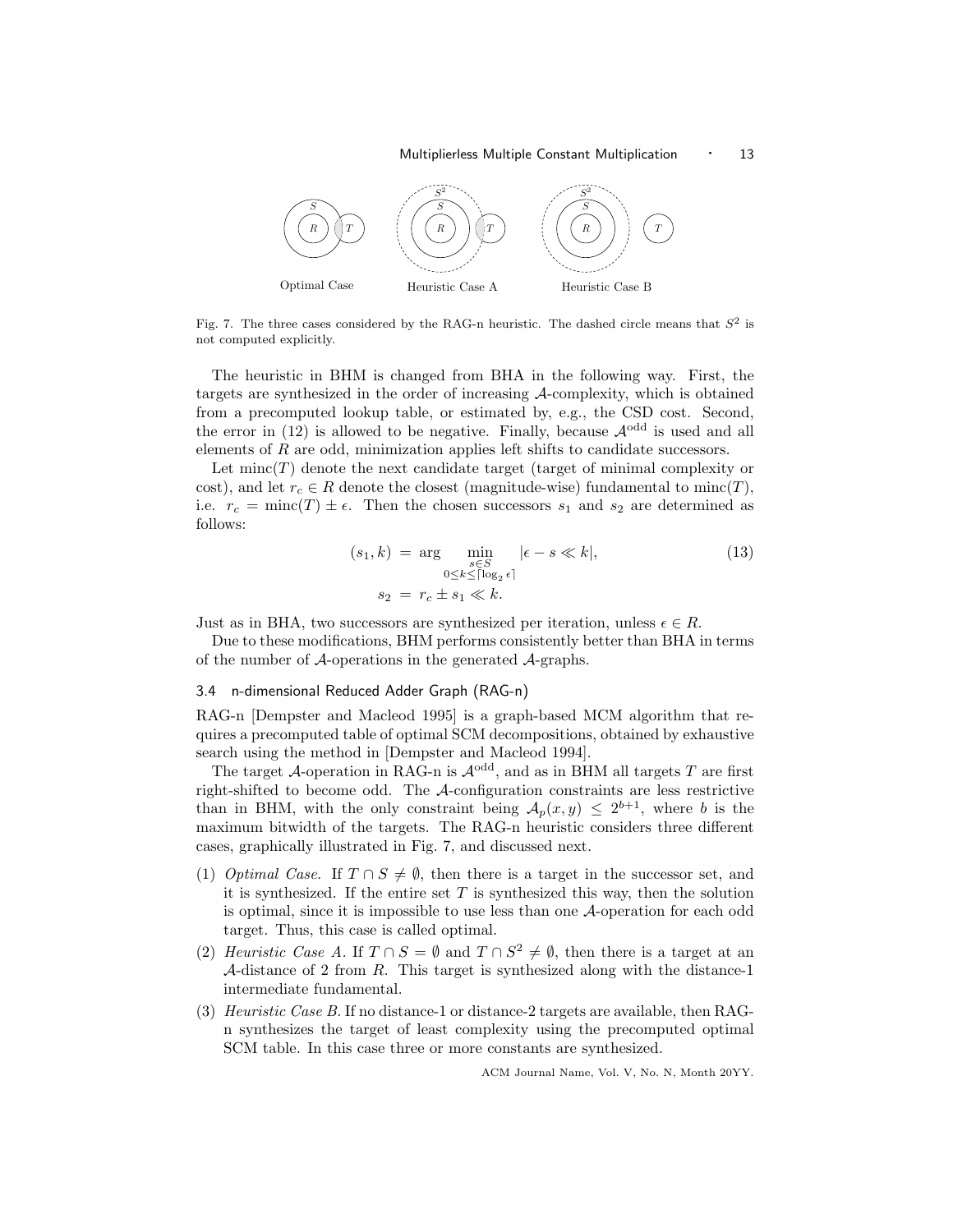RAG-n computes the entire set S and then finds the intersection  $S \cap T$  to detect distance-1 targets. Distance-2 targets, on the other hand, are detected using a heuristic distance test only. This test is cheaper than the full computation of  $S^2$ but does not detect all distance-2 numbers. We express this in Fig. 7 by using a dashed circle for  $S^2$ .

The last case (Heuristic Case B) uses the precomputed SCM decomposition to decompose a target. In general, this does not lead to any subexpression sharing. With the current methods, the largest available optimal SCM table is restricted to constants up to 19 bits [Gustafsson et al. 2002], which also limits the applicability of RAG-n.

RAG-n applied to a single constant set will always yield an optimal decomposition if the constant resides in the precomputed optimal SCM lookup table. Constants not in the lookup table are only synthesized at all (optimal or not) if they have complexity 1 or 2, i.e., have a distance 1 or 2 from the initial  $R = \{1\}$ . Since RAG-n uses the lookup table it can only be considered applicable to target sets with 2 or more constants. Other MCM algorithms, including BHA, BHM, and the proposed new algorithm, can be applied to the SCM problem directly.

## 3.5 Hybrid Graph-Based Algorithms

The common structure of graph-based algorithms makes it possible to easily mix different algorithms to obtain hybrids. For example, in any given iteration, one can change the heuristic, or use a different algorithm to synthesize a target.

For example, RAG-n itself is a hybrid with three components. When its optimal, distance-1 test fails, the algorithm switches to a distance-2 heuristic, and when this also fails, RAG-n reverts to a lookup table to synthesize a fundamental. Similarly, RAG-n can be easily modified to use a CSE based algorithm, instead of a lookup table, to synthesize the targets not detected by its distance-1 and distance-2 tests.

## 4. NEW ALGORITHM

This section first describes the limitations of the existing algorithms introduced in Section 3, and then presents in detail the proposed new algorithm. The heuristic in the new algorithm assumes that there is a function that will compute exactly or estimate the A-distance. This is a non-trivial problem and will be addressed separately in Section 5.

## 4.1 Limitations of Existing Graph-based Algorithms.

BHA was designed more than a decade ago, when workstation computers had several orders of magnitude less computing power, and thus uses a computationally cheap heuristic by today's standards. Although BHM improved on BHA, the heuristic was not changed significantly. So it can be expected that on today's computers we can improve on BHA and BHM by choosing a computationally more complex and thus more precise heuristic.

RAG-n performs reasonably well, however, one main disadvantage is the dependence on a precomputed table of optimal single constant add/subtract/shift decompositions. First, this table takes a time exponential in the number of bits to construct. Second, the best available method to compute this table [Gustafsson et al. 2002] works only up to 19 bits (even though one could also use a good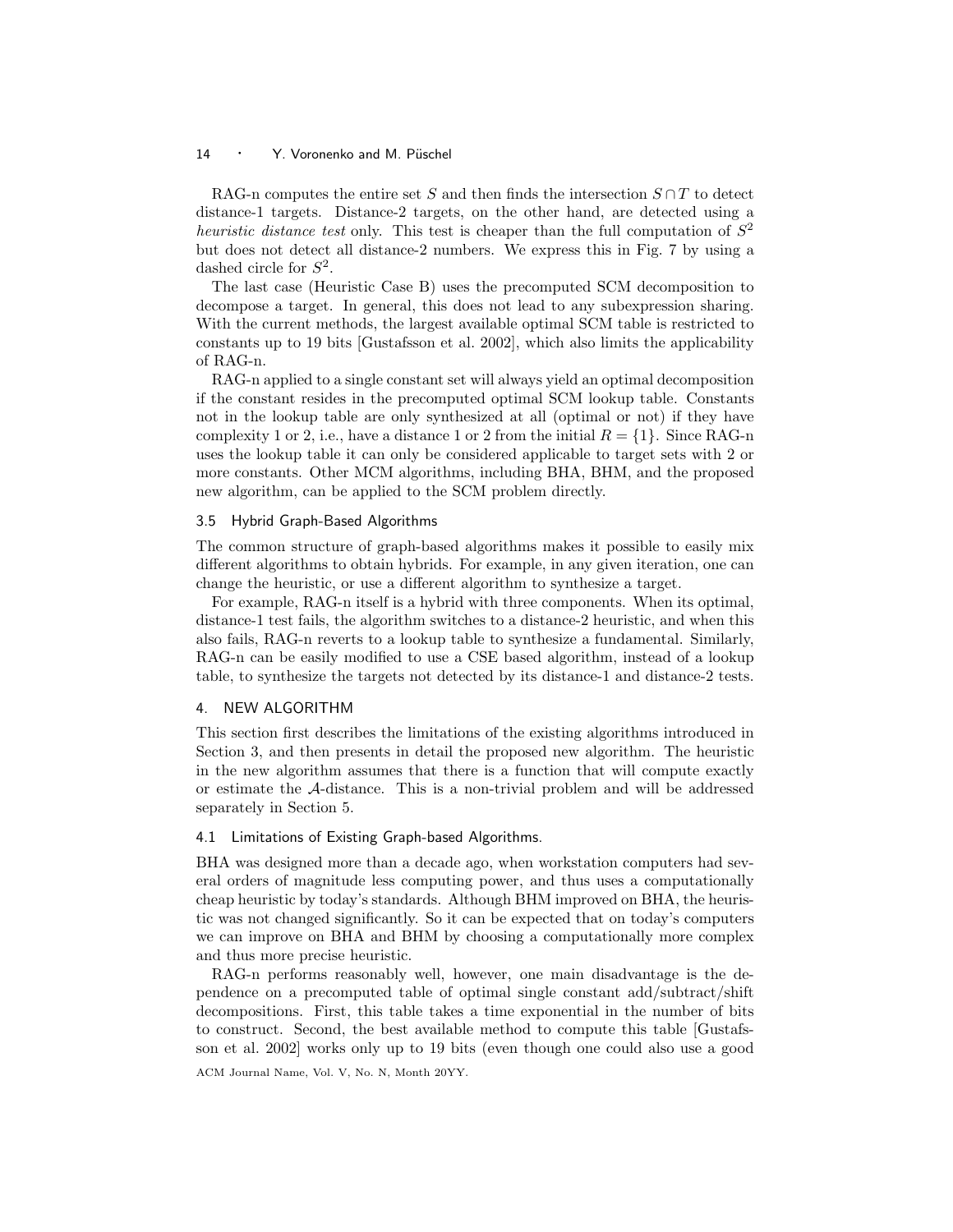suboptimal table, which was not investigated). Finally, the size of the table is also exponential in the number bits (it must have an entry for every odd constant). For instance, the table for all odd constants up to 32 bits requires  $2^{31} > 10^9$  entries. Thus, RAG-n is not applicable to large bitwidths.

Another shortcoming of RAG-n (and BHA, BHM) is that the heuristic does not try to select intermediate fundamentals to jointly optimize for all target constants. This often results in suboptimal answers, even in very simple cases. For example, RAG-n applied to the target set  $T = \{23, 81\}$  synthesizes a multiplier block that uses 4 A-operations, without any subexpression sharing (both 23 and 81 are complexity-2 constants). In contrast, Fig. 5 shows a better solution with only 3 operations produced by our algorithm.

## 4.2 New Algorithm

The main idea behind our new algorithm is to use a better heuristic for synthesizing intermediate fundamentals. Our algorithm is computationally more expensive than BHA, BHM, and RAG-n, since it explores a very large space of possible intermediate vertices. Unlike RAG-n, it does not require a pregenerated optimal SCM lookup table. Thus, our algorithm is storage efficient and in its applicability only limited by the computation time.

**Target A-operation.** The A-operation in our algorithm is  $A^{odd}$  with the same A-configuration constraint as RAG-n, namely allowing  $A_p(u, v) \leq 2^{b+1}$ , where b is the maximal bitwidth of constants in  $T$ . When describing the algorithm we will use for simplicity  $A$  do denote  $A^{odd}$  with the above constraint.

Outline of the new algorithm. Our algorithm follows the general structure of Algorithm 1 and is shown in Algorithm 2. The heuristic is split into two parts: the optimal and the heuristic part, similarly to the RAG-n algorithm. The optimal part is practically identical to the optimal part in RAG-n, but in Algorithm 2 we give a more detailed explanation of how to efficiently construct the successor set S. The heuristic part uses S and the A-distance tests and estimators developed in Section 5 to select new successors s to be added to R. Unlike in RAG-n, our heuristic part only adds a single successor to R at each iteration.

When we talk about a single iteration of the algorithm (e.g., later in its analysis), we refer to the outer loop consisting of steps 5–18.

Next, we discuss Algorithm 2 in greater detail.

Construction of  $S$  and the optimal part. The optimal part of our algorithm is equivalent to the optimal part of RAG-n. Recall, that the optimal part of RAG-n synthesizes at each iteration all distance-1 targets, i.e.,  $S \cap T$ .

To avoid computing in each iteration the entire set S, which can become rather large, we compute it incrementally. This necessitates an additional set, the worklist W. When a constant is synthesized it is added to  $W$ , first without being accounted for in neither R nor S. In steps 9–10 we then perform an incremental update of R and  $S$  based on  $W$ . The update of  $R$  is straightforward (step 9):

$$
R_{\text{new}} = R \cup W.
$$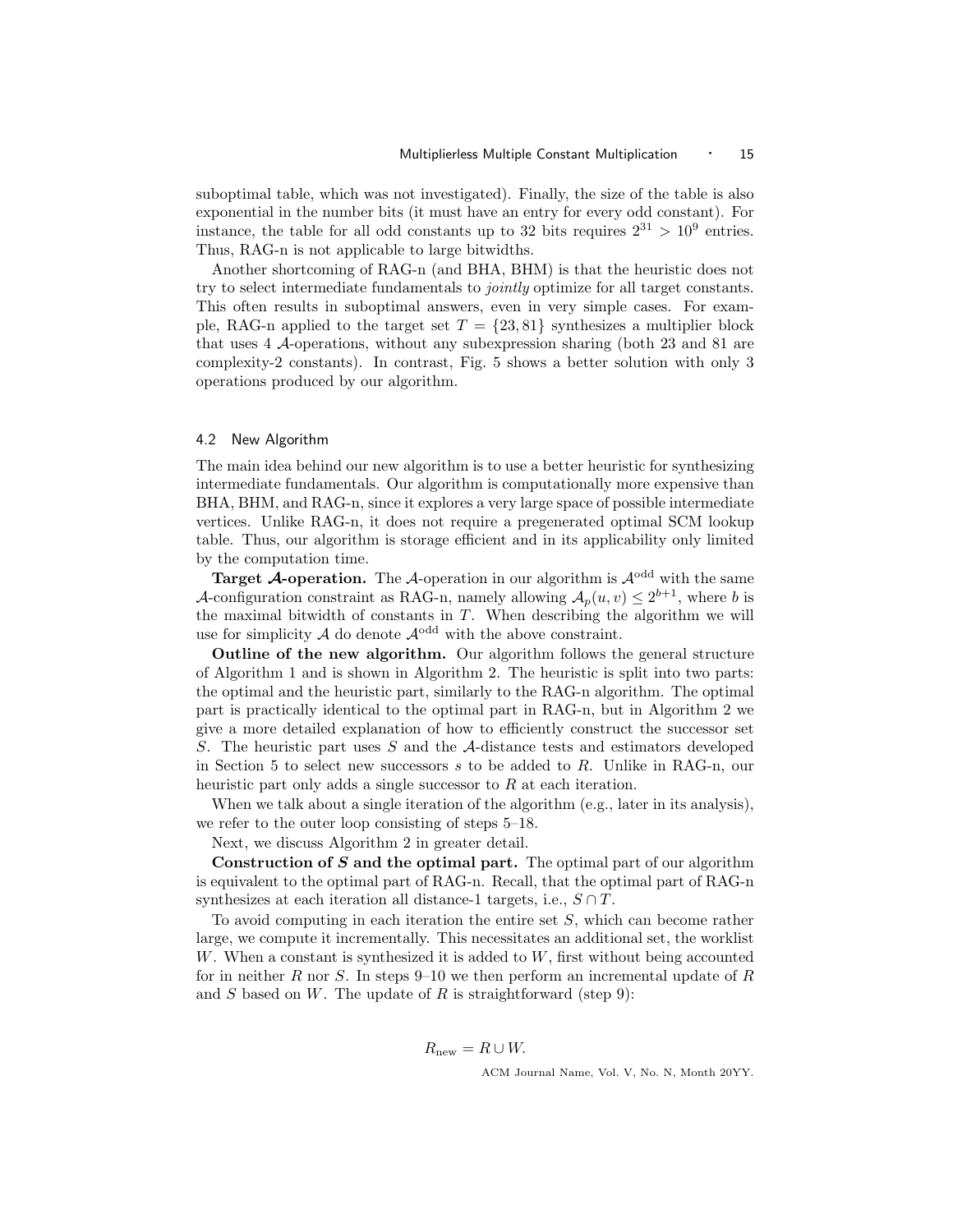Algorithm 2. New MCM Algorithm. Given the target set of constants  $T$ . Compute the set  $R = \{r_1, \ldots, r_m\}$ , with  $T \subset R$ , as given in Definition 2.2 in Section 2. There is a degree of freedom in choosing the heuristic function  $H(R, S, T)$ for the algorithm. We consider two alternatives  $H_{\text{maxb}}$  and  $H_{\text{cub}}$  discussed in Section 4.3.

# SynthesizeMultiplierBlock(T)

1: Right shift elements of T until odd 2:  $R \leftarrow \{1\}$ 3:  $W \leftarrow \{1\}$ 4:  $S \leftarrow \{1\}$ 5: while  $T \neq \emptyset$  do 6: {optimal part} 7: while  $W \neq \emptyset$  do 8: {*update S and R*} 9:  $R \leftarrow R \cup W$ 10:  $S \leftarrow (S \cup A_*(R, W)) - W$ 11:  $W \leftarrow \emptyset$ 12:  $\{if S contains targets, synthesis the them\}$ 13: for  $t \in S \cap T$  do 14: Synthesize $(t)$ 15: {heuristic part} 16: if  $T \neq \emptyset$  then 17:  $s \leftarrow H(R, S, T)$ 18: Synthesize $(s)$ 

## Synthesize(s)

1:  $W \leftarrow W + s$ 2:  $T \leftarrow T - s$ 

The update formula for  $S$  is derived as follows using  $(7)$  and  $(10)$ .

$$
S_{\text{new}} = A_*(R_{\text{new}}, R_{\text{new}}) = A_*(R_{\text{new}}, R \cup W)
$$
  
=  $A_*(R_{\text{new}}, R) \cup A_*(R_{\text{new}}, W)$   
=  $A_*(R \cup W, R) \cup A_*(R_{\text{new}}, W)$   
=  $A_*(R, R) \cup A_*(W, R) \cup A_*(R_{\text{new}}, W) - W$   
=  $S \cup A_*(R, W) \cup A_*(R_{\text{new}}, W) - W$ .

Since  $\mathcal{A}_*(R, W) \subset \mathcal{A}_*(R_{\text{new}}, W)$ , we get

$$
S_{\text{new}} = (S \cup \mathcal{A}_*(R_{\text{new}}, W)) - W,\tag{14}
$$

which is step 10 in Algorithm 2.

**Heuristic part.** When no more targets are found in  $S$ , the optimal part of the algorithm cannot synthesize any constants. This means that all targets are more than one A-operation away, and a heuristic function  $H(R, S, T)$  is used to find the next successor to add to  $R$ . Adding a successor to  $R$  creates new successors, possibly enabling the optimal part to then synthesize new targets.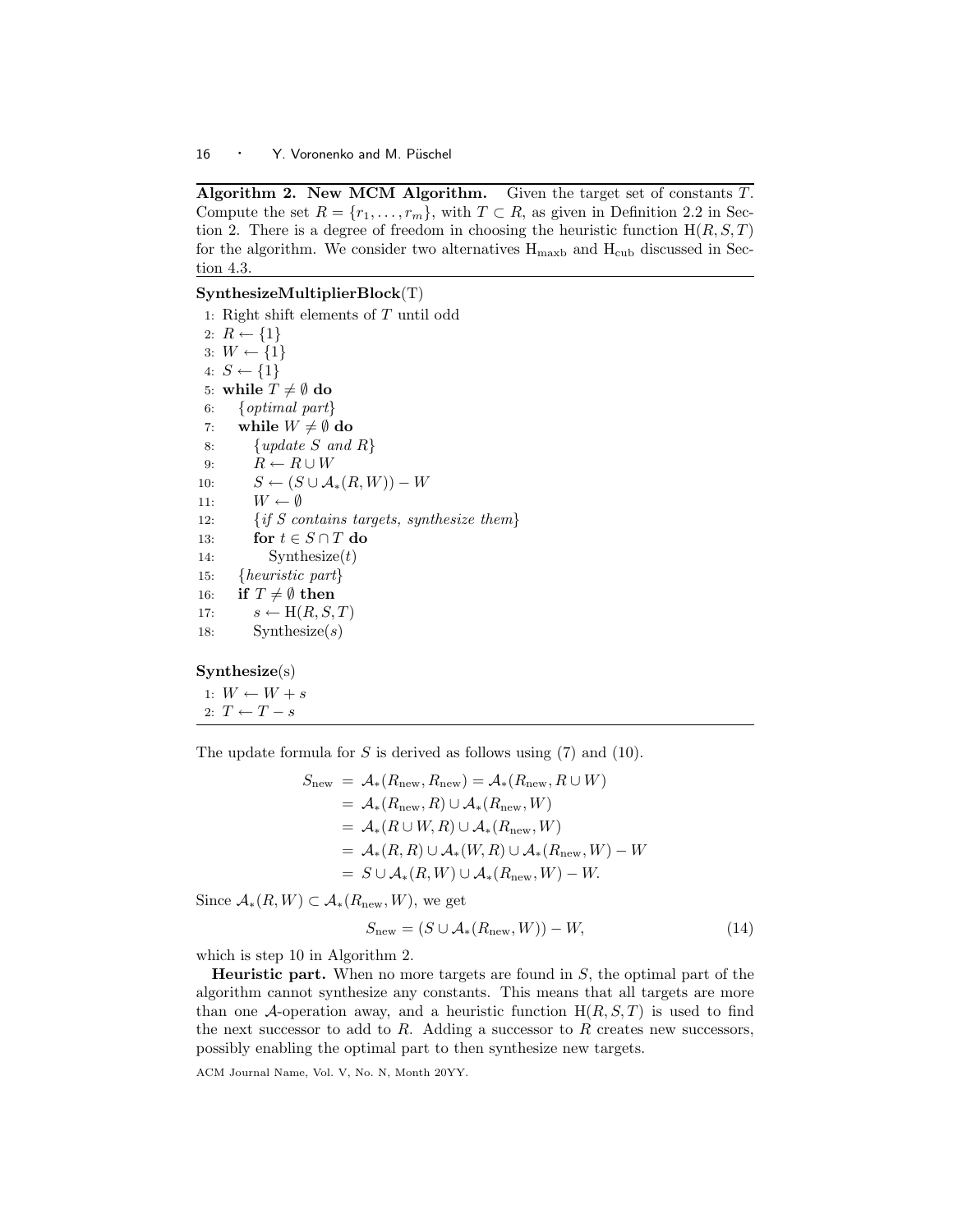We have developed two different heuristic functions  $H_{\text{maxb}}$  and  $H_{\text{cub}}$ , discussed next.

## 4.3 Heuristics.

We present two heuristic functions H considered in our algorithm, called *Maximum* Benefit and Cumulative Benefit. Both heuristics assume that one can compute or estimate the A-distance. This is a non-trivial problem, and the next section is dedicated to A-distance computation/estimation.

Heuristic 1: Maximum benefit. The obvious and natural heuristic that comes to mind, assuming that it is possible to compute or estimate the A-distance, is to pick the successor  $s \in S$  closest to the target set. However, it is useful to also take into account the current estimate of the distance between R and T. Thus, to build our heuristic, we first define the *benefit function*  $B(R, s, t)$  to quantify how much adding a successor s to the ready set R improves the distance to a fixed, but arbitrary target t:

$$
B(R, s, t) = \text{dist}(R, t) - \text{dist}(R + s, t). \tag{15}
$$

(Recall that we write  $R + s$  for  $R \cup \{s\}$ .) If dist is exact, then B is at most 1. For targets farther away, however, the A-distance can only be estimated, and with these estimated distances the benefit can be larger than 1. Moreover, for remote targets the estimate becomes less accurate (refer to Section 5), but also less important. We take this into account by introducing the weighted benefit function

$$
\overline{\mathcal{B}}(R,s,t) = 10^{-\operatorname{dist}(R+s,t)}(\operatorname{dist}(R,t) - \operatorname{dist}(R+s,t)),\tag{16}
$$

where the weight factor  $10^{-\text{dist}(R+s,t)}$  is exponentially decreasing as the distance to  $t$  grows. Initially, we always favored closer targets, which is equivalent to having a very large exponent base, but later it was experimentally found that 10 slightly improves the solutions obtained with our second heuristic.

The maximum benefit heuristic  $H_{\text{maxb}}(R, S, T)$  used in our algorithm picks the successor  $s \in S$  that maximizes the weighted benefit over all targets  $t \in T$ :

$$
H_{\text{maxb}}(R, S, T) = \arg\max_{s \in S} \left( \max_{t \in T} \overline{B}(R, s, t) \right),\tag{17}
$$

Maximizing  $\overline{B}$  tends to prefer the successors that are closest to T, but between two successors that are equally far from  $T$ , it prefers the one with the greater benefit value.

Heuristic 2: Cumulative benefit. The key observation about the benefit function is that benefits for different targets  $t$  can be added up to enable joint optimization for all targets. This leads to the second and, as it turns out, superior cumulative benefit heuristic, formally defined as

$$
H_{\rm cub}(R, S, T) = \arg \max_{s \in S} \left( \sum_{t \in T} \overline{B}(R, s, t) \right).
$$
 (18)

The cumulative benefit heuristic adds up the weighted benefits with respect to all targets in  $T$ , instead of taking the maximum, and thus accomplishes joint optimization for all targets.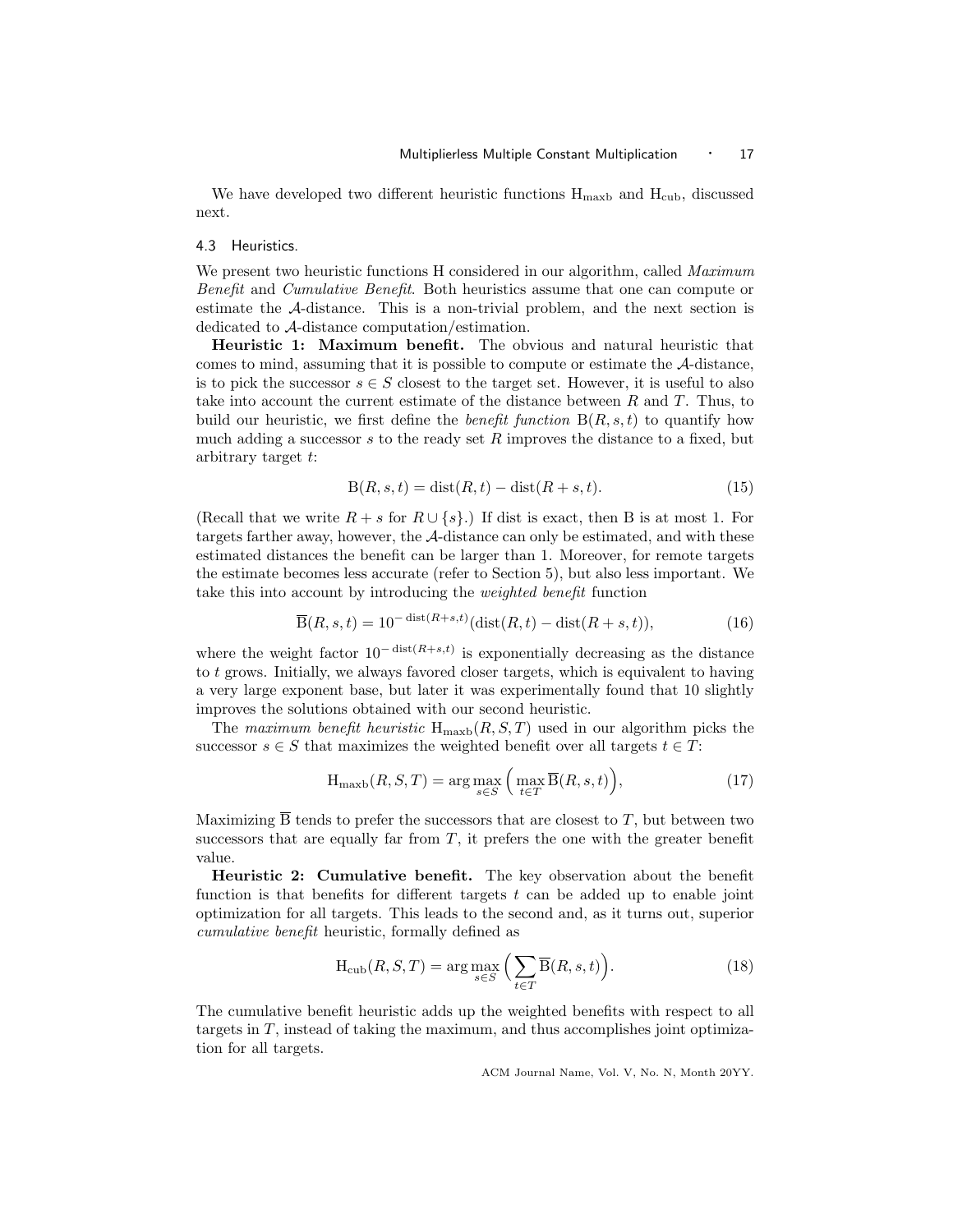**Remarks.** In a sense, our first heuristic  $H_{\text{maxb}}$  corresponds to a maximum norm  $|| \cdot ||_{\infty}$ , and the second heuristic H<sub>cub</sub> to the 1-norm  $|| \cdot ||_1$  (of course, a proper norm would require an underlying vector space). We have also considered the equivalent of the 2-norm  $|| \cdot ||_2$  but it did not produce results significantly different from H<sub>cub</sub>.

## 4.4 Termination and Distance Function Admissibility

The inner loop (steps 7–14 in Algorithm 2) of the optimal part is guaranteed to terminate, since there is a finite number of targets, and at each iteration either a target is synthesized or the optimal part finishes.

The heuristic part, on the other hand, does not synthesize target constants. Since one constant at a time is synthesized, it would have to be a distance-1 target. However, if the test for the optimal part fails, i.e.,  $T \cap S = \emptyset$ , it is guaranteed that no distance-1 targets exist. Thus, the heuristic part only synthesizes intermediate vertices, and the algorithm is not guaranteed to terminate, unless the heuristic H meets certain conditions.

For  $H_{\text{maxb}}$  and  $H_{\text{cub}}$ , the termination is guaranteed, if for an arbitrary ready set  $R \supseteq \{1\}$ , the corresponding successor set S, and any  $t \in T$ , the A-distance estimation function dist is admissible, which is defined next.

DEFINITION 4.1 ADMISSIBLE A-DISTANCE ESTIMATION FUNCTION. We call an A-distance estimation function dist is admissible, if the following holds:

- (1) dist $(R, t)$  is a finite nonnegative integer;
- (2) dist $(R, t) = 0$  iff  $t \in R$ ;
- (3) dist $(R, t) > 0$  iff  $t \notin R$ ;
- (4) For an arbitrary set U, dist $(R \cup U, t) \leq \text{dist}(R, t);$
- (5) If  $t \notin R$ , then there exists  $s \in S$  such that

$$
B(R, s, t) = \text{dist}(R, t) - \text{dist}(R + s, t) > 0 \quad \text{or} \quad \text{dist}(R + s, t) < \text{dist}(R, t).
$$

THEOREM 4.2 ALGORITHM TERMINATION. Algorithm 2 with the heuristic  $H =$  $H_{\text{maxb}}$  or  $H = H_{\text{cub}}$  terminates if dist is admissible.

PROOF. Consider the sum of estimated distances to all unsynthesized targets  $D=\, \sum$  $t \in T$  $dist(R, t)$ . The admissibility conditions 1–3 in Definition 4.1 imply that D

is finite, and  $D > 0$  for  $T \neq \emptyset$ , and that  $D = 0$  iff  $T = \emptyset$ , i.e., when all targets are synthesized.

Both heuristics choose a successor with positive benefit if it exists.<sup>2</sup> According to condition 5 such a successor s always exists and

$$
dist(R + s, t) < dist(R, t).
$$

Thus, the intermediate fundamental chosen by the heuristic will decrease at least one distance estimate, and since according to condition 4, the estimates cannot increase with an addition of new elements to  $R$ , the sum  $D$  will also decrease.

<sup>&</sup>lt;sup>2</sup>Although H<sub>cub</sub> and H<sub>maxb</sub> use the weighted benefit  $\overline{B}$ , it can be easily seen that if  $\overline{B}(R, s, t) > 0$ , then also  $B(R, s, t) > 0$ .

ACM Journal Name, Vol. V, No. N, Month 20YY.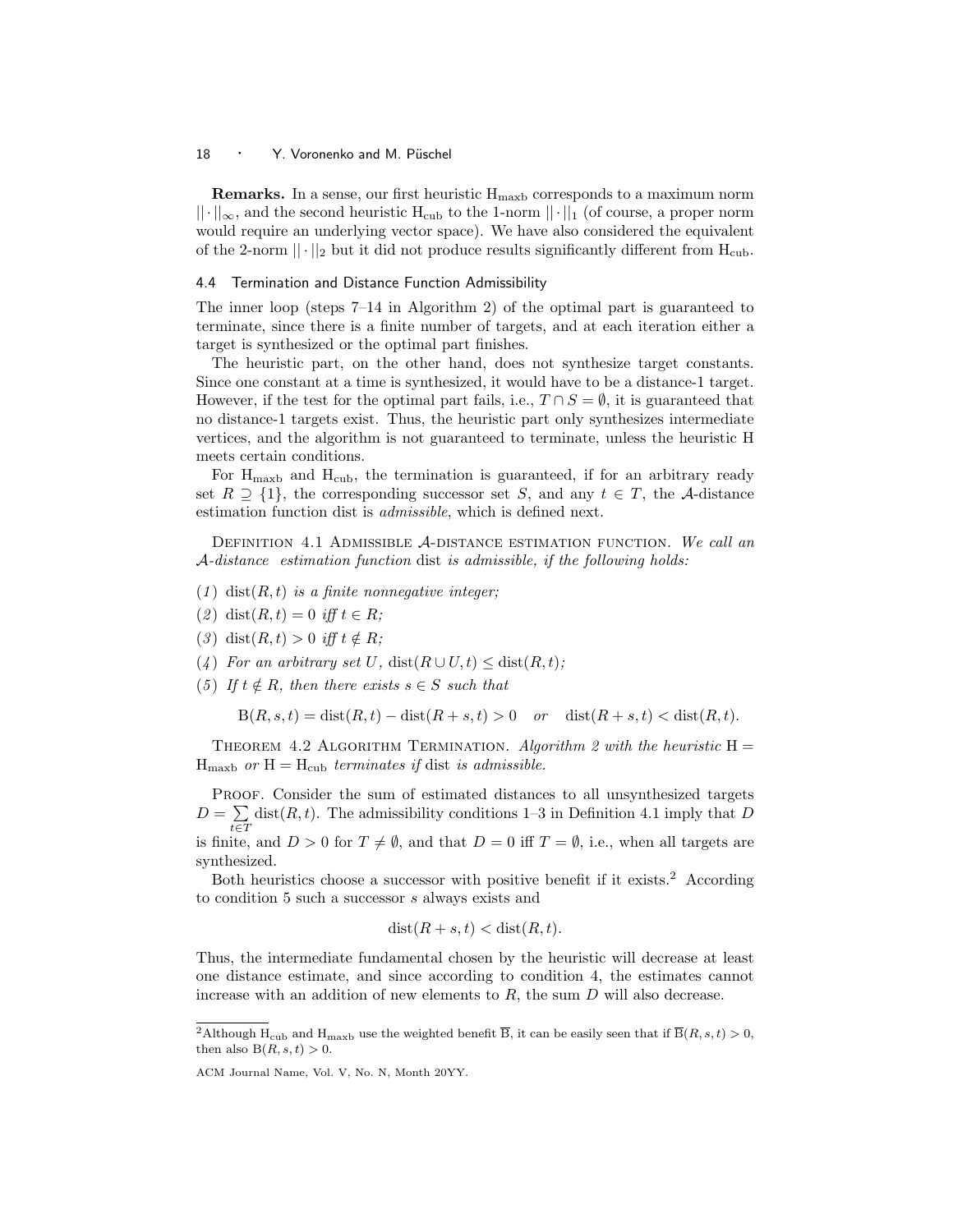| Set.                 | Worst case size |
|----------------------|-----------------|
| $\mathcal{A}_*(u,v)$ | O(b)            |
| $\mathcal{C}_1$      | O(b)            |
| $\mathcal{C}_2$      | $O(b^2)$        |
| T                    | $n_{\cdot}$     |
| R.                   | O(nb)           |
| S                    | $O(n^2b^3)$     |
|                      |                 |

Table II. Worst case set sizes for the new algorithm.

Since at each iteration  $D$  is decreased, eventually it will become 0. Then, according to condition 2, all targets are synthesized and the algorithm terminates. Observe also that D is the maximum number of iterations of the heuristic part. The optimal part decreases  $D$  by at least 1 for each synthesized target, and the heuristic part decreases  $D$  by at least 1 for each synthesized intermediate constant, thus D is also the maximum number of synthesized constants or  $|R|$ .  $\Box$ 

Obviously, if dist is exact and not an estimate it is admissible.

## 4.5 Algorithm Properties

Let  $n = |T|$ , and let b be the maximal bitwidth of all constants in T. We derive the worst case sizes of  $\mathcal{A}_{*}$ , R (i.e., the worst case solution), S, and  $\mathcal{C}_1$  and  $\mathcal{C}_2$ . These bounds are necessary for the runtime analysis of the A-distance computation in Section 5 and hence of the algorithm. Table II summarizes these bounds. We will also identify scenarios in which the algorithm produces an optimal solution. Both worst case set sizes and optimality hold under the constraint  $\mathcal{A}_p(u, v) \leq 2^{b+1}$ .

Worst case size of  $\mathcal{A}_*$ .  $\mathcal{A}^{\text{odd}}$  allows only one non-zero left shift  $l_1$  or  $l_2$ , and since the fundamental values are limited to  $2^{b+1}$ , the shifts can be between 0 and  $b+1$ . The only other parameter that can vary is  $s = \{0, 1\}$ . Therefore, for a fixed u and v, there are at most  $O(4(b+2)) = O(b)$  possible A-configurations, and hence at most  $O(b)$  elements in  $\mathcal{A}_{*}(u, v)$ .

Worst case solution  $(|R|)$ . As mentioned in the proof of Theorem 4.2, the size of the solution is bounded as

$$
|R| \le D = \sum_{t \in T} \text{dist}(R, t). \tag{19}
$$

The A-distance estimation function, presented in the next section, is bounded by the CSD cost of t. Therefore for b bit constants (with a CSD cost of  $O(b)$ ), and n targets, the worst case is

$$
|R| = O(nb).
$$

Worst case size of S. Recall that  $S = \mathcal{A}_{*}(R, R)$ . The number of pairs in R (with repetition) is at most

$$
|R| + { |R| \choose 2} = O(nb) + { O(nb) \choose 2} = O(n^2b^2).
$$

Since for each  $r, r' \in R$ ,  $\mathcal{A}_{*}(r, r')$  contains  $O(b)$  elements, we have

$$
|S| = O(n^2b^2 \cdot b) = O(n^2b^3).
$$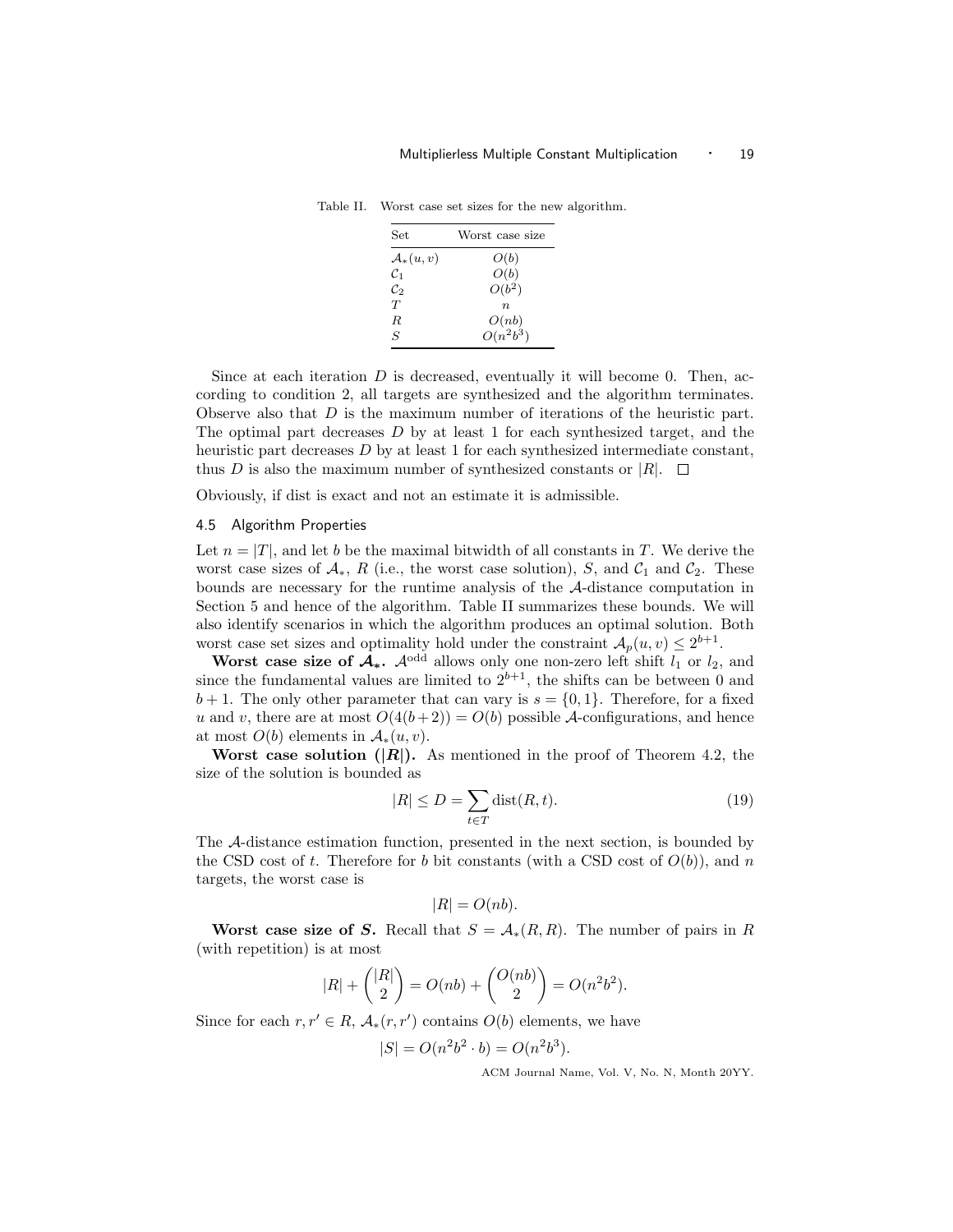Sizes of  $C_1$  and  $C_2$ . These principally infinite sets (see Definition 2.3) become finite, if we take into account the restriction of  $\mathcal{A}_p(u, v) \leq 2^{b+1}$  imposed by the algorithm.

Each odd constant in  $C_1$  is in  $\mathcal{A}_p(1,1)$ , since 1 is the only odd constant with complexity zero. Thus,

$$
|\mathcal{C}_1| = |\mathcal{A}_*(1,1)| = O(b).
$$

Each constant in  $\mathcal{C}_2$  is either in  $\mathcal{A}_p(1,c)$  or in  $\mathcal{A}_p(c,c)$  for a suitable  $c \in \mathcal{C}_1$ . Thus,

$$
\mathcal{C}_2 = \mathcal{A}_*(\mathcal{C}_1, 1) \cup \bigcup_{c \in \mathcal{C}_1} \mathcal{A}_*(c, c).
$$

It is easy to see that  $\mathcal{A}_*(c, c) = c \cdot \mathcal{A}_*(1, 1)$ , and thus

$$
\bigcup_{c \in \mathcal{C}_1} \mathcal{A}_*(c, c) = \bigcup_{c \in \mathcal{C}_1} c \cdot \mathcal{A}_*(1, 1) = \mathcal{C}_1 \mathcal{A}_*(1, 1) = \mathcal{C}_1 \cdot \mathcal{C}_1.
$$

We have  $C_2 = \mathcal{A}_*(\mathcal{C}_1, 1) \cup \mathcal{C}_1 \cdot \mathcal{C}_1$  and  $|\mathcal{C}_2| = O(b^2)$ .

Optimality. In certain situations Algorithm 2 produces an optimal solution, i.e., with the minimum possible number of A-operations.

THEOREM 4.3 SINGLE CONSTANT OPTIMALITY. If the A-distance function dist is exact, then Algorithm 2 with either  $H_{\text{cub}}$  or  $H_{\text{maxb}}$  is optimal for a single target  $(n = 1)$ .

**PROOF.** Denote the single target with t. Then  $|R| \leq \text{dist}(\{1\}, t)$  from (19). Since the distance function is exact,  $dist({1}, t)$  is the A-complexity of t and the result follows.  $\square$ 

THEOREM 4.4 MULTIPLE CONSTANT OPTIMALITY. If the optimal part of Algorithm 2 synthesizes the entire set  $T$ , then the solution is optimal.

PROOF. This was already shown for the RAG-n algorithm in [Dempster and Macleod 1995], which uses the same optimal part.

If after the first pass of the algorithm  $T$  is empty, then  $R$  contains all targets, and the solution uses exactly  $n = |T|$  *A*-operations if T has distinct odd constants. It is not possible to use less operations, because each unique odd target requires at least one A-operation.

Observe, that n is also the lower bound for the number of  $A$ -operations for n odd constants. Asymptotically, due to the optimal part of the algorithm, the number of A-operations will approach n, when b is fixed. Further discussion can be found in [Dempster and Macleod 1995].  $\Box$ 

## 5. COMPUTING THE A-DISTANCE

The previous section described the proposed algorithm and the two heuristics  $H_{\text{cub}}$ and  $H_{\text{maxb}}$  both of which are based on a function dist that computes or estimates the A-distance. Our design of this dist function is described in this section.

First, we show that the A-distance computation is an NP-complete problem to motivate the use of estimation. Second, we discuss the special cases, in which the A-distance can be computed exactly, and then describe a general method for its estimation. Finally, we prove the admissibility (see Definition 4.1) of the proposed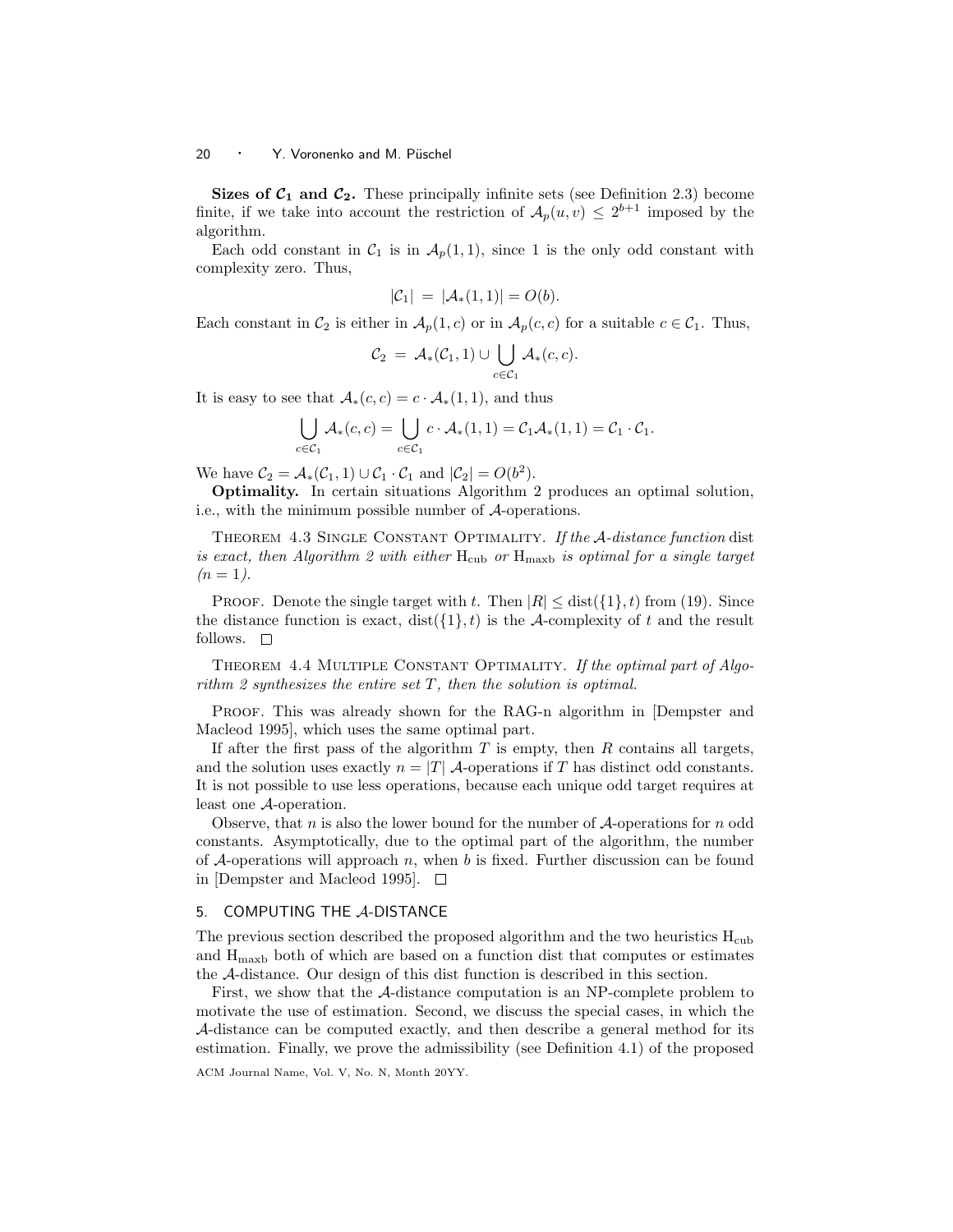distance function, which guarantees the termination of our algorithm through Theorem 4.2.

THEOREM 5.1 COMPLEXITY OF COMPUTING A-DISTANCE. The problem of computing the A-distance under the constraint  $A_p(u, v) \leq 2^{b+1}$  is NP-complete.

PROOF. We prove this by reducing the NP-complete problem of finding the optimal decomposition for a single constant<sup>3</sup> to the problem of  $A$ -distance computation in polynomial time.

If the  $\mathcal A$ -distance function is exact, then Algorithm 2 is optimal for a single constant (see Theorem 4.3). The heuristic is invoked in the algorithm once per iteration. There are  $O(nb) = O(b)$  iterations  $(n = 1$  for a single constant), and  $O(|S|) = O(n^2b^3) = O(b^3)$  weighted benefits to compute per iteration. Thus, the A-distance is computed  $O(b^4)$  times. Therefore, the optimal single constant decomposition is reduced to A-distance computation in polynomial time. Hence, A-distance computation is NP-complete.  $\Box$ 

Note that computing the A-distance without the shift constraint is a more general problem and, thus, at least as hard.

We proceed by giving algorithms for computing the *exact* A-distance for distances  $\leq$  3, and then give a general method that *estimates* the A-distance  $>$  3.

## 5.1  $\mathcal{A}$ -Equations and Exact  $\mathcal{A}$ -Distance Tests

The algorithm for finding the exact value of  $dist(R, t)$  is based on testing specific distances d for feasibility. First, all possible  $\mathcal{A}$ -graph topologies that synthesize t using exactly d A-operations are enumerated. Then, these topologies are converted to the so called  $A$ -equations, which relate values at the input, output, and intermediate nodes of the topology. If it is determined that the equation has a solution, then the A-distance is  $\leq d$ . If we perform these tests in the order of increasing distance d, the exact A-distance can be determined. Since the number of graph topologies for a given distance grows quickly [Gustafsson et al. 2002], this approach is feasible only for very small values of d. We consider  $d = 1, 2, 3$ , and only estimate the large distances.

Before we start, we list below a few useful properties of the A-operation  $A = \mathcal{A}^{\text{odd}}$ including constraints (as defined in Section 4.2) used in our algorithm. For other choices of the A-operation the properties may not hold.

LEMMA 5.2. If  $w = A_p(u, v)$ , then there exists an A-configuration p' such that  $u = A_{p'}(w, v).$ 

PROOF. Using the definition of  $\mathcal{A}_p$ :

$$
w = |2^{l_1}u + (-1)^s 2^{l_2}v|2^{-r}, \ \ p = (l_1, l_2, s, r).
$$

Solving for  $u$  we obtain

$$
u = |2^r w + (-1)^{s'} 2^{l_2} v | 2^{-l_1} = A_{p'}(w, v),
$$
  

$$
p' = (r, l_2, s', l_1)
$$
 for a suitable s'.

The value of  $s'$  is 1 if  $s = 0$ , and either 0 or 1 if  $s = 1$ .

<sup>3</sup>The SCM problem with the shift constraint is still NP-complete.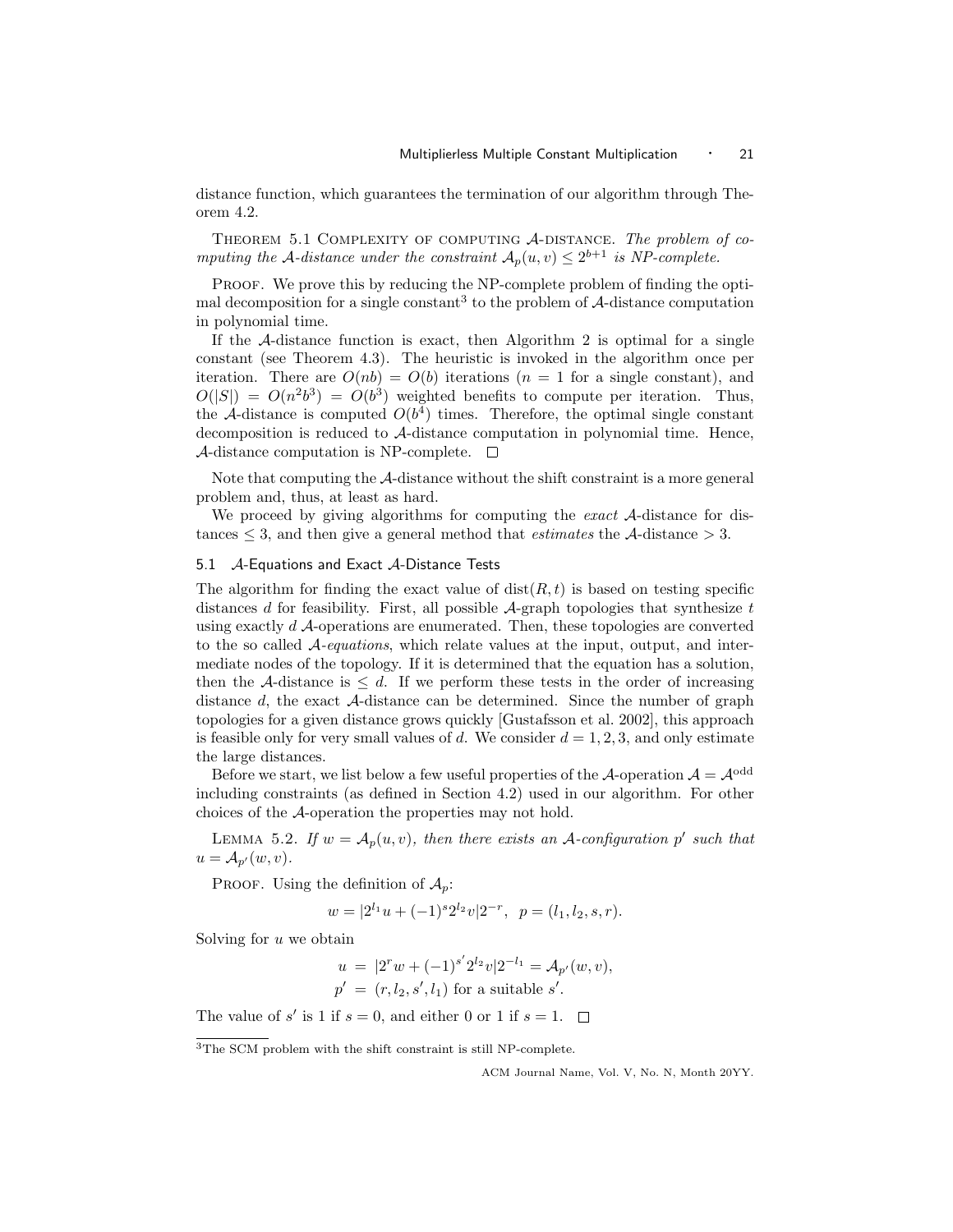

Fig. 8. Special distance cases handled by the heuristic. Solid circles denote the available sets, and dashed circles denote the sets that are not computed.

LEMMA 5.3. If  $w = A_p(u, v)$ , then there exists an A-configuration p' such that  $w = A_{p'}(v, u).$ 

PROOF. Obviously, the A-operation is symmetric, and it suffices to switch the left shifts to obtain  $p'$ .

The following two corollaries follow immediately, using the definition of  $A_*$  (Definition 2.5).

COROLLARY 5.4. For any  $u$  and  $v$ 

$$
\mathcal{A}_*(u,v) = \mathcal{A}_*(v,u).
$$

COROLLARY 5.5. If  $w \in A_*(u, v)$ , then

$$
u \in \mathcal{A}_*(w, v) \text{ and } u \in \mathcal{A}_*(v, w),
$$
  

$$
v \in \mathcal{A}_*(u, w) \text{ and } v \in \mathcal{A}_*(w, u).
$$

We use these properties of  $A$  for solving  $A$ -equations that arise in designing the distance tests.

To test for a specific A-distance  $dist(R, t) = d$  we need all graph topologies with  $d$  nodes, one or more inputs, and a single output (corresponding to  $t$ ). We construct these topologies from the cost 1–3 SCM topologies from Fig. 5 in [Gustafsson et al. 2002] by splitting the single input node into multiple input nodes.

The tests for dist(R, t) proceed by assigning a value  $r_i \in R$  to each input node, assigning  $t$  to the output node, and solving for all possible values at the first successor node. If any of those values do exist in  $S$ , then the test succeeds. We consider the distances  $d = 1, 2, 3$  separately next.

#### 5.2 Distance-1 Tests

Fig. 8(a) displays the case of a distance-1 target,  $dist(R, t) = 1$ . For distance-1 there is only one possible topology, shown in Fig.  $9(a)$ .

Although distance-1 targets can be detected with an A-equation based test, it is not necessary. The optimal part constructs the entire  $S$  (the set of distance-1 constants) and immediately synthesizes all distance-1 targets, i.e., the intersection  $S \cap T$ .

Assuming that  $S$  is sorted, the runtime of the test is dominated by set intersection, which can be done in  $O(|T|\log |S|) = O(n \log(n^2 b^3)) = O(n \log(n b))$  time.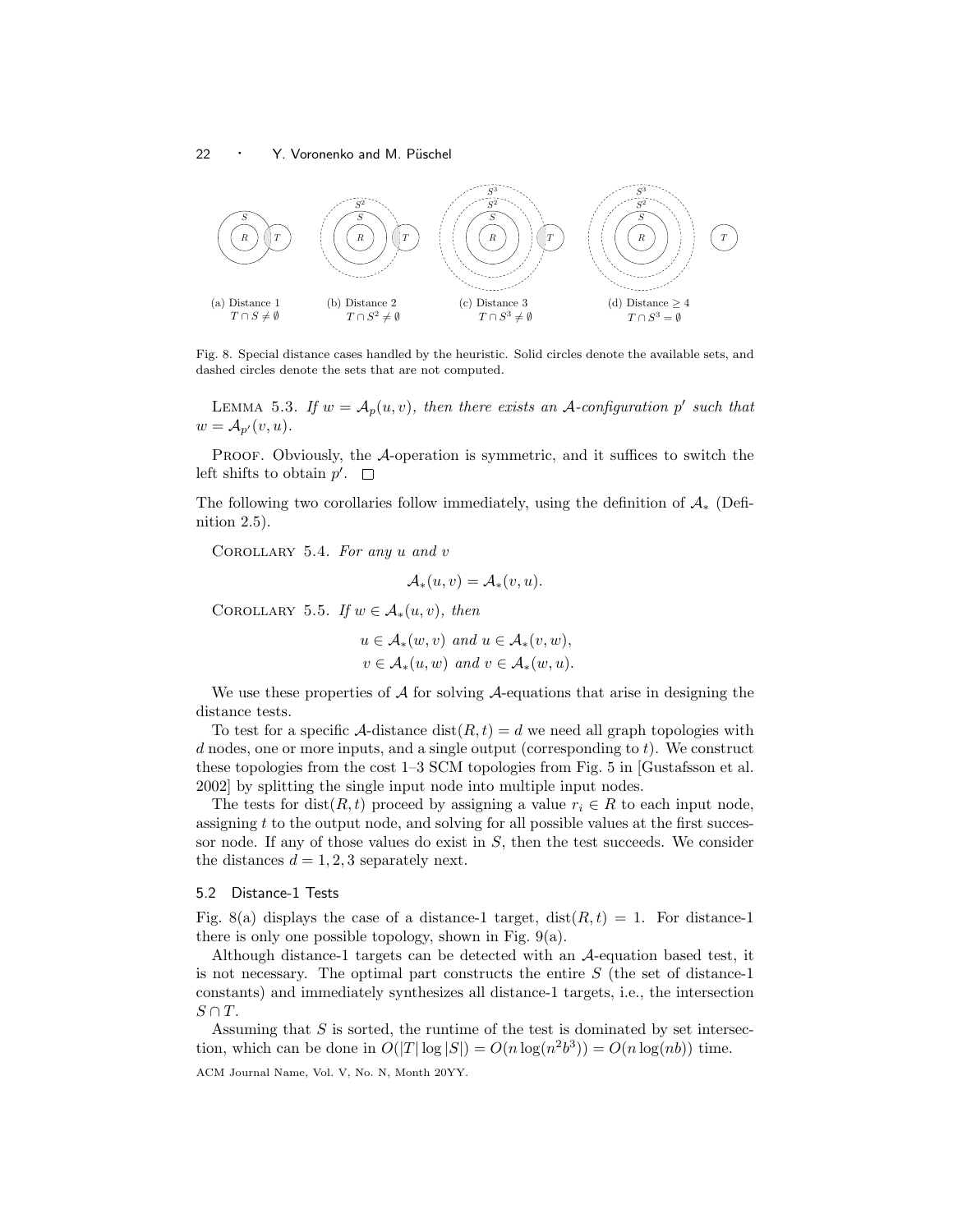## Multiplierless Multiple Constant Multiplication • 23



(c) Distance-3 (5 topologies)

Fig. 9. Graph topologies for exact distance tests.

#### 5.3 Distance-2 Tests

Fig. 8(b) shows the scenario where distance-2 targets exist. A distance-2 constant can be realized with two possible topologies, shown in Fig. 9(b). Below we construct an A-equation for each of the cases.

Case 1. The subgraph from s to t has a single input and a single output, and hence is a multiplier block with one A-operation, which multiplies by a complexity-1 constant. Thus t can be expressed as  $t = c_1s$ , where  $c_1 \in C_1$ . Alternatively,  $s = \frac{t}{c_1}$ , which has a solution iff

$$
\frac{t}{\mathcal{C}_1}\cap S\neq \emptyset.
$$

Since  $|\mathcal{C}_1| = O(b)$ , and intersection with S (assumed to be sorted) gives another factor of  $O(\log |S|) = O(\log(n b))$ , this test requires  $O(b \log(n b))$  time.

**Case 2.** Given  $t = A_p(s, r_2)$ , we obtain  $s = A_{p'}(t, r_2)$  using Lemma 5.2, which has a solution iff

$$
\mathcal{A}_{*}(t,R)\cap S\neq\emptyset.
$$

 $\mathcal{A}_{*}$  has  $O(b)$  elements (and takes the same amount of time to compute) for each pair of inputs. Thus, for each  $O(nb)$  elements in R we have to perform  $O(b)$  operations. Intersection with (sorted) S gives another factor of  $O(\log |S|) = O(\log(n b))$ , and the total time for this test is  $O(n b^2 \log(n b)).$ 

## 5.4 Distance-3 Tests

Fig. 8(c) shows the scenario where distance-3 targets exist. A distance-3 constant can be realized with five possible topologies, shown in Fig. 9(c).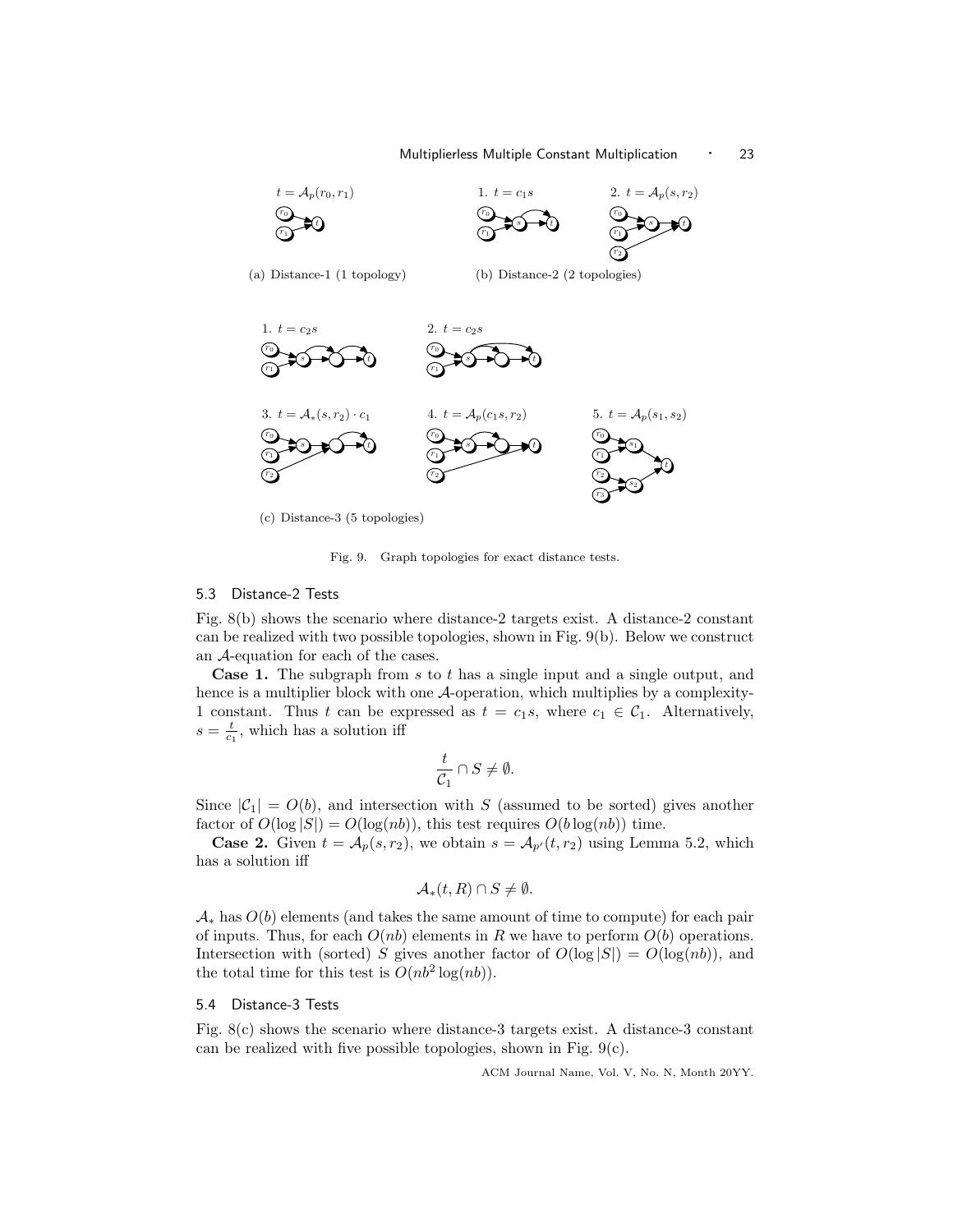[Gustafsson et al. 2002] presents all graphs in the so-called reduced form, which allows vertices to have an in-degree larger than 2. For topologies 2, 3, 4, and 5, we have chosen to split these vertices into binary vertices. It is shown by the authors that different splittings have equivalent possible outputs at the output vertex. We have chosen splittings that minimize the runtime of the distance test.

**Cases 1 and 2.** In both of these cases, the subgraph from s to t has a single input and a single output, and hence is a multiplier block, which multiplies by a complexity-2 constant. Cases 1 and 2 consider different complexity-2 constants, but both can be covered, if the target value is written as  $t = c_2s$ , where  $c_2 \in C_2$ . Alternatively,  $s = \frac{t}{c_2}$ , which has a solution iff

$$
\frac{t}{\mathcal{C}_2} \cap S \neq \emptyset.
$$

There are  $O(b^2)$  complexity-2 constants (see Table II). Test membership in S can be done in  $O(\log(n b))$  operations, so this test requires  $O(b^2 \log(n b))$  time.

**Case 3.** The A-equation can be rewritten as  $A_p(s, r_2) = \frac{t}{c_1}$ . Using Lemma 5.2 we get  $\mathcal{A}_{p'}\left(\frac{t}{c_1}, r_2\right) = s$ , which has a solution iff

$$
\mathcal{A}_*\left(\frac{t}{\mathcal{C}_1},R\right)\cap S\neq \emptyset.
$$

Since  $|C_1| = O(b)$ , the time for this test is  $O(b \cdot nb \cdot b \cdot \log(nb)) = O(nb^3 \log(nb))$ .

**Case 4.** Given  $t = A_p(c_1s, r_2)$  and using Lemma 5.2, we obtain  $c_1s = A_{p'}(t, r_2)$ , or, alternatively,  $s = \frac{A_{p'}(t,r_2)}{c_1}$ , which has a solution iff

$$
\frac{\mathcal{A}_*(R,t)}{\mathcal{C}_1}\cap S\neq \emptyset.
$$

This test is similar to the second distance-2 test, but for each element of  $\mathcal{A}_{*}(R,t)$ it has to go through all elements of  $C_1$ . Since there are  $O(b)$  constants in  $C_1$ , the requires time is  $O(b \cdot nb^2 \log(nb)) = O(nb^3 \log(nb)).$ 

**Case 5.** Given  $t = A_p(s_1, s_2)$  and using Lemma 5.2, we obtain  $s_2 = A_{p'}(s_1, t)$ , which has a solution iff

$$
\mathcal{A}_*(S,t)\cap S\neq\emptyset.
$$

For each  $s_1 \in S$ , we have to perform  $O(b \log(n b))$  operations. Thus, the time for this test is  $O(|S| \cdot b \log(n b)) = O(n^2 b^4 \log(n b)).$ 

## 5.5 Summary of Exact Tests

Table III shows the set intersections that need to be computed for each of the exact A-distance tests, and the corresponding asymptotic runtime per each tested target. In all cases, the runtime per target is equal to the worst case set size times  $log(nb)$ overhead for the intersection with  $S$ , assuming that  $S$  is sorted.

The tests above yield the exact value of  $dist(R, t)$ . Adding a single element to R can decrease the A-distance by at most 1; this implies that  $dist(R + s, t)$ , needed for calculating  $\overline{B}(R, s, t)$ , does not have to be computed at all.

All given tests compute the set, call it  $X$ , of possible values at the successor node s, and then check whether  $X \cap S \neq \emptyset$ . For all  $s \in X \cap S$  it holds that ACM Journal Name, Vol. V, No. N, Month 20YY.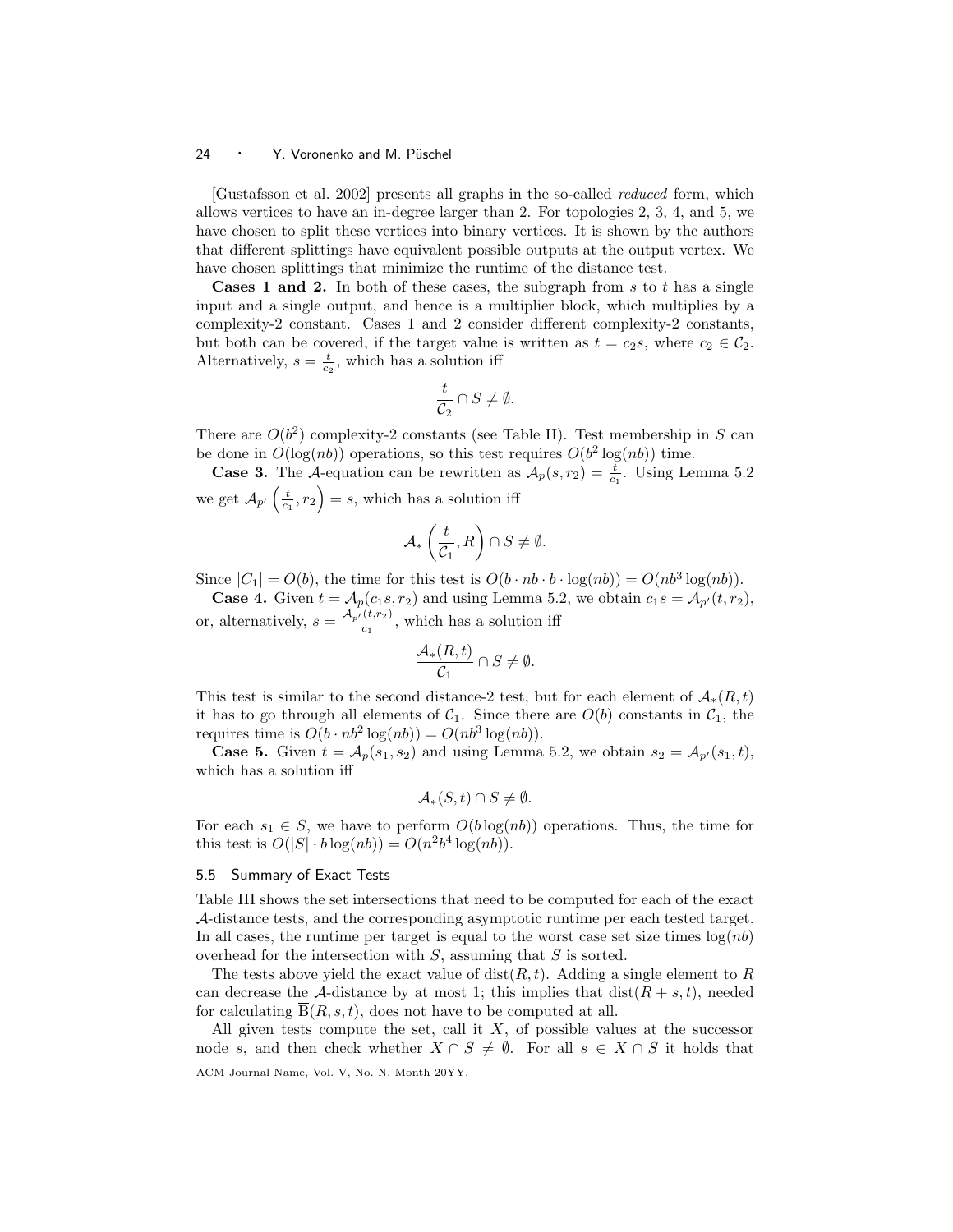| Distance | Case | Formula                                                       | Time per target      |
|----------|------|---------------------------------------------------------------|----------------------|
| 1        |      | $t \cap S$                                                    | O(log(nb))           |
| 2        | 1    | $\mathcal{A}_*(R,t)\cap S$                                    | $O(n b^2 \log(n b))$ |
|          | 2    | $\frac{t}{C_1} \cap S$                                        | $O(b \log(nb))$      |
| 3        | 1,2  | $\frac{t}{\mathcal{C}_2} \cap S$                              | $O(b^2 \log(nb))$    |
|          | 3    | $\mathcal{A}_{*}\left(\frac{t}{\mathcal{C}_1},R\right)\cap S$ | $O(nb^3 \log(nb))$   |
|          | 4    | $\underline{\mathcal{A}_*(\widetilde{R,t})}\cap S$            | $O(nb^3 \log(nb))$   |
|          | 5    | $\mathcal{A}_*(S,t)\cap S$                                    | $O(n^2b^4 \log(nb))$ |

Table III. Set intersections computed for exact distance tests and computation time per target.

 $dist(R + s, t) = dist(R, t) - 1.$ 

The algorithm requires an admissible distance function (Section 4.4). For Adistances up to 3, we use the exact distance function which is admissible. For larger distances we estimate the A-distance, which is explained next.

## 5.6 Estimation (For Distance-4 and Higher)

Fig. 8(d) shows the scenario where no targets of distance 3 or lower exist. We do not use an exact distance computation in this case. However, the exact test is still feasible, and could be designed with the method shown above from the 15 possible distance-4 topologies.

Our approach estimates distances of 4 or higher using several estimators, each of which overestimates the exact distance. The final estimated distance is then the minimum of these overestimates.

Recall that, for the weighted benefit  $\overline{B}(R, s, t)$ , we need both dist $(R, t)$  and  $dist(R + s, t)$ . For the exact tests, described above,  $dist(R, t)$  is computed, and  $dist(R+s,t)$  for each successor is obtained as a side effect. For the estimation, the converse is true. The distances dist $(R, t)$  are obtained from dist $(R + s, t)$  and then cached, as explained below.

Initially, for targets  $t$  which are not covered by exact distance tests, the cached value of  $dist(R, t)$  is set to the largest possible distance value. Each time the benefit function has to be computed, and the exact tests do not apply,  $dist(R, t)$ is obtained from the cache, and  $dist(R + s, t)$  is estimated using the method given here. If a particular successor s is chosen to be synthesized, the computed value of  $dist(R + s, t)$  replaces  $dist(R, t)$  in the cache.

For exact tests, both the H<sub>cub</sub> and H<sub>maxb</sub> heuristics only need a single dist $(R, t)$ computation for each target t. Estimation, on the other hand, is much more expensive, because it requires  $dist(R + s, t)$  for each of the  $O(|S|) = O(n^2b^3)$  successors s for each target t.

**Estimating dist** $(R+s,t)$ . To estimate the A-distance, we try to find an answer to the following two questions: what constant  $z$  do we need to reduce the distance to a target? and, how expensive is  $z$ ?

To answer the first question, we construct solutions to the problem of synthesizing t using 2 and 3 A-operations. These partial solutions are graph topologies, as in the exact test cases in Fig.  $9(b)$  and  $9(c)$ , but have one of the inputs designated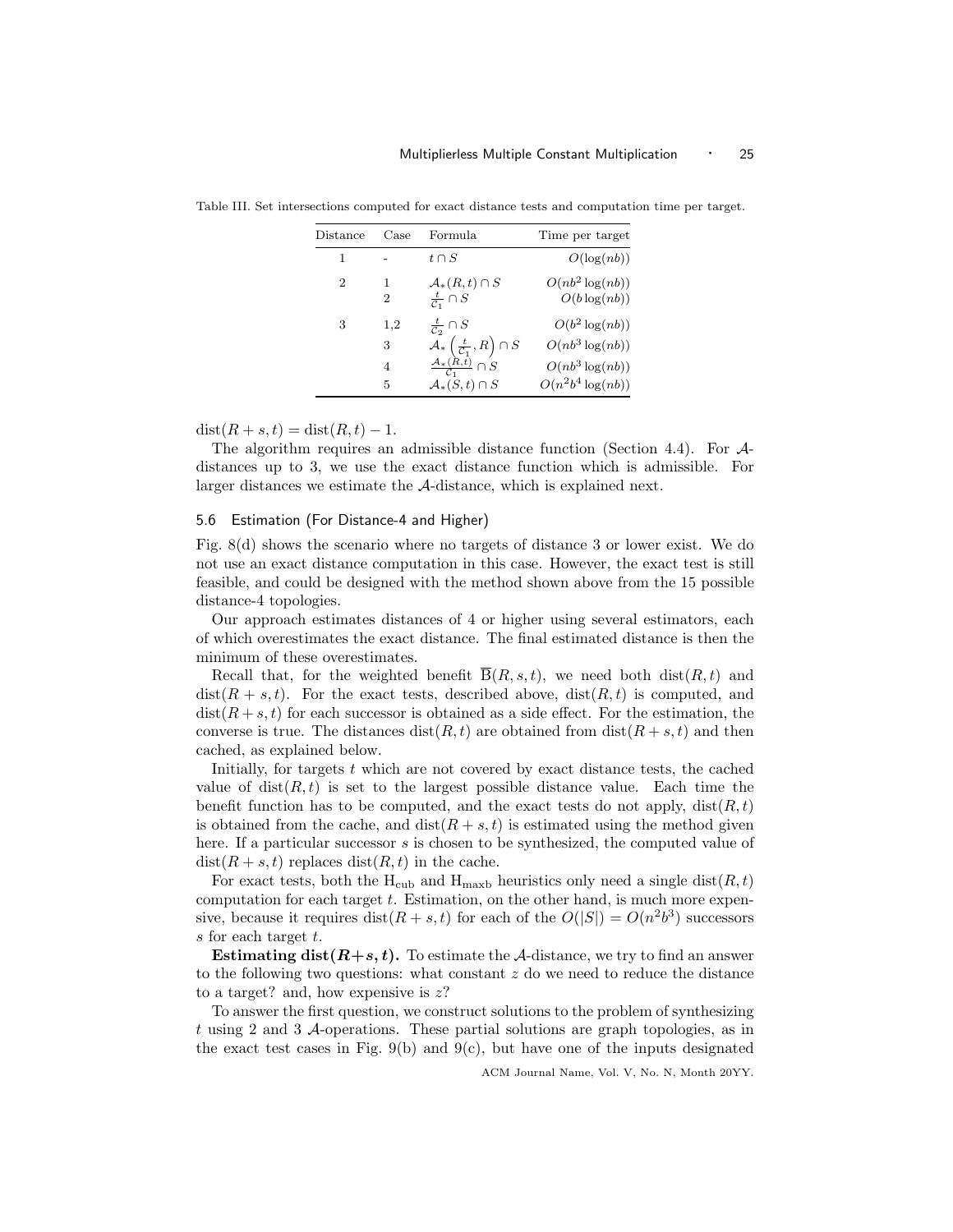

Fig. 10. Partial graph topologies for dist $(R + s, t)$  estimation. z denotes the unsynthesized part. Estimation proceeds by determining all possible values of  $z$ , finding the "cheapest" (we use CSD cost), and adding the cost of the cheapest element to the number of operations in the topology minus 1 (since s is assumed to be available).

as an unknown and unsynthesized constant z. Since besides a successor node s we also need z, the graphs must have at least 3 inputs. Note, that there are exactly 4 topologies with 3 or more inputs in Fig. 9: distance-2 topology 2, and distance-3 topologies 3, 4, and 5. These are the graph topologies used for distance estimation, and Fig. 10 repeats them showing also the designated unknown input  $z$ . Using these topologies and Lemmas 5.2 and 5.3, as we did for exact distance tests, we can compute the set of all possible values of z.

To answer the second question we use a crude estimate for  $dist(R + s, z)$ , called a single constant *auxiliary cost measure*  $Est(z)$ , as the cost.

For a given partial topology and a given value of  $z$  an overestimated distance can be obtained as

$$
dist(R+s,t) \leq dist(R+s,z) + dist(R+s+z,t) =
$$
  
= Est(z) + #ops - 1,

where  $\#$ ops is the number of nodes (i.e., number of  $\mathcal{A}$ -operations) in the topology, and, since s is assumed to be available, 1 is subtracted.

However, since the value of  $z$  is unknown, we compute the set  $Z$  of all possible values of  $z$  for a given partial topology and values of  $s$  and  $t$ , and then use the "cheapest" (with respect to Est) value, denoted with  $Est(Z)$ :

$$
dist(R + s, t) \le \min_{z \in Z} \text{Est}(z) + \text{\#ops} - 1
$$

$$
= \text{Est}(Z) + \text{\#ops} - 1.
$$
 (20)

There is a degree of freedom in choosing the auxiliary cost measure Est. However, first, we must ensure the distance function is admissible, and second, it has to be computationally efficient. For example, the constant complexity cannot be used, because the resulting distance function will not be admissible. Among the possible choices are the number of non-zero CSD bits (CSD cost) of the constant, or the number of non-zero binary bits of the constant. We have chosen the CSD cost as an auxiliary estimator:

$$
Est(z) = CSD-Cost(z), \qquad (21)
$$

$$
Est(Z) = \min_{z \in Z} Est(z) = \min_{z \in Z} CSD-Cost(z).
$$
 (22)

Computing the CSD cost takes  $O(b)$  time, and we show later that the resulting A-distance estimation function is admissible.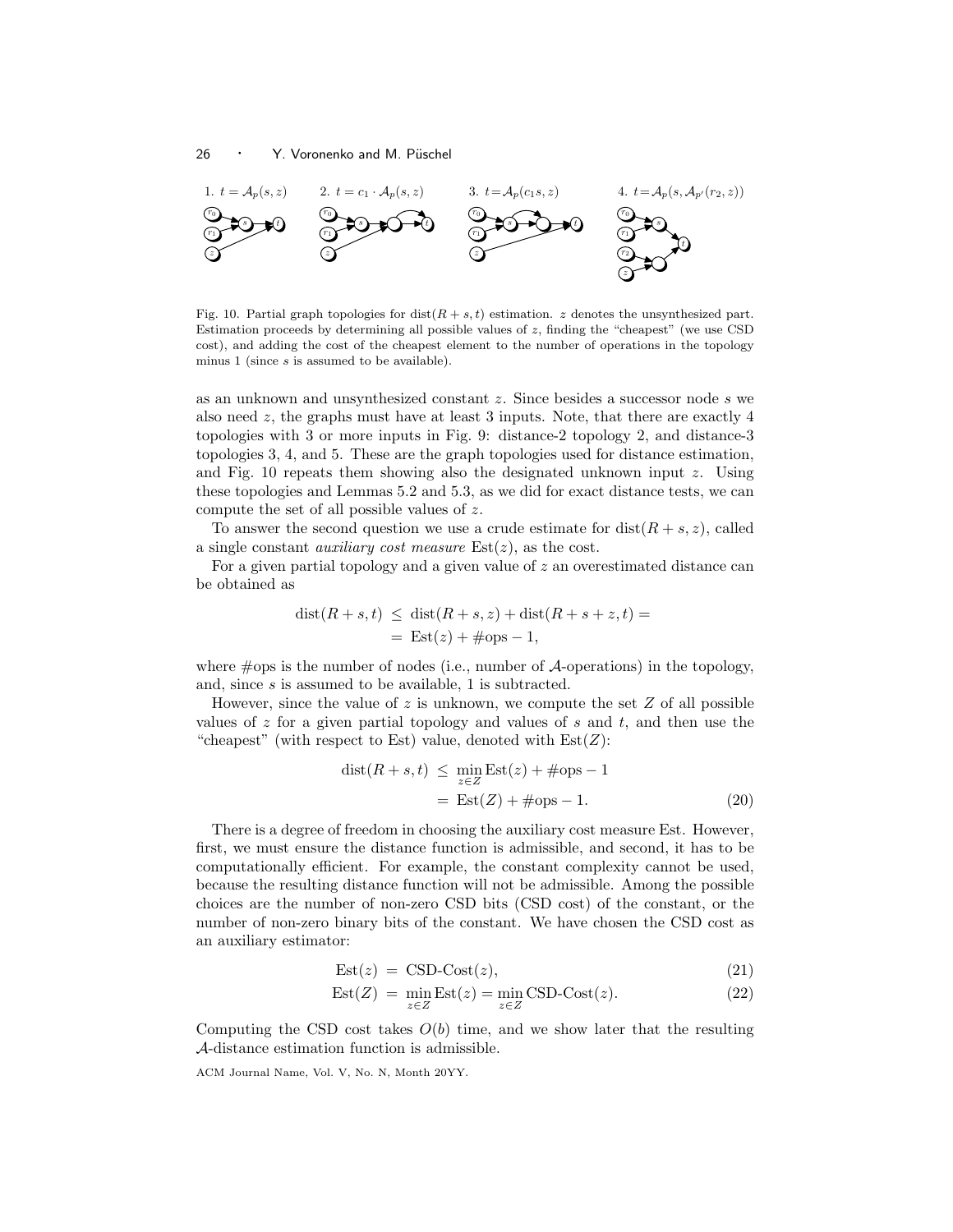Table IV. Sets computed for distance estimation and estimation runtime per each successor-target pair.

| Case         | Set Z                                       | Set size  | $Est(Z)$ runtime |
|--------------|---------------------------------------------|-----------|------------------|
| $\mathbf{I}$ | $\mathcal{A}_*(s,t)$                        | O(b)      | $O(b^2)$         |
| 2            | $\mathcal{A}_*(s, \frac{t}{\mathcal{C}_1})$ | $O(b^2)$  | $O(b^3)$         |
| 3            | $\mathcal{A}_*(\mathcal{C}_1,s,t)$          | $O(b^2)$  | $O(b^3)$         |
| 4            | $\mathcal{A}_*(R,\mathcal{A}_*(s,t))$       | $O(nb^3)$ | $O(nb^4)$        |

Using  $(20)$  for distance estimation, and Lemma 5.2 to compute Z using computations similar to the exact distance test, we obtain the following A-distance overestimates for each case in Fig. 10:

**Case 1.** dist $(R + s, t) \leq 1 + \text{Est}(\mathcal{A}_*(s, t)) = E_1$ .

**Case 2.** dist $(R + s, t) \leq 2 + \text{Est}(\mathcal{A}_*(s, \frac{t}{C_1})) = E_2.$ 

**Case 3.** dist $(R + s, t) \leq 2 + \text{Est}(\mathcal{A}_*(\mathcal{C}_1 s, t)) = E_3.$ 

**Case 4.** dist $(R + s, t) \leq 2 + \text{Est}(\mathcal{A}_*(R, \mathcal{A}_*(s, t))) = E_4.$ 

The estimates E provide an upper bound and thus can be larger than  $dist(R, t)$ . When all estimates are larger than  $dist(R, t)$ , the benefit  $B(R, s, t)$  must be 0 (and not negative), and therefore, as the final value for the estimate of  $dist(R + s, t)$  we take the minimum of the four overestimates and  $dist(R, t)$ :

$$
dist(R + s, t) \simeq min(dist(R, t), E_1, E_2, E_3, E_4). \tag{23}
$$

Here and further on we will use  $\simeq$  to denote that the right hand size is an estimate.

Table IV shows for each case the set  $Z$  (of  $z$  values) to compute, the worst case size of the set, and the runtime for computing  $Est(Z)$  (" $Est(Z)$  runtime") for each successor-target pair assuming that computing  $Est(z)$  takes  $O(b)$  time.

In our actual implementation of Algorithm 2, the fourth estimator is not used, since it is the most expensive and improves the results only insignificantly. Further, the sets required for the first three estimators do not change between iterations, and thus  $Est(Z)$  can be computed once for each successor-target pair.

## 5.7 Estimation Admissibility

We mentioned before already that the exact distance function is admissible.

The distance estimate using (23) obviously satisfies the admissibility conditions 1–4 in Definition 4.1. However, it is not as obvious that condition 5 in this definition is satisfied. We prove this in the following theorem.

Recall, that the estimate for  $dist(R, t)$  is obtained from the estimate for  $dist(R+$  $s, t$ , when s is chosen to be synthesized. Initially, all cached estimates are assumed to be infinite. Therefore, at the first iteration we are guaranteed that the obtained estimate d satisfies  $d < \text{dist}(R, t)$ . The theorem below proves that this will continue to be the case for the following iterations, as long as the given estimators are used.

THEOREM 5.6. Let  $R$ ,  $S$ ,  $T$  be the ready set, the successor set, and the target set, respectively. Let  $s \in S$ , and  $t \in T$ , and let  $dist(R+s,t) \simeq d$  be the distance estimate *obtained from* (23). Further, assume that  $d < \text{dist}(R, t)$ , and thus  $B(R, s, t) > 0$ . Then, at the next iteration, there exists  $\overline{s} \in S_{\text{new}}$  (the new successor set of  $R_{\text{new}} =$  $R + s$ , such that  $dist(R + s + \overline{s}, t) = d - 1$ , i.e.,  $B(R + s, \overline{s}, t) > 0$ .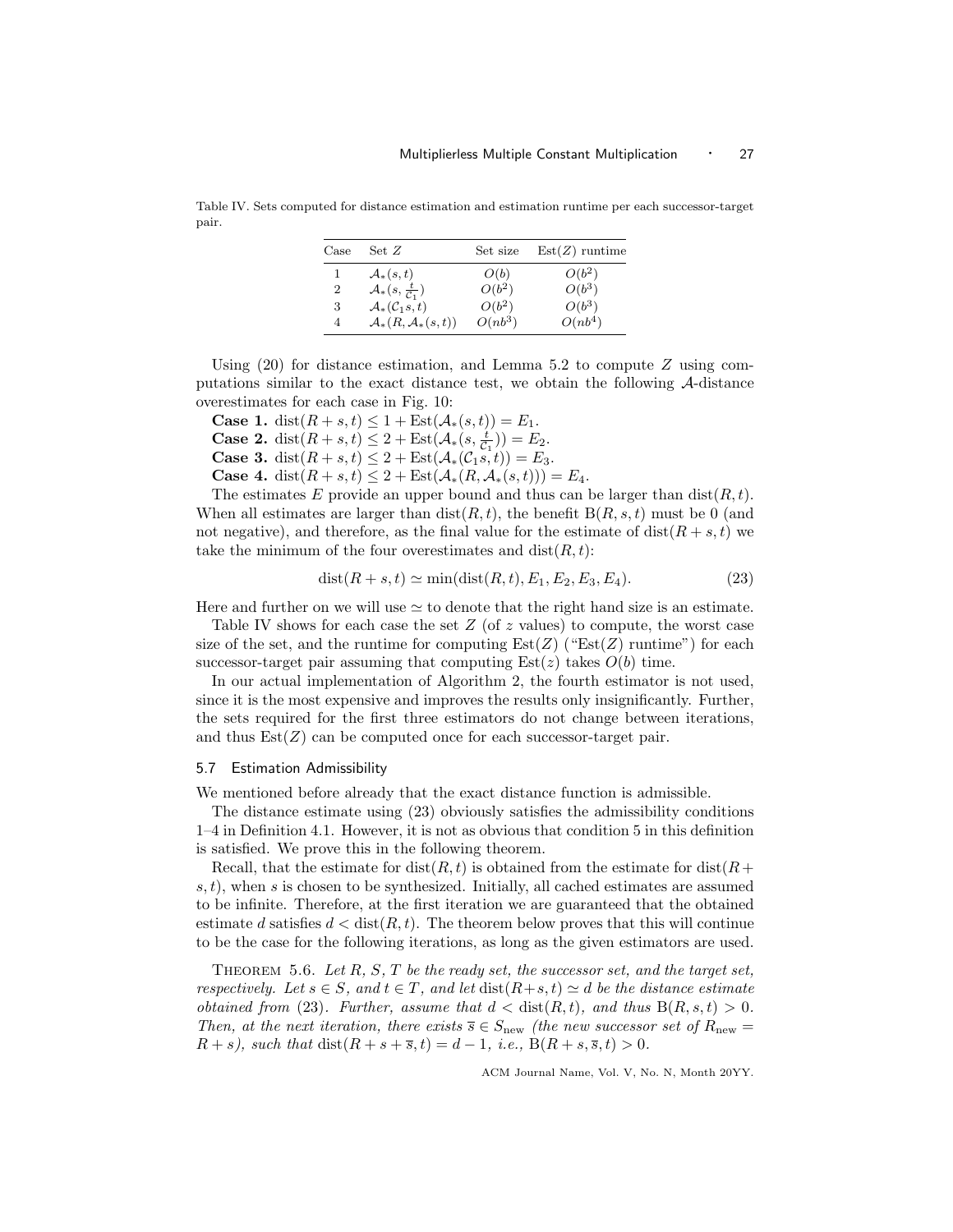PROOF. There are 4 cases to consider:  $d = E_1$ ,  $d = E_2$ ,  $d = E_3$ , and  $d = E_4$ . We will show only the case  $d = E_1$ ; the proofs for the other cases are analogous.

According to the case 1 estimator A-equation,

$$
t\in \mathcal{A}_*(s,z).
$$

Since  $d \geq 3$ ,  $Est(z) \geq 2$ , i.e. the CSD cost of z is at least 2. If one non-zero CSD bit is removed from z, we get a new constant  $\overline{z}$  with a CSD cost that is reduced by 1, and z can be written as

$$
z = \mathcal{A}_p(1, \overline{z})
$$
 so that  $Est(\overline{z}) = Est(z) - 1$ .

If this expression for z is substituted into the original  $\mathcal{A}$ -equation, we obtain

$$
t\in \mathcal{A}_*(s,\mathcal{A}_p(1,\overline{z})).
$$

Using the definition of  $\mathcal{A}^{\text{odd}}$  it can be easily shown that there exists an  $\mathcal{A}$ -configuration  $p'$  such that

$$
t\in \mathcal{A}_*(\mathcal{A}_{p'}(s,1),\overline{z}).
$$

However  $\mathcal{A}_{p'}(s,1) \subset S_{\text{new}}$ , and hence

$$
t\in \mathcal{A}_*(S_{\text{new}},\overline{z}).
$$

Therefore there exists  $\overline{s} \in S_{\text{new}}$  with  $t \in A_*(\overline{s}, \overline{z})$ , and using the case 1 overestimate dist $((R + s) + \overline{s}, t) \leq 1 + \text{Est}(\overline{z}) = 1 + \text{Est}(z) - 1 = d - 1.$ 

In the proof, we assumed that an estimate  $d$  was obtained using  $E_1$ , and found that the value of again  $E_1$  will necessarily decrease. For the other estimates  $E_2-E_4$ of d, however, at the next iteration only a different estimate might decrease.

We have experimented with more expensive estimators. Often, the proof does not go through without an additional and even more expensive estimator that guarantees admissibility.

# 6. RUNTIME ANALYSIS AND EXPERIMENTAL EVALUATION

In this section we analyze the runtime of the new algorithm (Algorithm 2) and its performance in terms of the average number of A-operations (add/subtract operations) in the synthesized solutions. We compare to the best performing algorithms from the literature. We also provide some measured sample runtimes of the new algorithm. As before, we will use b to denote the constant bitwidth, and  $n = |T|$ to denote the number of constants in the target set.

#### 6.1 Algorithms Evaluated

We provide some details on the actual implementations of the algorithms used in our benchmarks. In some cases, we reimplemented and improved the published algorithms for fair comparison.

New algorithm with heuristic  $H_{\text{cub}}$ . We have implemented our Algorithm 2 in C++, and tried both the  $H_{\text{cub}}$  and the  $H_{\text{maxb}}$  heuristic from Section 4.3. Both heuristics have the same computation cost, but  $H_{\text{cub}}$  consistently found better solutions. Thus, we present the results of  $H_{\text{cub}}$  only, and for convenience the algorithm is simply abbreviated as  $H_{\text{cub}}$ .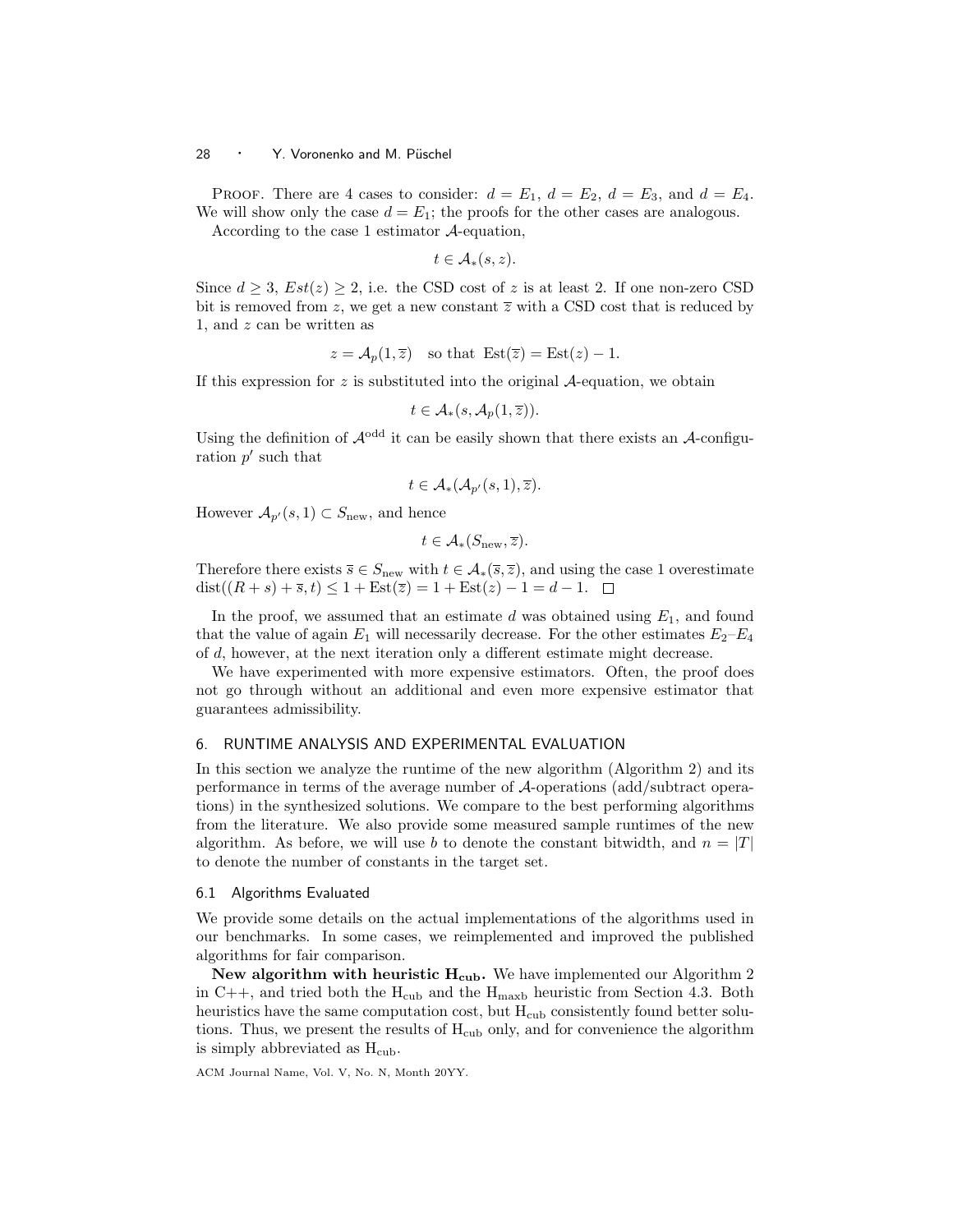| Algorithm                             | Runtime                       | b         | $n= T $  |
|---------------------------------------|-------------------------------|-----------|----------|
| Optimal [Gustafsson et al. 2002]      | $\Omega(2^b)$                 | $\leq 19$ |          |
| RAG-n [Dempster and Macleod 1995]     | $O(n^2b^3\log(nb))$           | < 19      | $\geq 2$ |
| BHM [Dempster and Macleod 1995]       | $O(n^3b^4)$                   | any       | any      |
| Lefèvre [Lefèvre 2001]                | $O(n^3b^3)$                   | any       | any      |
| $H_{\rm cub}$                         | $O(n^4b^5 \log(nb) + n^3b^6)$ | any       | any      |
| $H_{\rm cub}$ (distance-2 tests only) | $O(n^3b^5)$                   | any       | any      |

Table V. Asymptotic runtime summary.

Optimal SCM. This method performs exhaustive search over all possible graph topologies to find optimal single constant decompositions. It was originally described in [Dempster and Macleod 1994], and later improved in [Gustafsson et al. 2002] to handle constants up to 19 bits. We have reimplemented the algorithm in C++ and cross-checked the generated constant complexities with the authors.

RAG-n. Described in [Dempster and Macleod 1995], and discussed in Section 3, RAG-n is currently the best published MCM algorithm that we are aware of. The authors have kindly provided us with their MATLAB implementation, which, however, only handled constants up to 12 bits. For a fair comparison, we have reimplemented the algorithm in  $C_{++}$ , and generated the lookup table up to 19 bits (using [Gustafsson et al. 2002]). Further, we improved the algorithms by inserting our complete A-distance test for distance 2, in which case the original implementation used a heuristic only. All RAG-n results shown were produced using this improved version.

BHM. Also described in [Dempster and Macleod 1995], BHM is an improved version of BHA (i.e., the "add/subtract/shift" algorithm from [Bull and Horrocks 1991]). Both BHA and BHM are described in Section 3. We have implemented this algorithm in C++ using the BHA pseudo-code given in [Bull and Horrocks 1991] and the BHM improvements from [Dempster and Macleod 1995].

**Lefèvre.** Described in [Lefèvre 2001], this is one of the newer common subexpression elimination based MCM algorithms. We did not discuss the details of the algorithm in this paper, since it is not graph-based. The algorithm uses more sophisticated methods for identifying common subexpressions, but otherwise is similar to [Pasko et al. 1999]. The author has kindly provided us with his implementation in Perl.

Note, that we implemented every algorithm except the CSE-based from Lefevre. This was facilitated by the general framework presented in this paper, which enables considerable code reuse. All four algorithms (ours, optimal SCM, RAG-n, and  $BHM$ ) require only about 1900 lines of  $C++$  code. Our package implementing these algorithms is available at [Spiral website ].

## 6.2 Asymptotic Runtime Analysis

Table V summarizes asymptotic bounds for the worst case runtimes of the different MCM algorithms. Below we describe how they were obtained.

 $H_{\text{cub}}$ . To derive the worst case runtime of the new algorithm, we use the worst case bounds from Sections 4.5 and 5.

The algorithm executes three conceptually separate parts at each iteration: the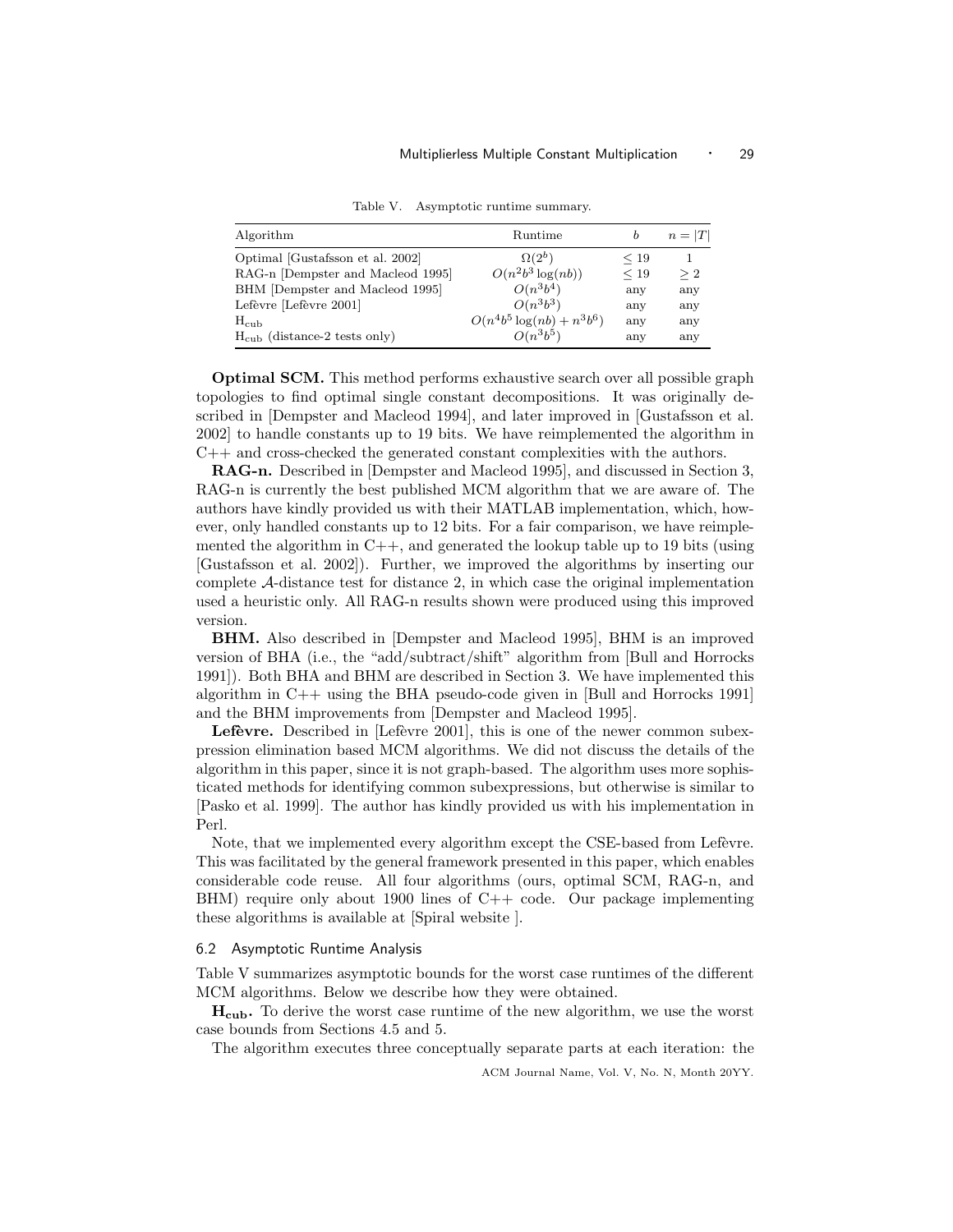|                                      | Per-iteration runtime | Total runtime                 |
|--------------------------------------|-----------------------|-------------------------------|
| <i>S</i> computation                 |                       | $O(n^2b^3\log(nb))$           |
| Optimal part                         | $O(n \log(nb))$       | $O(n^2b \log(nb))$            |
| Heuristic part, exact distance tests | $O(n^3b^4 \log(nb))$  | $O(n^4b^5\log(nb))$           |
| Heuristic part, distance estimation  |                       | $O(n^3b^6)$                   |
| Total                                |                       | $O(n^4b^5 \log(nb) + n^3b^6)$ |

Table VI. Runtime breakdown for the new algorithm.

incremental successor set  $S$  construction, the optimal part, and the heuristic part. Below we show the runtime of each of these steps, and then compute the total runtime, using the  $O(nb)$  bound for the number of iterations.

Successor set construction. The computation of S is done in increments and is distributed across iterations. The total number of successors when the algorithm terminates is  $O(n^2b^3)$ . We assume that S is kept sorted in order to do quick set intersections, and thus the total runtime is  $O(n^2b^3 \log |S|) = O(n^2b^3 \log(nb)).$ 

*Optimal part.* The only overhead of the optimal part over the computation of  $S$ is checking for targets in the new successors, i.e., the computation of  $S' \cap T$ . For n targets, the runtime per iteration is  $O(|T|\log |S|) = O(n \log(n^2 b^3)) = O(n \log (nb)).$ 

Heuristic part. At each iteration we perform a series of exact tests and, if applicable, distance estimators. Table III shows the per target runtime for the exact tests, which have to be evaluated at every iteration. Table IV shows the distance estimator runtime per successor-target pair, which do not have to be recomputed between iterations.

The most expensive exact distance test is case 5 of Table III with the runtime of  $O(n^2b^4 \log(nb))$  per target, for *n* targets we obtain the per iteration runtime of  $O(n^3b^4 \log(nb))$  and since the worst case number of iterations is  $O(nb)$  the total runtime is  $O(n^4b^5 \log(nb)).$ 

The most expensive distance estimator that we use are cases 2 and 3 of Table IV with the runtime of  $O(b^3)$  per each successor-target pair. As discussed earlier we do not use the case 4 estimator. The sets Z computed for case 1–3 estimators do not change between iterations, and therefore the estimator values have to be computed only once per each successor-target pair. There are  $O(|T| \cdot |S|) = O(n^3b^3)$  such pairs, and thus the total runtime is  $O(n^3b^3 \cdot b^3) = O(n^3b^6)$ .

Table VI summarizes the per iteration and total runtimes for the new algorithm. As can be seen from the table, the total runtime of the algorithm is dominated by the exact distance tests and distance estimators in the heuristic part and is  $O(n^4b^5 \log(nb) + n^3b^6).$ 

If only distance-2 tests and estimators are used, the most expensive distance test is the distance-2 case 1 of Table III with the runtime of  $O(n b^2 \log(n b))$  per target, which for *n* targets yields the runtime of  $O(n^2b^2 \log(nb))$  per iteration

The only available distance-2 based estimator is the case 1 of Table IV with the runtime of  $O(b^2)$  per successor-target pair, yielding the total runtime of  $O(n^3b^3 \cdot$  $b^2$ ) =  $O(n^3b^5)$ .

Table VII summarizes the per iteration and total runtimes for the new algorithm with distance-2 tests only. Note that the total runtime is now dominated by the ACM Journal Name, Vol. V, No. N, Month 20YY.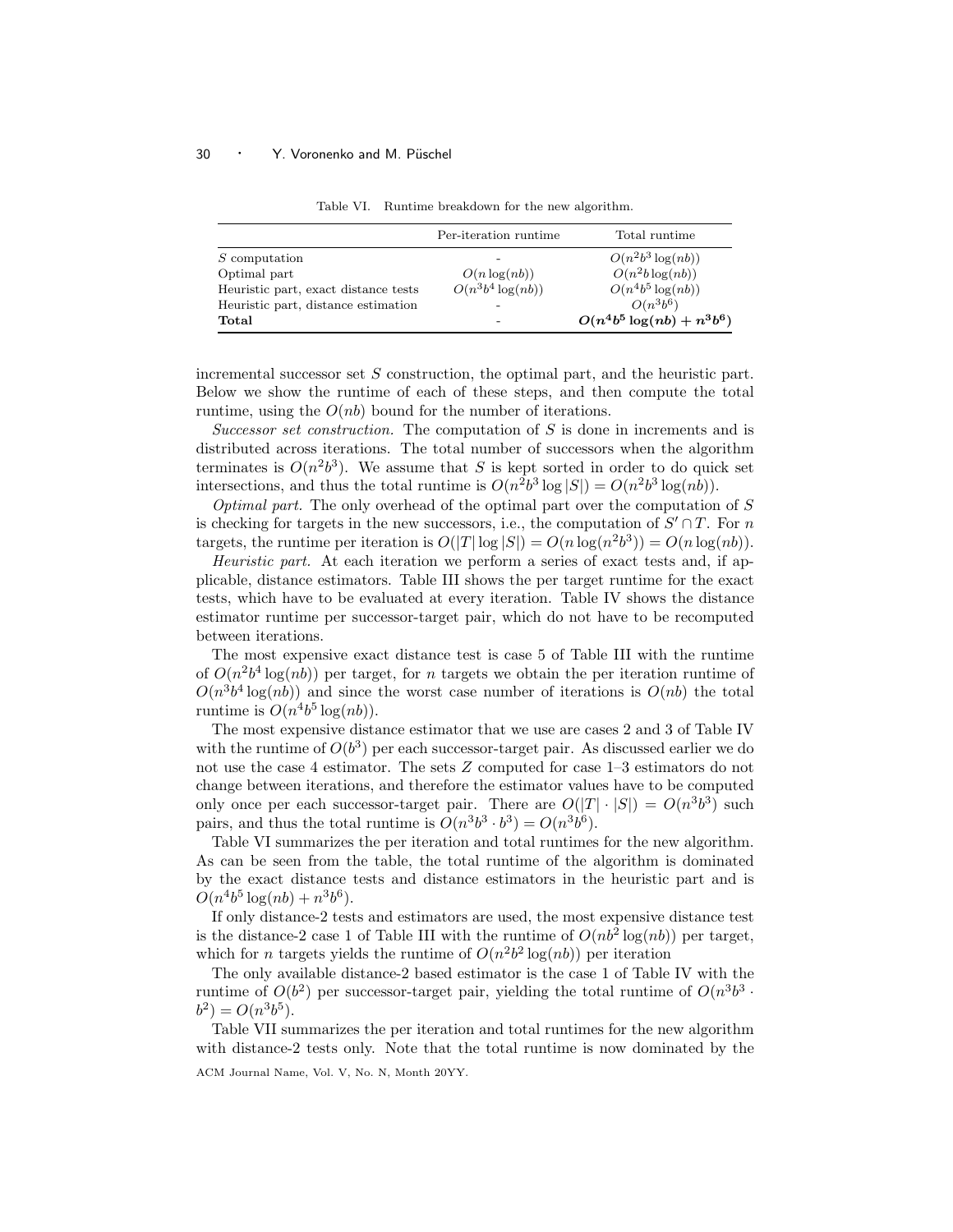Table VII. Runtime breakdown for the new algorithm with distance-2 tests only.

|                                      | Per-iteration runtime | Total runtime       |
|--------------------------------------|-----------------------|---------------------|
| <i>S</i> computation                 |                       | $O(n^2b^3\log(nb))$ |
| Optimal part                         | $O(n \log(nb))$       | $O(n^2b \log(nb))$  |
| Heuristic part, exact distance tests | $O(n^2b^2 \log(nb))$  | $O(n^3b^3\log(nb))$ |
| Heuristic part, distance estimation  |                       | $O(n^3b^5)$         |
| Total                                |                       | $O(n^3b^5)$         |

distance estimation and is decreased to  $O(n^3b^5)$ .

Optimal SCM. The optimal method for SCM performs an exhaustive search over all possible decompositions, and thus has the highest runtime among all methods. The method has to look at every constant of given bitwidth, so the runtime is  $\Omega(2^b)$ . The exact analysis was not provided in the original paper. The size of the generated lookup table is  $O(2<sup>b</sup>)$ .

RAG-n. The authors of RAG-n did not provide a runtime analysis for the algorithm, so we perform the analysis here.

Since at each iteration at least one target is synthesized, the total number of iterations in the worst case is  $O(|T|) = O(n)$ . The optimal part is equivalent to  $H_{\text{cub}}$  with a runtime of  $O(n^2b^3 \log(n b))$ . When the optimal part is not applicable, the same distance-2 test as in our algorithm is invoked (which is our improvement of the original as stated in the beginning of this section). According to Section 5.1, the per iteration, per target runtime is  $O(nb^2 \log(n b))$ . At each iteration the number of targets is decreased by at least 1, thus the total runtime is

$$
O((n + (n - 1) + (n - 2) + \dots) \cdot b^{2} \log(nb)) = O(n^{2}b^{2} \log(nb)).
$$

When the distance-2 test fails, RAG-n uses an  $O(1)$  table lookup. Thus, the total runtime is dominated by the successor set construction in the optimal part and is  $O(n^2b^3 \log(nb))$ . This is different from the original RAG-n paper [Dempster and Macleod 1995], in which the authors observed the heuristic part to be slower. The reason is that our distance-2 test is more efficient.

BHM. For BHM the runtime analysis was also not available. We do it below, first obtaining a bound on the number of iterations.

The error  $\epsilon$  starts as a b bit number equal to one of the targets, and at each iteration is reduced by at least a factor of 4, i.e., by 2 bits, until it reaches 0 and a new target is selected. This gives a total of  $O(\frac{b}{2} \cdot |T|) = O(nb)$  iterations.

At each iteration the heuristic makes a pass through the entire set  $S$  according to (13). Thus, the total runtime is  $O(|S| \cdot b \cdot nb) = O(n^2b^3 \cdot nb) = O(n^3b^4)$ . It can be verified that the bound  $|S| = O(n^2b^3)$  derived for our algorithm still holds (BHM uses an almost equivalent A-operation constraint, and  $|R|$  is still  $O(nb)$ .

BHM has a higher runtime than RAG-n, while [Dempster and Macleod 1995] stated otherwise, and created a hybrid RAG-n + BHM algorithm to make it faster. The authors' implementation of the distance-2 test was suboptimal, and with the A-distance computation presented in this framework RAG-n runs much faster.

Lefevre. The asymptotic runtime of Lefevre's algorithm was provided to us by the author; he also noted that the average runtime is lower.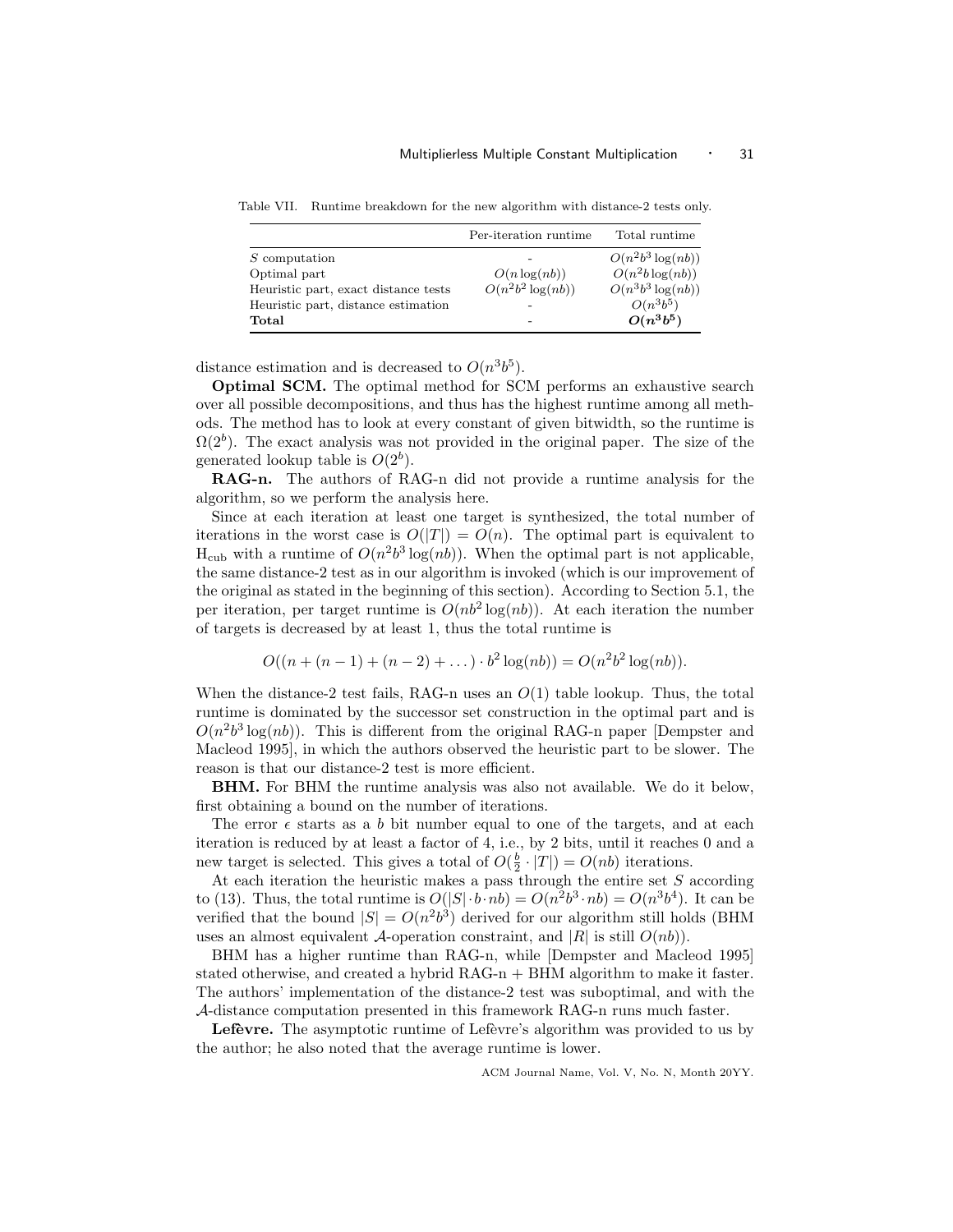

Fig. 11. Average number of A-operations (adds/subtracts) vs. constant bitwidth b for a fixed number of constants n. The average is taken over 100 uniformly drawn random target sets.

## 6.3 Experimental Evaluation.

To evaluate the performance of different algorithms we ran a series of experiments on a large random sample of uniformly distributed target sets and measured the average number of adds/subtracts in MCM decompositions.

In the first experiment, we fix  $n$  (the number of constants in the target set) and vary b (the bitwidth of constants). In the second experiment, we fix b and vary n. In both experiments, we consider BHM, Lefèvre, RAG-n, and  $H_{\text{cub}}$ . In the third experiment, we investigate the improvement of our algorithm over RAG-n. The fourth experiment shows the gain obtained by using distance-3 tests compared to only distance-2 tests in the algorithm. Finally, we show the actual runtime of our algorithm on a 3.4 GHz Pentium 4 workstation.

Fixed number of constants. This experiment investigates the effect of changing the constant bitwidth b on the number of  $\mathcal{A}$ -operations for  $n = 1, 2, 10$  and 20. Fig. 11 shows the average number of operations (y-axis) versus b (x-axis) for a 100 uniformly drawn random target sets of size  $n$ .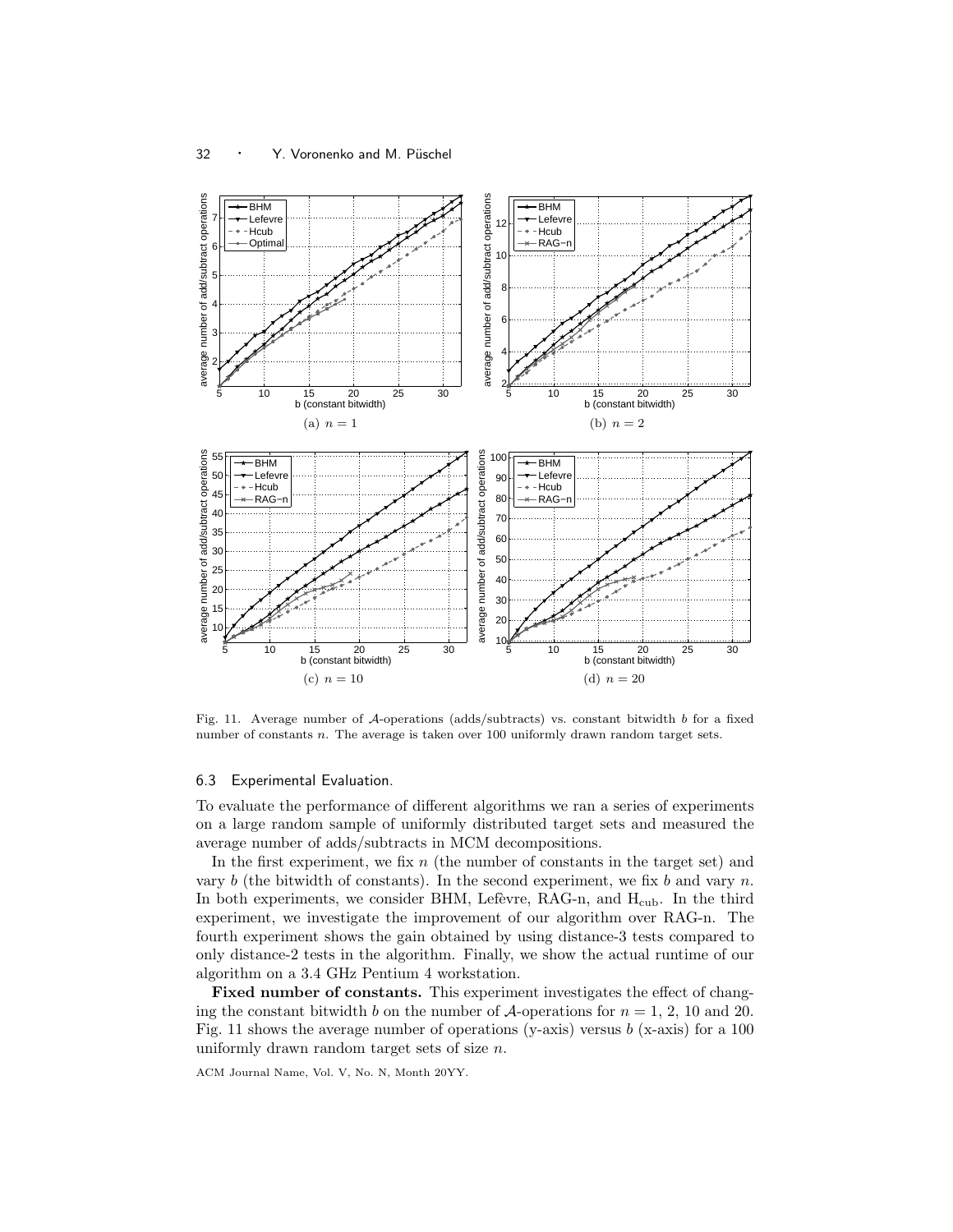For a single constant RAG-n uses an optimal SCM decomposition, and therefore is not shown separately. H<sub>cub</sub> is within 4% of an optimal decomposition at  $b =$ 19 bits, which is the largest bitwidth handled by the optimal algorithm. As the number of bits increases,  $H_{\text{cub}}$  approaches BHM slightly, because the  $\mathcal{A}\text{-distance}$ estimation used in  $H_{\rm cub}$  gives increasingly less accurate results. This indicates that for large bitwidths a hybrid  $H_{\rm cub}$  + BHM based method might be beneficial. Refer to Section 3.5 for a discussion of how hybrid algorithms can be implemented.

As the number of constants increases  $(n = 2, 10, 20)$ , the performance deterioration effect of A-distance estimation at large bitwidths is delayed, since the joint optimization nature of  $H_{\text{cub}}$  outweighs the drawbacks of less accurate A-distance estimations.

In particular, H<sub>cub</sub> performs well for 2 constants. For bitwidths larger than 14 bits it requires 10-15% fewer adds/subtracts than RAG-n, which is the best of all other algorithms. Beyond 19 bits, where RAG-n is not applicable,  $H_{\text{cub}}$  uses up to 17% fewer operations. Sets with 2 constants are an important case in linear signal transforms, such as the discrete Fourier transform and the various discrete cosine transforms.

For 20 constants  $H_{\text{cub}}$  produces solutions with up to 17% fewer operations than RAG-n, and 25% fewer operations than BHM, where RAG-n is not applicable.

Fixed constant bitwidth. This experiment investigates the effect of changing n, the number of constants in the target set, for different fixed bitwidths  $b = 12$ , 16, 19, 22, 28 and 32. Fig. 12 shows the plots of the average number of operations (y-axis) versus n (x-axis) for 200 uniformly drawn random target sets of size n for  $b \leq 22$ , and 50 sets for  $b \geq 28$ .

Again, in all cases  $H_{\text{cub}}$  outperforms all the other algorithms. For 12 bits, both RAG-n and  $H_{\text{cub}}$  quickly converge to the optimal lower bound of n specified in Theorem 4.4. For 16 bits more constants are needed to converge, and starting with 19 bits, we no longer see this behavior within the considered range of n. Note, that this lower bound holds for n distinct odd constants (i.e., after right shifting), however on average the randomly drawn constant set contains slightly less than  $n$ unique odd constants after right shifting.

For 16 bits and more,  $H_{\rm cub}$  performs clearly best, improving up to 20% over RAG-n for 16 and 19 bits. Beyond that, RAG-n is not applicable anymore, and the gap between  $H_{\text{cub}}$  and the next best algorithm (BHM) widens. For example, at 28 bits  $H_{\text{cub}}$  requires up to 26% less operations than BHM.

Comparison with RAG-n. To evaluate the performance improvement relative to BHM and RAG-n, we generated 100 randomly distributed constant sets, computed their MCM decompositions using RAG-n, BHM and  $H_{\text{cub}}$ , and then plotted the ratio of the average A-operation counts of the solutions produced by  $H_{\text{cub}}$  and BHM over those produced by RAG-n versus  $n$  (Fig. 13) and versus  $b$  (Fig. 14). In the latter case, an optimal SCM decomposition was used for  $n = 1$ .

Fig. 13 fixes the bitwidth  $b = 12, 16, 19$ , and plots the ratio versus n, the number of constants. The largest improvements of  $H_{\text{cub}}$  are observed for  $b = 19$ , with up to 20% lower operations counts than RAG-n at  $n = 80$ . BHM performs consistently worse than RAG-n.

Fig. 14 fixes  $n = 1, 2, 10, 20$ , and plots the ratio versus b. Since, for  $n = 1$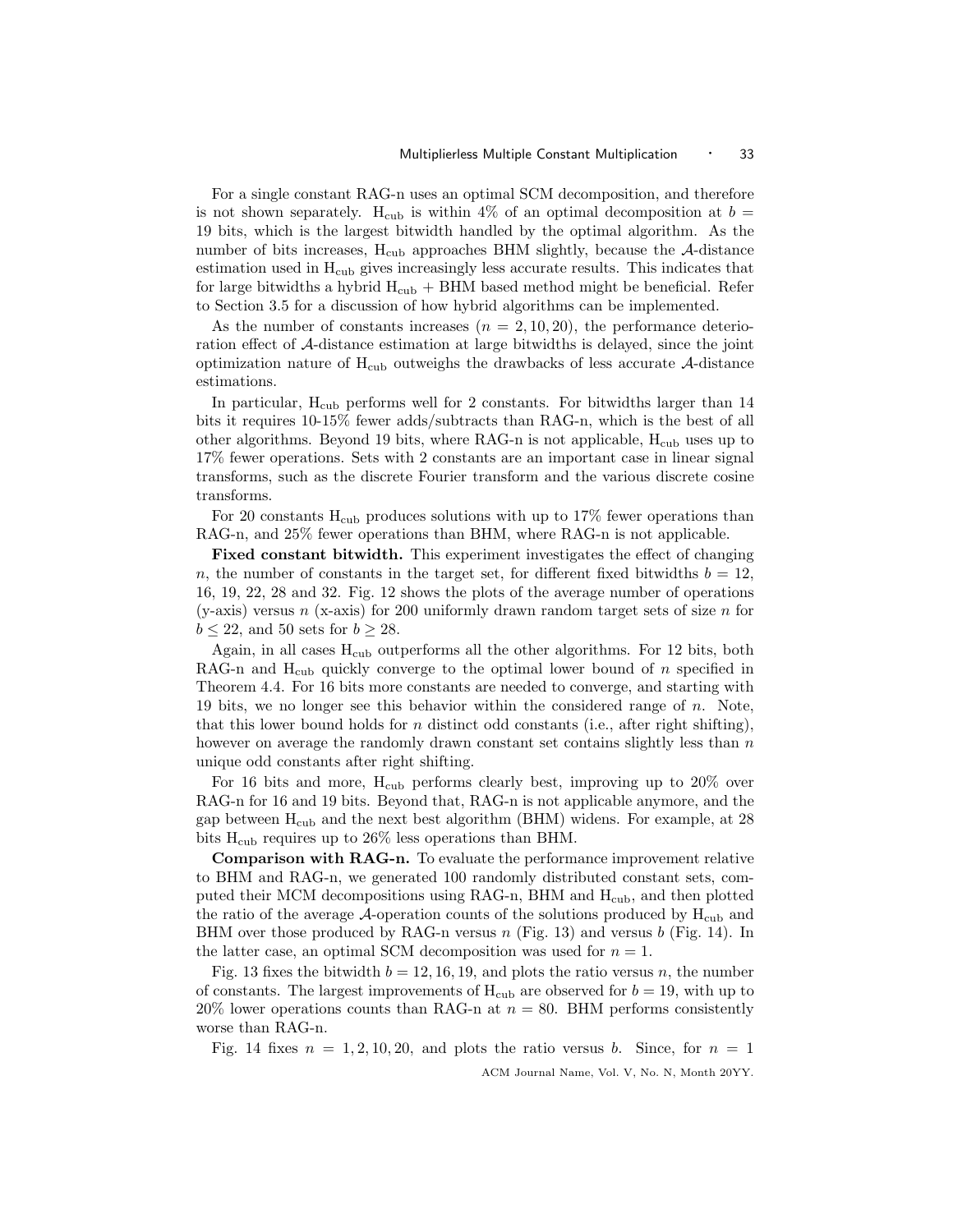

Fig. 12. Average number of A-operations (adds/subtracts) vs. number of constants n for a fixed constant bitwidth b. Average is taken over 200 uniformly distributed random constant sets for  $b \leq 22,$  and over 50 sets for  $b \geq 28.$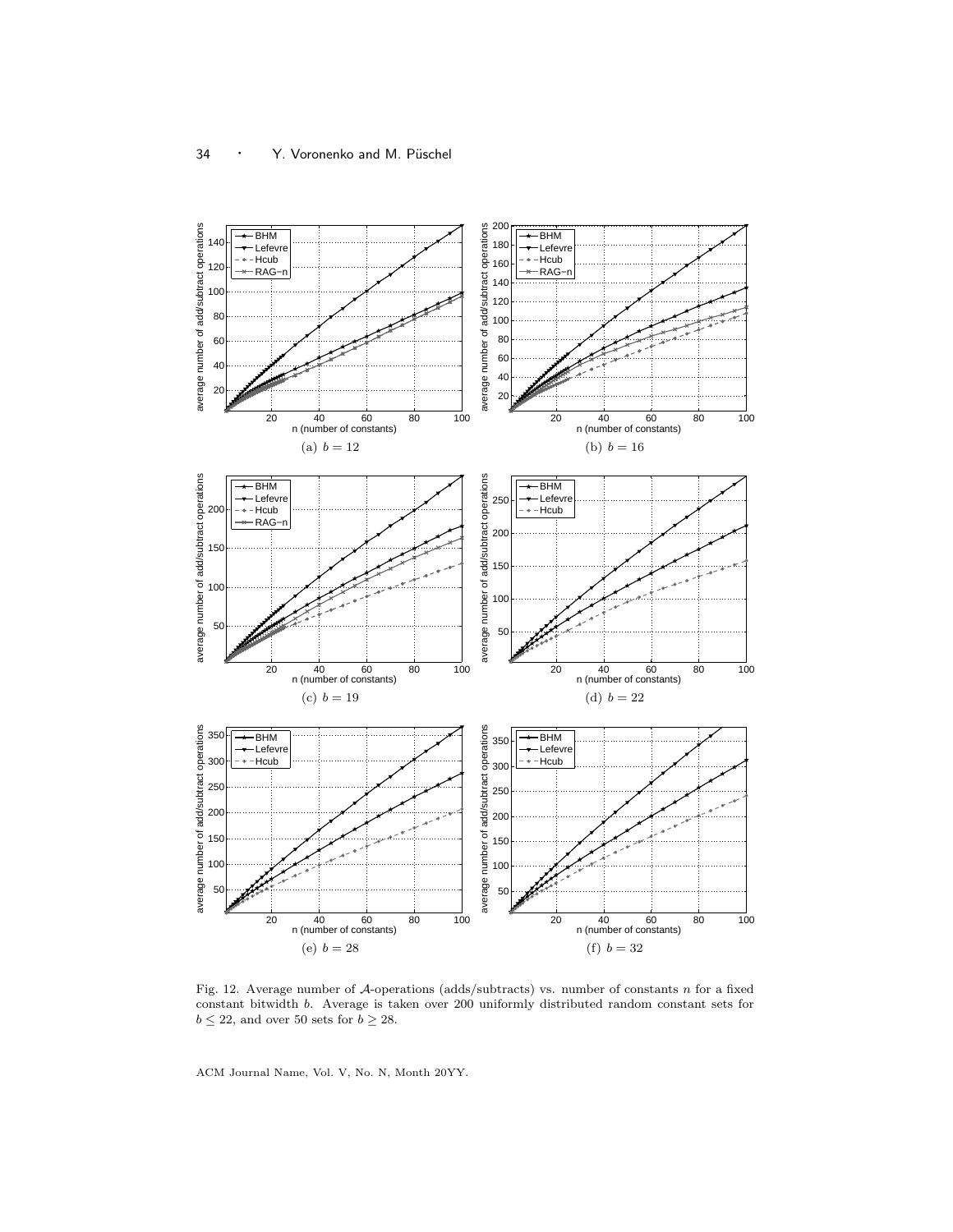

Fig. 13. Ratio of the average number of  $\mathcal{A}$ -operations in the solution produced by  $H_{\text{cub}}$  and BHM over the average for RAG-n versus  $n$  for a fixed constant bitwidth  $b$ . The average is taken over 100 uniformly drawn random target sets.



Fig. 14. Ratio of the average number of  $\mathcal A$  -operations in the solution produced by  $\mathcal H_{\rm cub}$  and BHM over the average for RAG-n versus b for a fixed constant set size n. The average is taken over 100 uniformly drawn random target sets.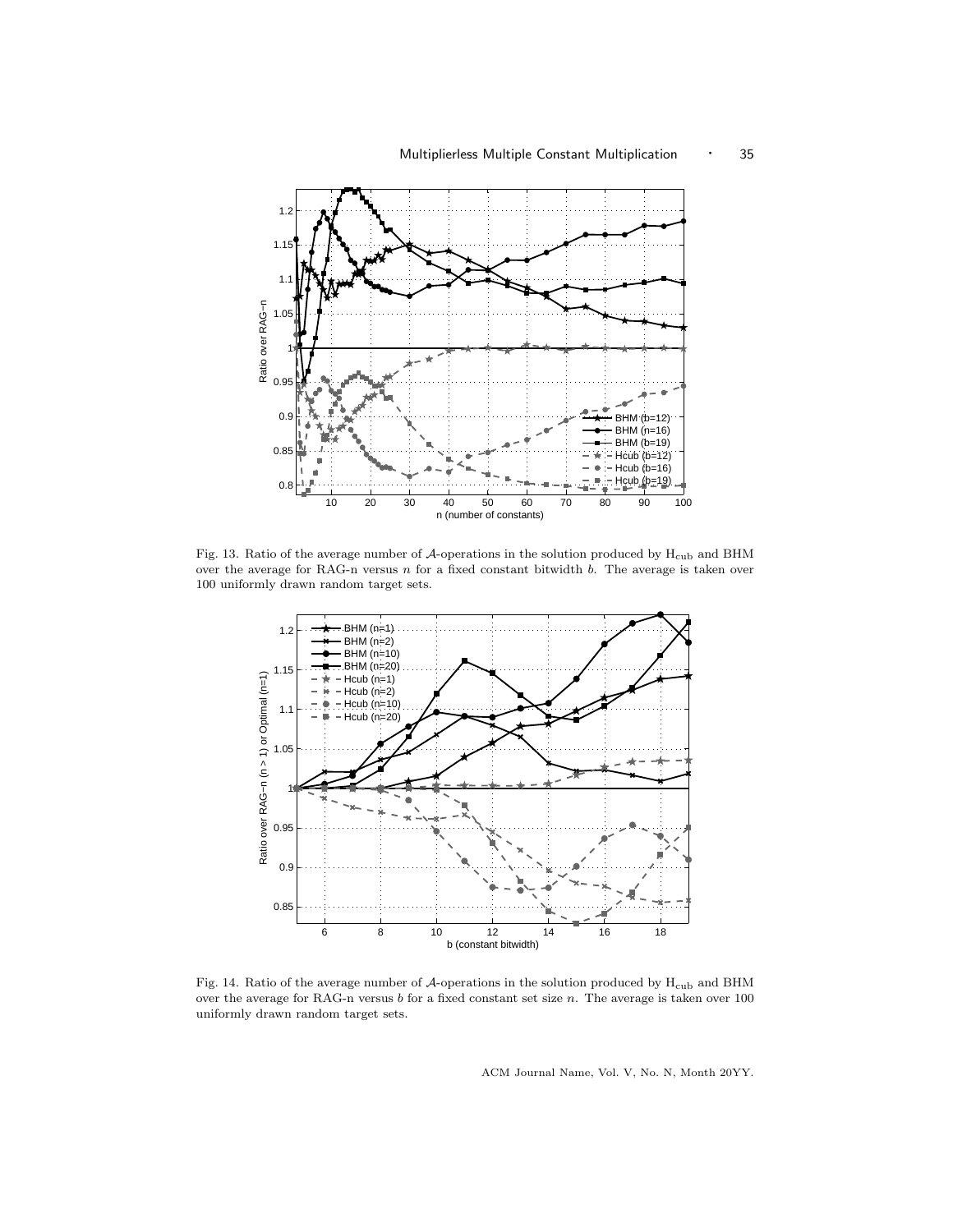

Fig. 15. Ratio of the average number of  $\mathcal{A}$ -operations in the solution produced by  $H_{\text{cub}}$  with distance-2 tests only over the average for  $H_{\text{cub}}$  with distance-3 and distance-2 tests versus n for several fixed constant bitwidths b. The averages are taken over 100 uniformly drawn random target sets.

an optimal decomposition is used, the ratio for  $n = 1$  is always greater than 1. Otherwise, the average improvement over RAG-n tends to increase with  $b$ , but the ratio does not increase monotonically.

**Effect of distance-3 tests.** The runtime of  $H_{\text{cub}}$  can be reduced by removing the exact distance-3 tests and using only the estimator based on the distance-2 topology (i.e., case 1 of Table IV). As discussed earlier, this reduces the asymptotic runtime to  $O(n^3b^5)$ .

Fig. 15 shows the ratio of average A-operation counts of the solutions produced by our algorithm with distance-2 tests only over our original variant with distance-2 and distance-3 tests. The averages were computed from 100 uniformly drawn random target sets.

For a single constant  $(n = 1)$  H<sub>cub</sub> with distance-2 produces solutions with 6% to 15% higher operation count. For  $b \le 19$  the largest difference occurs at  $n = 1$  and decreases to eventually less than 3% for larger constant sets. For  $b \geq 22$ , however, the ratio initially rises and drops much slower. Since the average complexity of constants goes up with  $b$ , the importance of more precise distance tests should also increase, which is confirmed by the plot. Further the plot shows that for increasing  $n$ , the difference between both tests eventually vanishes. The reason is that, intuitively, as the number of constants is increased, the precise distance value to a single target becomes less important, since the main objective is to optimize jointly for all targets.

**Runtime.** In Table VIII, we give a few average runtime examples of  $H_{\text{cub}}$  for one target set of varying size and bitwidth on a 3.4 GHz Pentium 4 EM64T Xeon ACM Journal Name, Vol. V, No. N, Month 20YY.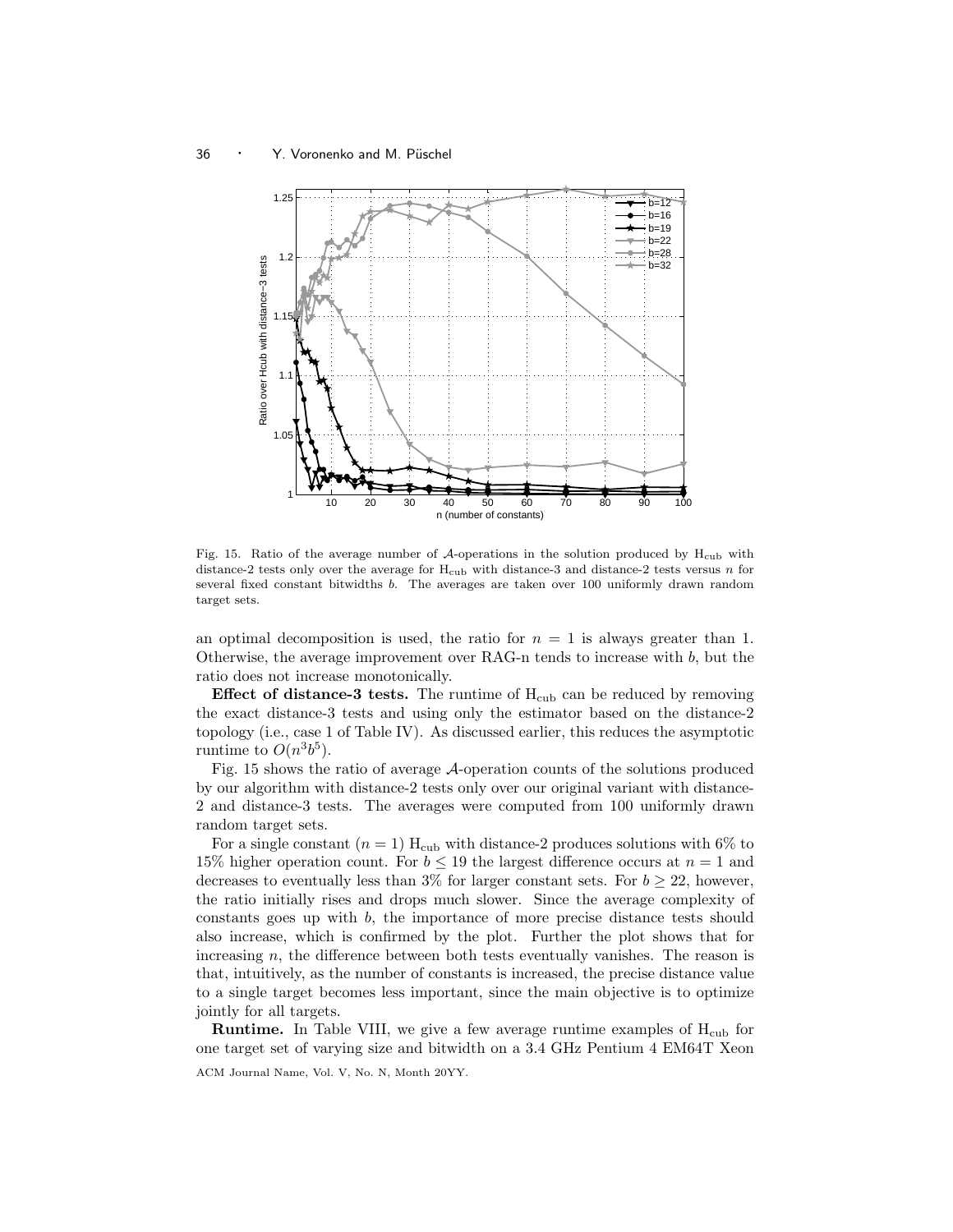Table VIII. Average runtimes for  $H_{\text{cub}}$  in seconds. Average runtime for  $H_{\text{cub}}$  with distance-2 tests only is given in parenthesis. The averages are taken over 100 experiments with random constant sets. Values less than .01 are rounded to a single decimal digit.

| b  | $n=1$            | $n=5$       | $n=10$          | $n=20$     | $n=50$     | $n = 100$   |
|----|------------------|-------------|-----------------|------------|------------|-------------|
| 12 | $.002$ $(.0004)$ | .003(.002)  | $.007$ $(.006)$ | .012(.012) | .020(.020) | .063(.063)  |
| 16 | .002(.001)       | .023(.013)  | .060(.038)      | .16(.11)   | .64(.60)   | 1.1(1.0)    |
| 19 | .007(.002)       | .092(.035)  | .29(.14)        | .80(.50)   | 3.6(2.9)   | 13(13)      |
| 22 | .018(.004)       | .28(.071)   | 1.6(.31)        | 3.9(1.4)   | 16(10)     | 60 $(45)$   |
| 28 | .081(.010)       | 1.9(0.20)   | 7.0(1.0)        | 32(6.0)    | 540(60)    | 1800 (360)  |
| 32 | .20(.018)        | $4.2$ (.35) | 20(1.8)         | 95(11)     | 910 (150)  | 8500 (1040) |

workstation.

The runtimes are averages of 100 experiments, where each experiment was performed with a different random constant set. The runtimes show that the scope of parameters that should be sufficient for most applications is handled efficiently (even 8500 seconds, i.e., about 2.5 hours for 100 constants of bitwidth 32 would be acceptable within a specialized hardware design for a digital filter).

**Summary.** In all performed experiments  $H_{\text{cub}}$  outperforms all other algorithms in terms of the number of A-operations of the produced solutions. We achieve up to 20% improvement over RAG-n, the previously best available algorithm, while not being limited to 19 bit constants. The improvement comes at the expense of an increased runtime.

Although not shown in this paper, we measured the standard deviation of the number of add/subtract operations for different algorithms on uniformly drawn random constant sets. Interestingly, the H<sub>cub</sub> algorithm had the smallest standard deviation followed by RAG-n and BHM, and CSD had the highest standard deviation.

## 7. CONCLUSIONS

The main contribution of this paper is a new MCM algorithm that achieves significantly better results than previous methods as we demonstrated for the cases most relevant in practice: bitwidth  $b \leq 32$  and  $n \leq 100$  constants. However, asymptotically the new algorithm produces solutions with no known better complexity than  $O(nb)$  add/subtract operations, just like CSD and all the other algorithms.

The A-distance computation and estimation framework developed in this paper should be useful for further research in this area. One direction could be to improve the heuristic, which currently combines A-distances in a trivial way. Another direction would be to use our framework to optimize MCM blocks with respect to other criteria such as critical path or to also minimize for the number of shifts required.

The big question that remains unanswered is the actual asymptotic worst-case cost of SCM and MCM decompositions. However, the precise bounds remain unknown even for the simpler problem of addition chains.

## ACKNOWLEDGMENTS

The authors acknowledge the support of NSF, which funded this work through awards 0234293, 0310941, and 0325687. Further the authors would like to thank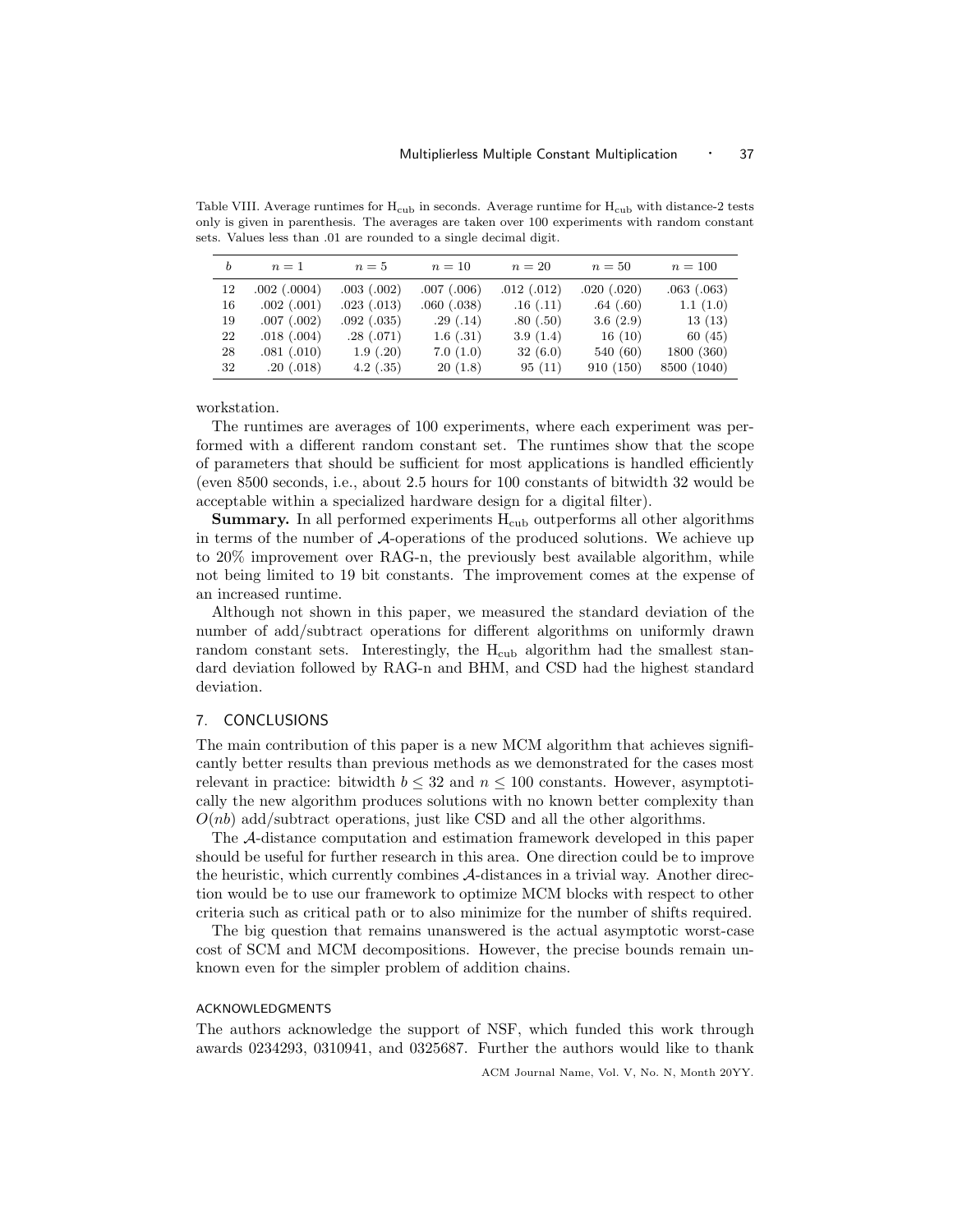one anonymous reviewer whose detailed comments helped to improve the quality of the paper.

#### REFERENCES

- Avizienis, A. 1961. Signed-digit number representation for fast parallel arithmetic. IRE Transactions on Electronic Computers EC-10, 389–400.
- BERNSTEIN, R. L. 1986. Multiplication by integer constants. Software Practice and Experience 16, 7, 641–652.
- BULL, D. R. AND HORROCKS, D. H. 1991. Primitive operator digital filters. IEE Proceedings G 138, 3, 401–412.
- Cappello, P. R. and Steiglitz, K. 1984. Some complexity issues in digital signal processing. IEEE Transactions on Acoustics, Speech, and Signal Processing ASSP-32, 5, 1037–1041.
- Chen, Y.-J., Oraintara, S., Tran, T. D., Amaratunga, K., and Nguyen, T. Q. 2002. Multiplierless approximation of transforms with adder constraint. IEEE Signal Processing Letters 9, 11, 344–347.
- CHOO, H., MUHAMMAD, K., AND ROY, K. 2004. Complexity reduction of digital filters using shift inclusive differential coefficients. IEEE Transactions on Signal Processing 52, 6, 1760–1772.
- Coleman, J. O. 2001. Cascaded coefficient number systems lead to FIR filters of striking computational efficiency. In Proc. International IEEE Conference in Electronics, Circuits, and Systems.
- Dempster, A. G., Demirsoy, S. S., and Kale, I. 2002. Designing multiplier blocks with low logic depth. In Proc. IEEE International Symposium on Circuits and Systems. Vol. 5. 773–776.
- Dempster, A. G. and Macleod, M. D. 1994. Constant integer multiplication using minimum adders. IEE Proceedings - Circuits, Devices and Systems 141, 5, 407–413.
- Dempster, A. G. and Macleod, M. D. 1995. Use of minimum-adder multiplier blocks in FIR digital filters. IEEE Transactions in Circuits and Systems-II: Analog and Digital Signal Processing 42, 9, 569–577.
- DEMPSTER, A. G. AND MACLEOD, M. D. 2004. Using all signed-digit representations to design single integer multipliers using subexpression elimination. In Proc. IEEE International Symposium on Circuits and Systems.
- DOWNEY, P. J., SETHI, R., AND TARJAN, R. E. 1980. Variations on the common subexpressions problem. J. ACM 27, 4, 758–771.
- GAREY, M. R. AND JOHNSON, D. S. 1979. Computers and Intractability: A Guide to the Theory of NP-Completeness. W. H. Freeman And Company, New York.
- Gustafsson, O., Dempster, A. G., and Wanhammar, L. 2002. Extended results for minimumadder constant integer multipliers. In Proc. IEEE International Symposium on Circuits and Systems.
- Hartley, R. I. 1996. Subexpression sharing in filters using canonic signed digit multipliers. IEEE Transactions on Circuits and Systems II: Analog and Digital Signal Processing 43, 10, 677–688.
- Kang, H.-J., Kim, H., and Park, I.-C. 2001. FIR filter synthesis algorithms for minimizing the delay and the number of adders. IEEE Transactions on Circuits and Systems II: Analog and Digital Signal Processing 48, 8, 770–777.
- Knuth, D. 1969. The Art of Computer Programming: Seminumerical Algorithms. Vol. 2. Addison-Wesley.
- LEFÈVRE, V. 2001. Multiplication by an integer constant. Tech. rep., INRIA.
- LEFÈVRE, V. 2003. Multiplication by an integer constant: Lower bounds on the code length. In Proc. 5th Conference on Real Numbers and Computers.
- Liang, J. and Tran, T. 2001. Fast multiplierless approximations of the DCT with the lifting scheme. IEEE Transactions on Signal Processing 49, 12, 3032–3044.
- Pasko, R., Schaumont, P., Derudder, V., Vernalde, S., and Durackova, D. 1999. A new algorithm for elimination of common subexpressions. IEEE Transactions on Computer-Aided Design of Integrated Circuits and Systems 18, 1, 58–68.